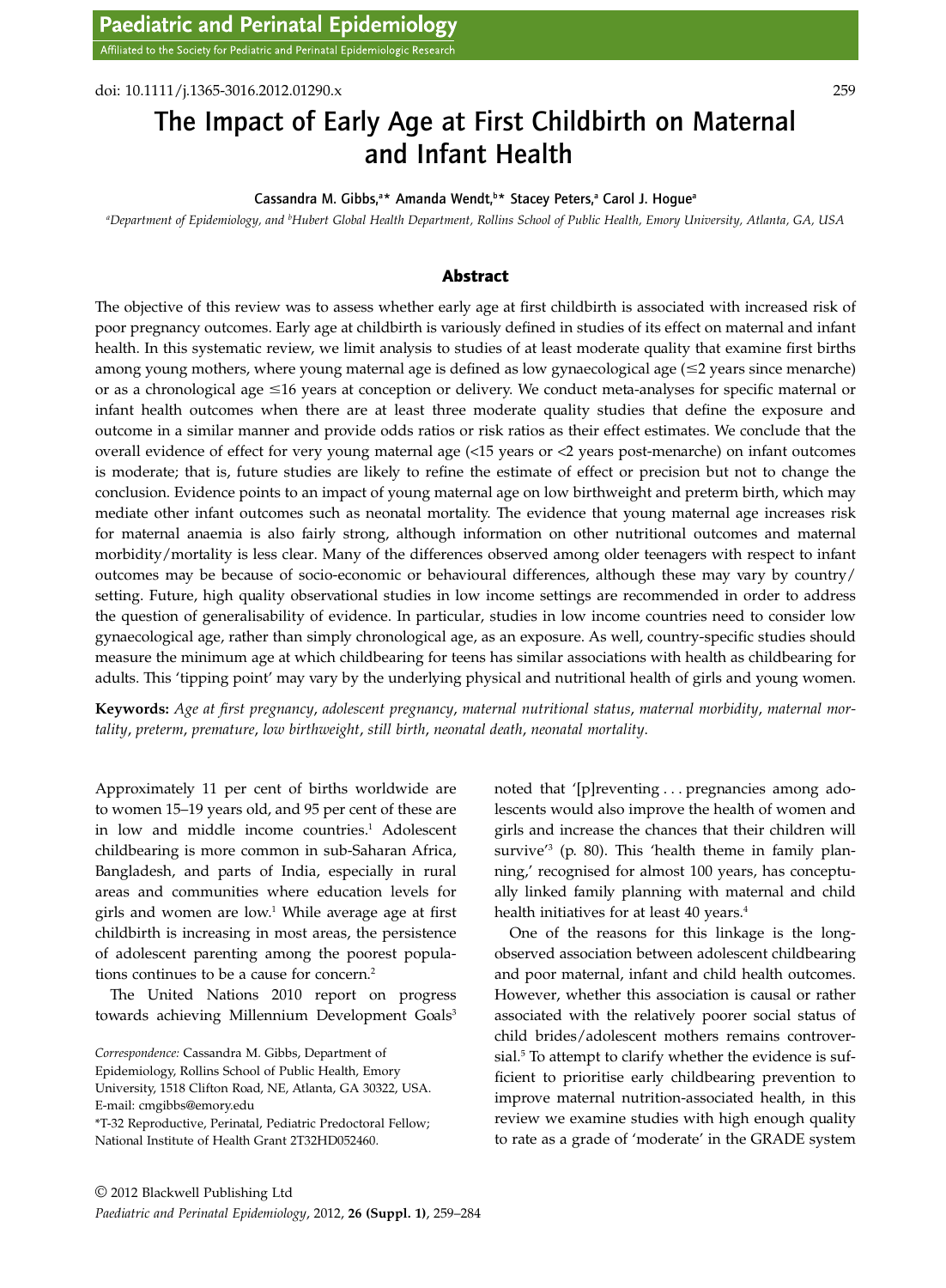(Grading of Recommendations Assessment, Development and Evaluation), described in detail elsewhere.<sup>6,7</sup> We conduct a meta-analysis when there are at least three moderate quality studies of a particular health outcome that define the exposure group and outcome similarly and provide a risk ratio or odds ratio (OR) as their effect estimate. Ideally, a study would examine the effect of early childbearing on maternal nutrition directly, but there are few such studies. Therefore, we included studies of infant outcomes [such as low birthweight (LBW), neonatal mortality, and stillbirth] and maternal morbidity, which are indirect measures of maternal health.

## Methods

## *Systematic review*

The objective of this review was to assess whether early age at first childbirth is associated with increased risk of poor pregnancy outcomes. The systematic literature search was conducted by the authors and another Masters of Public Health student at Emory University. All attended a 1-day training workshop on the methodology for conducting the systematic review, data abstraction, and assessing the overall quality of evidence using the GRADE method. The training was led by experts in systematic reviews and the GRADE and Lives Saved Tool (LiST) methods.<sup>8</sup> After training, screeners examined all titles and abstracts returned by the search, excluded those deemed irrelevant, and reviewed full-text articles for potentially eligible studies. Questions relating to whether an article met the inclusion criteria were discussed among the authors.

# *Literature search*

We utilised six major search engines (PubMed/ MEDLINE, POPLINE, ISI Web of Science, EMBASE, Cochrane Reference Libraries, and CINAHL); we limited searches to English only and human subjects. Our search terms varied slightly according to the required syntax particular to each search engine. Search terms listed in Appendix 1 are formatted for the PubMed search engine. We retrieved and reviewed both electronic and non-electronic sources. When a database returned unpublished results, we attempted to find the studies with the help of a reference librarian. In addition, we manually searched the

references of a limited number of studies. We did not contact authors to identify additional studies. Our methods were similar to those used for a recent review of the impact of contraception on perinatal mortality.<sup>9</sup>

# *Eligibility criteria*

In general, we excluded descriptive studies, general review articles, and commentaries in our systematic review; however, we did include meta-analyses/ systematic reviews that examined the association between adolescent pregnancy and outcome(s) of interest and that used a clear, systematic methodology for selecting studies. Study data *for the same outcome* were included only once (i.e. if a study that met our inclusion criteria was already cited in a meta-analysis for LBW, we only used the LBW data from the meta-analysis). For studies not previously included in a meta-analysis, we restricted papers to those that defined exposure as maternal age  $\leq 16$  at conception or delivery (or some subset of that). There were no restrictions on the age range of the comparison group. Phipps and Sowers<sup>10</sup> define early adolescent childbearing as <16 years of age, but we wanted to account for the later menarche that may occur in some less developed areas of the world. We also included studies that examined low gynaecologic age  $(\leq 2$  years after menarche) as an exposure. We excluded studies that did not define the outcome, did not examine confounding or effect modification, did not control for parity (either by restricting to the woman's first pregnancy or by matching/multivariable analysis), or did not control for some measure of socio-economic status (SES) by matching or multivariable analysis. If an author classified infants as 'premature' or 'preterm' using birthweight cut-offs (rather than classifying based on gestational age), we included these data in our analysis of LBW and not preterm birth (PTB). Additionally, for matched cohort studies that presented results using several narrow birthweight categories, we grouped birthweight categories <2500 grams to analyse LBW. Across the studies, there were numerous differences in how SES and other potential confounders were defined. For clarity in comparison, rather than 'lumping' these variables, we chose to code and list them as defined in the studies (see Appendix 2). Our inclusion criteria regarding control for confounding and SES were somewhat similar to those used by Conde-Agudelo *et al*. in a review of birth spacing and adverse perinatal outcomes.<sup>11</sup>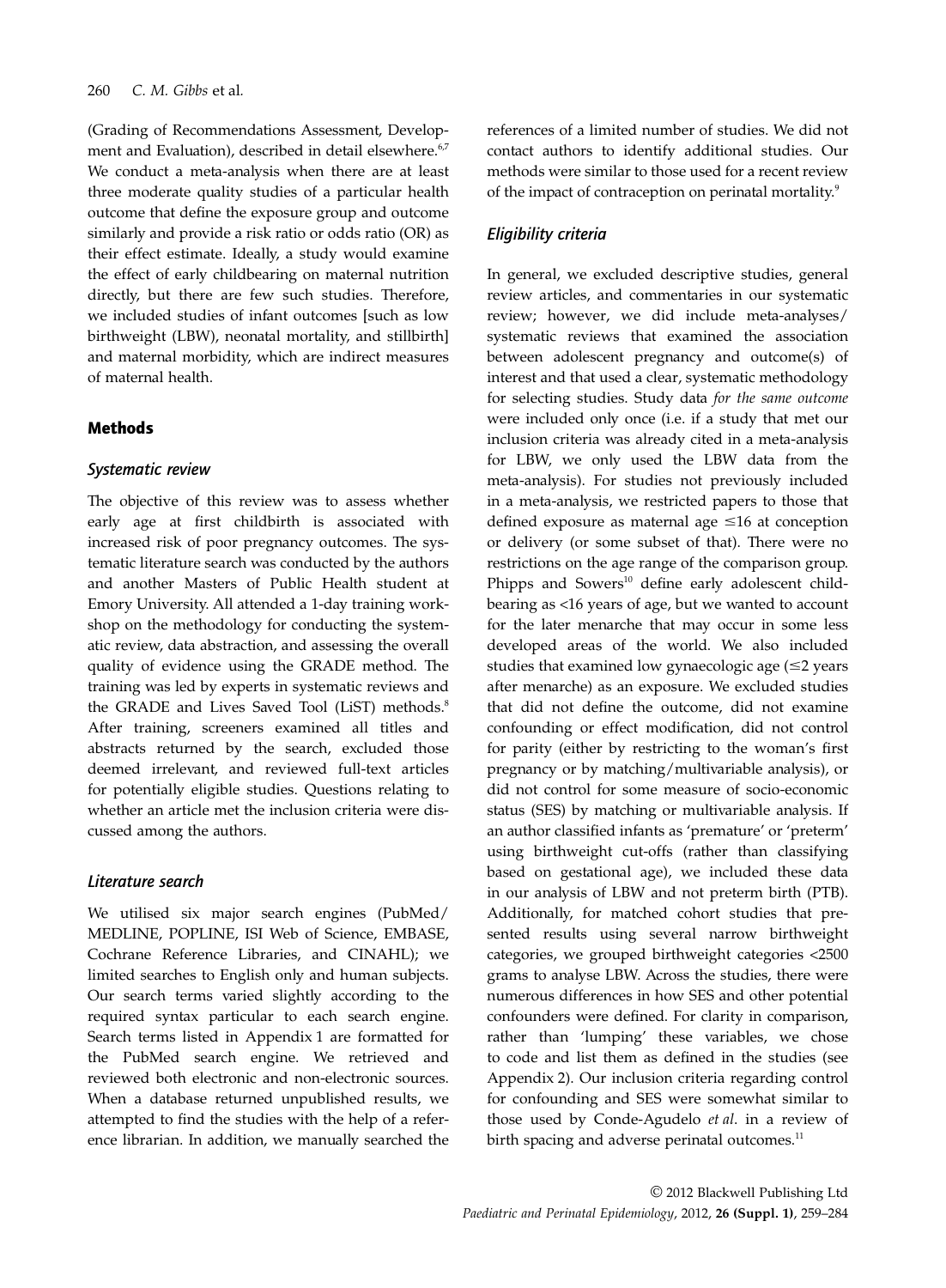We searched for maternal nutrition outcomes including anaemia, change in gestational body composition, and pre-pregnancy weight and/or anthropometric measures. We included studies that met either the World Health Organisation definition of anaemia threshold values  $(120 g/L)$  for non-pregnant women over 15 years of age and  $110 g/L$  for pregnant women<sup>12</sup>) or the International Nutritional Anemia Consultative Group (INACG) recommended cut-off values (which are divided by trimesters of  $110 \text{ g/L}$  for first and third trimesters or if trimester is unknown, and 105 g/L for second trimester haemoglobin measurements<sup>13</sup>). Studies of gestational body composition change were excluded if they did not account for initial weight and/or body composition. We searched for maternal morbidity outcomes of pregnancyinduced hypertension (PIH) including eclampsia, HELLP (Hemolysis, Elevated Liver Enzymes, Low Platelet count), and pre-eclampsia; obstetric labour complications, including abruptio placentae, cephalopelvic disproportion, dystocia, placenta accreta, placenta previa, post-partum haemorrhage, uterine inversion, uterine rupture, and vasa previa; oligohydramnios and polyhydramnios; haematologic pregnancy complications; infectious pregnancy complications, including parasitic and puerperal infections; puerperal disorders, including post-partum depression, mastitis, post-partum haemorrhage, postpartum thyroiditis, pubic symphysis diastasis, and puerperal infection; and obstetric fistula. Placental diseases included abruptio placentae, chorioamnionitis, retained placenta, and placental insufficiency. We also searched for maternal mortality.

We searched for infant outcomes of LBW, very low birthweight (VLBW), or moderately low birthweight (MLBW) (with birthweight specified in grams); preterm or very preterm delivery (with weeks specified); neonatal or early neonatal mortality (with weeks specified); stillbirth; and perinatal mortality. We excluded studies that reported only infant mortality or postneonatal mortality, because infant death after the neonatal period may be affected more by the infant's postnatal environment than by maternal nutritional status or infant health at birth. We also excluded outcomes of small for gestational age and intrauterine growth restriction because of differing outcome definitions across studies.

Grading of Recommendations Assessment, Development and Evaluation assesses a study's evidence quality based on study design, limitations/biases, consistency of results, applicability of evidence, precision, and publication bias. Evidence may be downgraded (e.g. if there are serious limitations) or upgraded (e.g. if consistency is high).<sup>7</sup> Within the GRADE system, observational studies begin at 'low' quality, but they may be upgraded. To assure that all studies in this systematic review were at least moderate quality, we used the inclusion criteria described previously. Categorisation of countries as high-, middle- or low-income countries was done using the World Bank Country classification.

## *Study selection process*

We searched for papers entered into the search engines by 31 January 2011. Our separate searches for age at first pregnancy returned 577 articles of maternal nutritional status, 1250 studies of maternal morbidity or mortality, and 1190 studies of infant outcomes, with some overlap of studies that included both maternal and infant outcomes. There were 43 studies that met our final inclusion criteria for data quality and relevant information.

# *Data extraction*

Studies meeting inclusion criteria were abstracted into an abstraction table that we adapted from previous GRADE studies to account for inclusion of observational studies. This table was piloted and finalised through training workshops. A random subsample of 30% of the included articles was double abstracted by the senior author to ensure the accuracy and completeness of the abstraction procedure. Key variables abstracted were related to the study identifiers and context, study design and limitations, and associations with the outcomes of interest.

## *Statistical analysis*

When at least three studies of comparable exposures/ outcomes were abstracted, we conducted a metaanalysis using the inverse-variance method for weighting and a random-effects model to calculate a summary OR, transformed to a natural log scale. Weights were derived from the standard error estimated from the reported 95% confidence intervals (CI). We tested for heterogeneity using both the Chi-squared and the  $I<sup>2</sup>$  statistic based on a randomeffects model. Meta-analyses were conducted using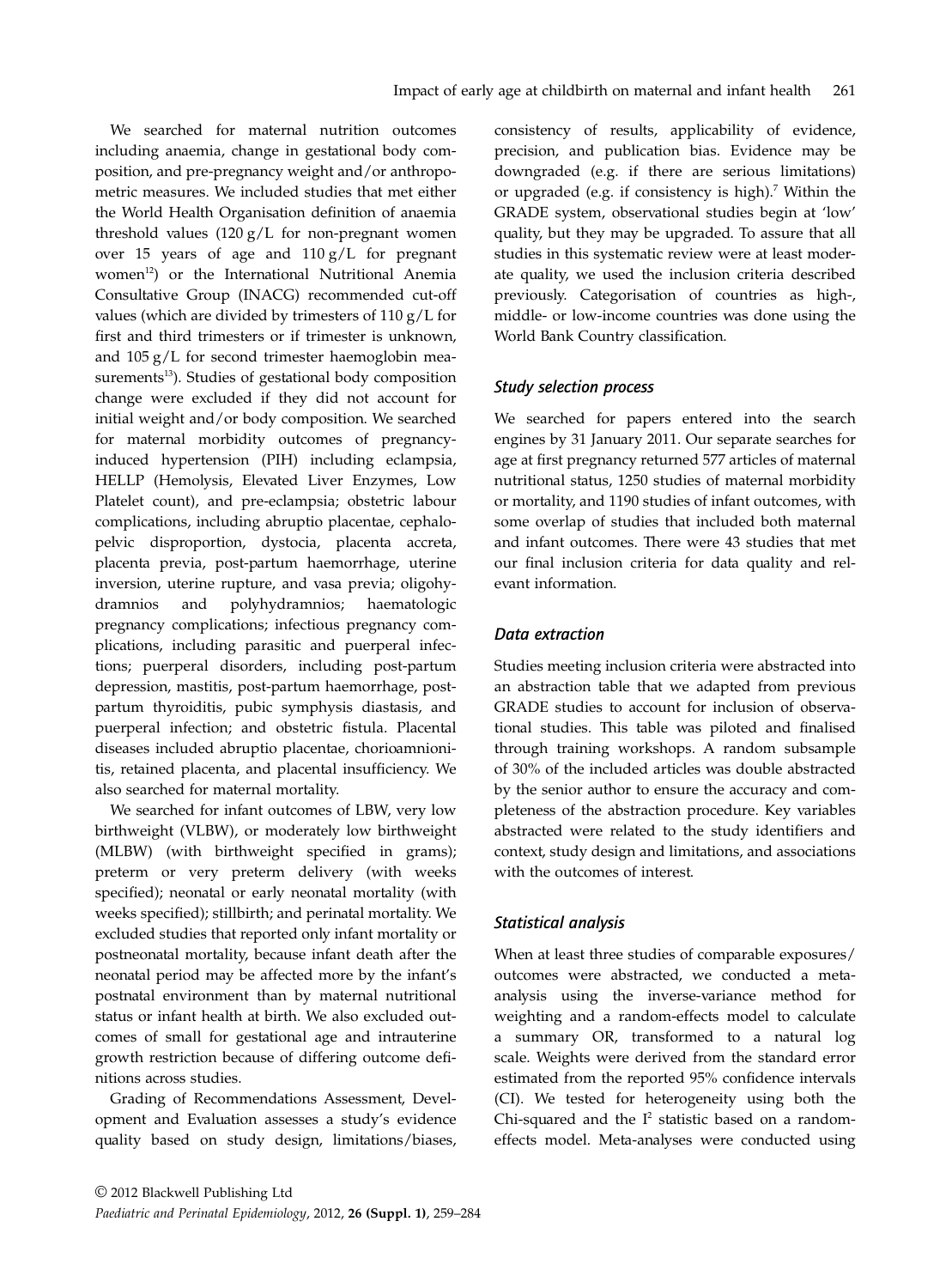Review Manager Software version 5.1 (Copenhagen, Denmark).

## *Level of evidence*

The quality of overall evidence was assessed and graded according to the Child Health Epidemiology Reference Group (CHERG) adaptation of the GRADE technique.14,15 Overall assessment of the evidence depends on both the amount and the quality of studies in the systematic review. The GRADE System classifies overall quality of evidence as very low (very uncertain effect estimates), low (further research will likely change the effect estimate), moderate (further research may change the estimate and our confidence in it), or high (further research is unlikely to change the effect estimate and our confidence in it).<sup>7</sup>

In the results section, we present findings from the systematic review of the association of age at first pregnancy with (i) maternal health (nutritional outcomes and maternal morbidity/mortality), and (ii) infant outcomes. CIs [in brackets] are 95% CI, unless otherwise noted. This is followed by a summary discussion of the level of evidence for each outcome.

# Results

#### *Age at first pregnancy and maternal health*

## Anaemia

Eight studies meeting our inclusion criteria are summarised in Table 1. Five (three in high income countries $16-18$  and two in middle income countries $19,20$ ) controlled for potential confounders by matching, but none controlled on the same confounders, which made interpretation of the mixed results difficult. Scholl *et al*., <sup>17</sup> Konje *et al*., <sup>16</sup> and Phupong *et al*. <sup>19</sup> found significant associations, Ncayiyana *et al*. <sup>20</sup> did not find a significant association, and Hulka *et al*. <sup>18</sup> found a significant inverse association for post-partum anaemia and a nonsignificant association for antenatal anaemia (Table 1).

Three studies $21-23$  performed multivariable analyses for this outcome. In a study of numerous middle income Central and South American countries, Conde-Agudelo *et al*. <sup>21</sup> found that anaemia was significantly more common among adolescents  $\leq$ 15 years old than among 20–24-year-olds [the adjusted odds ratio (aOR) [95% CI] being 1.41 [1.33, 1.50]]. de Vienne

*et al*. <sup>22</sup> found that anaemia was significantly more common among 16-year-olds than among 20-yearolds in France [the adjusted risk ratio (aRR) being 1.27 [1.15, 1.40]]. In Australia, Lewis *et al*. <sup>23</sup> found that anaemia was significantly more common among 12–16-year-olds than among women  $>19$  (aOR = 1.61 [1.02, 2.54]). While these studies varied on their selections of confounders, they were similar enough to justify a meta-analysis, which resulted in an overall OR (random effects) of 1.36 [1.24, 1.49] (Figure 1).

# Change in maternal body composition

Five studies met our inclusion criteria (Table 2). One was a retrospective cohort study, $24$  and four were prospective cohort studies;<sup>25-28</sup> all but one<sup>26</sup> were conducted in the US.

For weight gain during pregnancy, all included studies showed either a higher weight gain (or higher prevalence of excessive weight gain) in adolescents or a nonsignificant association. However, the study conducted in Nepal<sup>26</sup> found that change in mid-upper arm circumference (MUAC) from early pregnancy to 12 weeks post-partum was associated with maternal age; the decrease in adolescents was significantly greater than the decrease in adults, which the authors proposed was because of lactation (adjusted change in cm [95% CI] among adolescents <16 was -0.97 [-1.33,  $-0.60$ ], vs. a change of  $-0.40$  [ $-0.70$ ,  $-0.10$ ] in 20-25year-olds). We could not conduct a meta-analysis because of the heterogeneous outcome definitions used.

# Pre-pregnancy nutritional status

To be abstracted, studies of pre-pregnancy nutritional status had to report pre-pregnancy weight or body mass index (BMI). In addition, to be included in the systematic review, the studies had to report the association between pre-pregnancy weight/BMI and the study outcome. Only three studies met all inclusion criteria (Table 3), because many studies reporting prepregnancy weight simply adjusted for this variable in analyses of other exposures/outcomes and did not give sufficient data to assess the association between pre-pregnancy weight and maternal age. All three studies in Table 3 originated in Camden, New Jersey – two from the Camden prospective cohort study (1985–1992<sup>25</sup> and 1985–1995<sup>29</sup>) and one from an earlier case–control study.<sup>17</sup> Scholl *et al*. <sup>17</sup> found no significant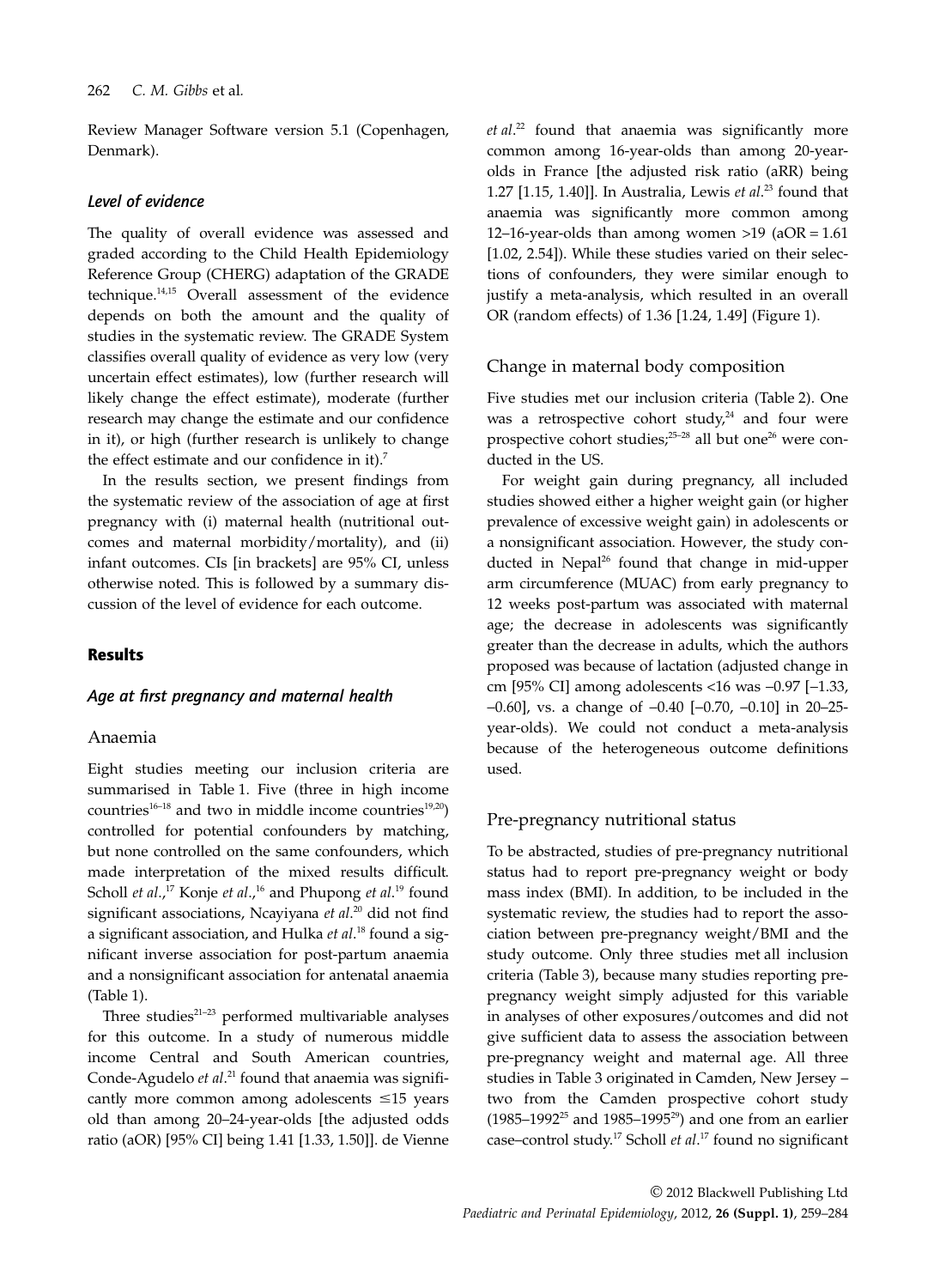|                                                               | Table 1. Age at first pregnancy and anaemia                                                                                                                                                                                                                                                                                                                                                                                                       |                                             |                                                                              |                                                               |                                                                                                                                                                                                   |                                                                             |                      |                                       |
|---------------------------------------------------------------|---------------------------------------------------------------------------------------------------------------------------------------------------------------------------------------------------------------------------------------------------------------------------------------------------------------------------------------------------------------------------------------------------------------------------------------------------|---------------------------------------------|------------------------------------------------------------------------------|---------------------------------------------------------------|---------------------------------------------------------------------------------------------------------------------------------------------------------------------------------------------------|-----------------------------------------------------------------------------|----------------------|---------------------------------------|
| Source                                                        | Study type<br>Country <sup>a</sup>                                                                                                                                                                                                                                                                                                                                                                                                                | Ages (#) of exposed<br>Ages of unexposed    | definition<br>Outcome                                                        | When outcome<br>was measured                                  | controlled <sup>b</sup><br>Variables                                                                                                                                                              | level (P-value)<br>Mean (SD) Hb                                             | Crude OR<br>[95% CI] | Adjusted OR<br>[95% CI]               |
| High income countries<br>Hulka et al., 1964 <sup>18</sup>     | Retrospective cohort <sup>c</sup>                                                                                                                                                                                                                                                                                                                                                                                                                 | $\leq$ 15 years (139)                       | $\mathrm{Hb} \leq 10.4 \, \mathrm{g/dL}$                                     | Any time during                                               | Class(1)                                                                                                                                                                                          |                                                                             | <b>P</b>             | 0.41 [0.13, 1.23]                     |
| Hulka et al., 1964 <sup>18</sup>                              | S                                                                                                                                                                                                                                                                                                                                                                                                                                                 | $19 - 21$ years                             |                                                                              | post-partum period<br>antenatal period<br>Any time during     |                                                                                                                                                                                                   |                                                                             | $\sum^d$             | 0.20 [0.07, 0.54]                     |
| Scholl et al., 1984 <sup>17</sup>                             | Matched case-control<br>SQ                                                                                                                                                                                                                                                                                                                                                                                                                        | $\leq$ 15 years (32)<br>$\geq$ 20 years     | continuous<br>Hb (g/dL)                                                      | Hb at registration                                            | Infant char (26), and matched<br>QoC (94), Setting (8), Drug<br>on: Class (1), Pg hx (10),<br>alc/hx (5, 6)                                                                                       | $\geq$ 20 years:<br>11.9 (0.9)<br>11.4(0.9)<br>$\leq$ 15 years:<br>$P=0.03$ | I                    | $\begin{array}{c} \hline \end{array}$ |
| Konje et al., 1992 <sup>16</sup>                              | Retrospective cohort<br>$(matched)^c$<br>GB                                                                                                                                                                                                                                                                                                                                                                                                       | $\leq$ 16 years (1660)<br>$20 - 24$ years   | Hb < 10.5 g/dL                                                               | Any stage of<br>pregnancy                                     | Matched on: SES (4),<br>Setting (8)                                                                                                                                                               |                                                                             |                      | 2.53 [2.19, 2.92] <sup>#</sup>        |
| de Vienne et al.,<br>$2009^{22}$                              | Retrospective cohorte<br>EK                                                                                                                                                                                                                                                                                                                                                                                                                       | $16$ years $(49)$<br>20 years               | Hb < 10 g/dL                                                                 | factors, 6 months for<br>1st trimester if risk<br>every woman | Class (1), SES (2,3), Drug/alc<br>use (5), Pg hx (24)                                                                                                                                             |                                                                             | $1.46^{6}$           | 1.27 [1.15, 1.40] <sup>ts</sup>       |
| Lewis et al., $2009^{23}$                                     | Retrospective cohorte<br>Ę                                                                                                                                                                                                                                                                                                                                                                                                                        | 12-16 years (183)<br>$>19 \; years$         | Hb <110 $g/L$                                                                | Antenatal records                                             | Class (1), Drug/alc use (5)                                                                                                                                                                       | $\overline{1}$                                                              | 3.07 [2.02, 4.56]    | $1.61$ [ $1.02$ , $2.54$ ]            |
| Middle income countries<br>Ncayiyana et al.,<br>$1989^{20}\,$ | Retrospective cohort<br>(matched) <sup>e</sup><br>ZA                                                                                                                                                                                                                                                                                                                                                                                              | $\leq$ 16 years (515)<br>$20 - 29$ years    | Mean Hb $(g/dL)$                                                             | Post-partum                                                   | Matched on: Pg hx (10), SES<br>$(4)$ , Setting $(33)$                                                                                                                                             | $\leq$ 16 years: 10.9<br>20-29 years:<br>$P>0.05$<br>$11.1\,$               |                      |                                       |
| Conde-Agudelo<br>$et\ al.,$ $2005^{21}$                       | BO, CR, PA, DO, NI,<br>CO, HN, PY, SV, CL,<br>BR, EC, MX, BZ, VE<br>Multi: UY, AR, PE,<br>Retrospective cohort                                                                                                                                                                                                                                                                                                                                    | $\leq$ 15 years (33 498)<br>$20 - 24$ years | Hb <10.5 $g/dL$                                                              | During pregnancy                                              | 95), Mat body comp (13, 14,<br>$(8, 9)$ , Pg hx $(10, 18, 24, 68,$<br>SES (2, 3), Drug/alc use (5),<br>QoC (21, 82, 83), Setting<br>59)                                                           |                                                                             | 1.40 [0.95, 2.04]    | 1.41 [1.33, 1.50]                     |
| Phupong et al.,<br>2007 <sup>19</sup>                         | Retrospective cohort<br>$(\rm matched)^e$<br>Ë                                                                                                                                                                                                                                                                                                                                                                                                    | $<$ 15 years $(121)$<br>$20 - 29$ years     | 1st & 3rd trimesters:<br>Hb <11.0 $g/dL$<br>Hb < 10.5 g/dL<br>2nd trimester: | Medical records from<br>antenatal care                        | Matched on: Class (1), Infant<br>Char (11), Setting (8)                                                                                                                                           |                                                                             | $\sum^d$             | 2.8 [1.2, 6.6]                        |
| $\rm f_{Risk}$ ratio.                                         | <sup>8</sup> Used predicted outcome rates and computed RR using log-binomial models at particular age points.<br><sup>C</sup> Restricted to first pregnancy in adults; unclear for adolescents.<br><sup>e</sup> Restricted to first pregnancy in study & comparison groups.<br>a ISO (International Organization for Standardization) code.<br>bSee Appendix 2 for confounder definitions.<br><sup>d</sup> Not calculable with the data provided. |                                             |                                                                              |                                                               |                                                                                                                                                                                                   |                                                                             |                      |                                       |
|                                                               | Mexico; NC, Nicaragua; PA, Panama; PE, Peru; PY, Paraguay; SV, El Salvador; TH, Thailand; UY, Uruguay; VE, Venezuela; ZA, South Africa.<br>NC, Not calculable with the data provided.                                                                                                                                                                                                                                                             |                                             |                                                                              |                                                               | AR, Argentina; AU, Australia; BO, Bolivia; BR, Brazil; BZ, Beuze; CL, Chile; CL, Colombia; CR, Costa Rica; DO, Dominican Republic; EC, Ecuador; FR, France; GB, United Kingdom; HN, Honduras; MX, |                                                                             |                      |                                       |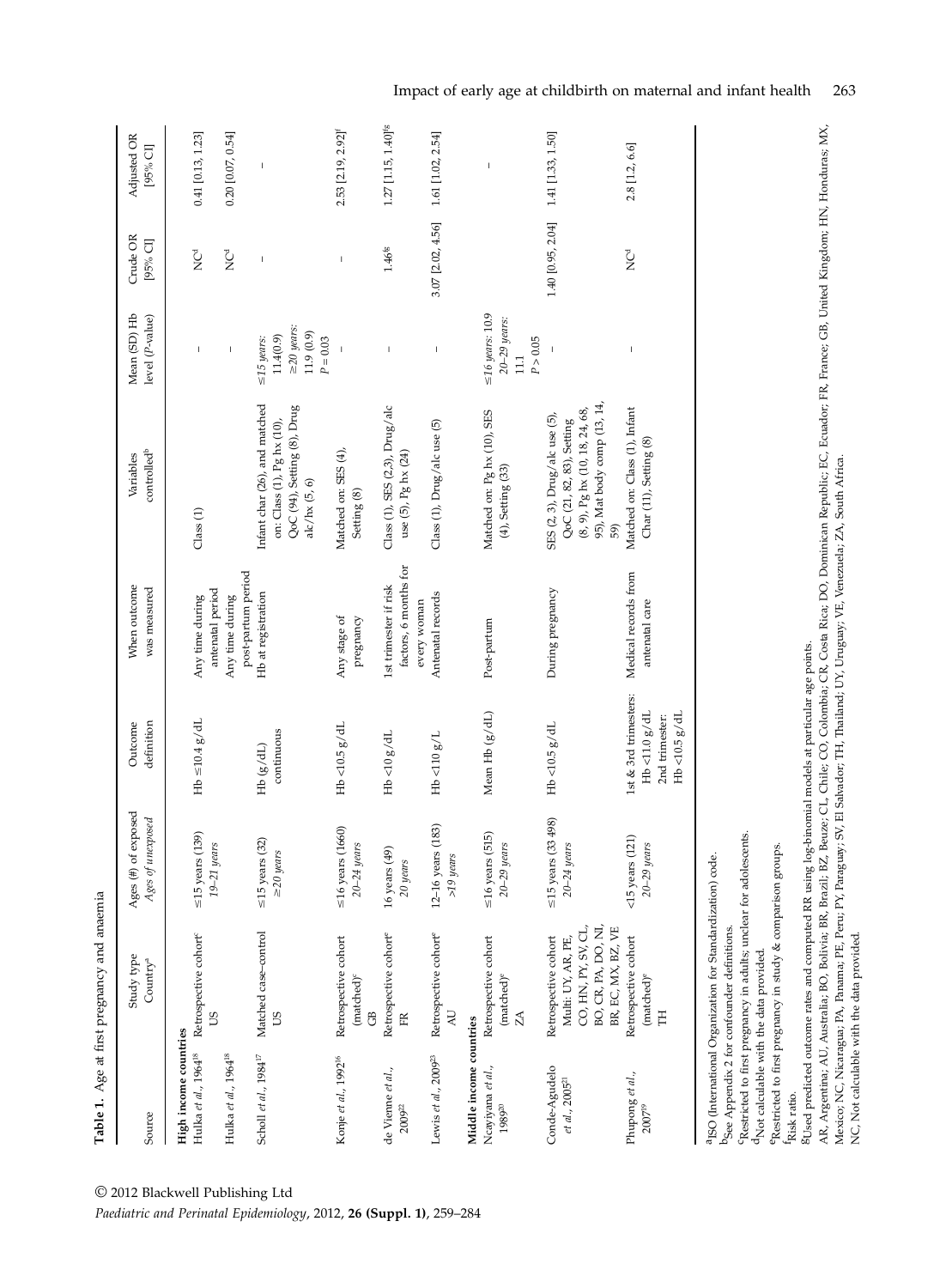|                                                                                                                                                                      |                  |            |        | <b>Odds ratio</b>         |      |                      | Odds ratio |                 |     |
|----------------------------------------------------------------------------------------------------------------------------------------------------------------------|------------------|------------|--------|---------------------------|------|----------------------|------------|-----------------|-----|
| Study or subgroup                                                                                                                                                    | log [Odds ratio] | SE.        |        | Weight IV, random, 95% CI |      | IV, random, 95% CI   |            |                 |     |
| Conde-Agudelo, $2005^{21}$ (<16)                                                                                                                                     | 0.3435897        | 0.03156908 | 56.2%  | 1.41 [1.33, 1.50]         |      |                      |            |                 |     |
| de Vienne, 2009 <sup>22</sup> (16)                                                                                                                                   | 0.2390169        | 0.04972211 | 40.2%  | 1.27 [1.15, 1.40]         |      |                      |            |                 |     |
| Lewis, 2009 <sup>23</sup> (12-16)                                                                                                                                    | 0.47623418       | 0.2326173  | 3.7%   | 1.61 [1.02, 2.54]         |      |                      |            |                 |     |
| <b>Total (95% CI)</b>                                                                                                                                                |                  |            | 100.0% | 1.36 [1.24, 1.49]         |      |                      |            |                 |     |
| Heterogeneity: Tau <sup>2</sup> = 0.00; Chi <sup>2</sup> = 3.64, df = 2 ( $P$ = 0.16); l <sup>2</sup> = 45%<br>Test for overall effect: $Z = 6.72$ ( $P < 0.00001$ ) |                  |            |        |                           | 0.01 | 0.1                  |            | 10              | 100 |
|                                                                                                                                                                      |                  |            |        |                           |      | Favours experimental |            | Favours control |     |

Figure 1. Forest plot for anaemia among adolescents <17 years of age.<sup>a,b</sup>

<sup>a</sup>Numbers in parentheses represent the age of the 'exposed' group in each study.

b Included studies are below, along with the ages of exposed & unexposed groups.

<sup>c</sup>Authors restricted to first pregnancy.

Conde-Agudelo *et al*., 2005<sup>21</sup> (<16 years vs. 20–24 years).

<sup>c</sup>de Vienne *et al.*, 2009<sup>22</sup> (16 years vs. 20 years). <sup>c</sup>Lewis *et al*., 2009<sup>23</sup> (12–16 years vs. >19 years).

IV, inverse variance; CI, confidence interval.

differences in pre-pregnancy weights reported in clinical records between adolescents  $\leq$ 15 years of age and adults  $\geq$  20. Both reports from the Camden cohort study found that self-reported pre-pregnancy BMI was slightly but significantly lower among adolescents who were <16 at their last menstrual period (LMP) than among adults aged 18–29 at LMP (22.1 vs. 23.0<sup>25</sup> and 21.9 vs. 23.4<sup>29</sup>).

# Maternal morbidity/mortality

Only two studies met our inclusion criteria (Table 4). In a report from the Camden Study, maternal lacerations were significantly lower among primiparas <16 years at LMP than among primiparas aged 18–29 years at LMP ( $aOR = 0.56$  [0.34, 0.93]).<sup>25</sup> In Thailand, Phupong *et al*.<sup>19</sup> found no difference in premature rupture of membranes between adolescents <15 years old and 20–29-year-olds matched on race, infant gender, and year of delivery. However, pre-eclampsia was significantly more common in adolescents in this study, although the small sample size resulted in an imprecise estimate  $(aOR = 5.4 [1.2, 25])$ .

## *Age at first pregnancy and infant health*

# Low birthweight

Twenty studies met our inclusion criteria for LBW (typically defined as a birthweight <2500 g). Of these, 11 reported results for LBW only, and nine presented results for VLBW  $\left($ <1500 g) as well as MLBW (1500– 2499 g) or LBW. The four studies conducted in middle

income countries $21,30-32$  reported that LBW was significantly higher among infants of younger mothers (Table 5). Sixteen of the 20 studies were conducted in high income countries: 13 in the United States,<sup>18,33-44</sup> and one each in Saudi Arabia,<sup>45</sup> Australia,<sup>23</sup> and France.<sup>22</sup> The majority of these studies found that LBW occurred significantly more often among infants of young mothers than among infants of older mothers (for all or for a subset of the groups they studied). However, six of the studies from high income countries did not find a significant association. Additionally, Reichman and Paganini<sup>40</sup> compared mothers <15 years of age with mothers 25–29 years of age and reported a significant association among whites but not blacks  $[aOR = 2.18$  for whites  $(P < 0.01)$ and 0.96 for blacks (*P* > 0.05), respectively, no CI provided]. In order to ascertain whether there is a dose– response relationship between maternal age and LBW, we conducted a meta-analysis using the four studies that stratified mothers by age (Figures 2–4). In each of these papers, mothers  $\leq 16$  were stratified into three 'exposure' groups (youngest, middle and oldest) for comparison with an older 'reference' group. Although the age strata were slightly different in each study, we left the age groupings up to the discretion of the authors, as women in different countries may not mature at the same age. However, for Hulka *et al*., 18 we decided to group the 12/13-year-olds together, as results were presented separately for 12-, 13-, 14- and 15-year-olds. We found evidence of a dose–response relationship between maternal age and LBW, with the magnitude of the association decreasing as maternal age increased. The summary ORs for the youngest,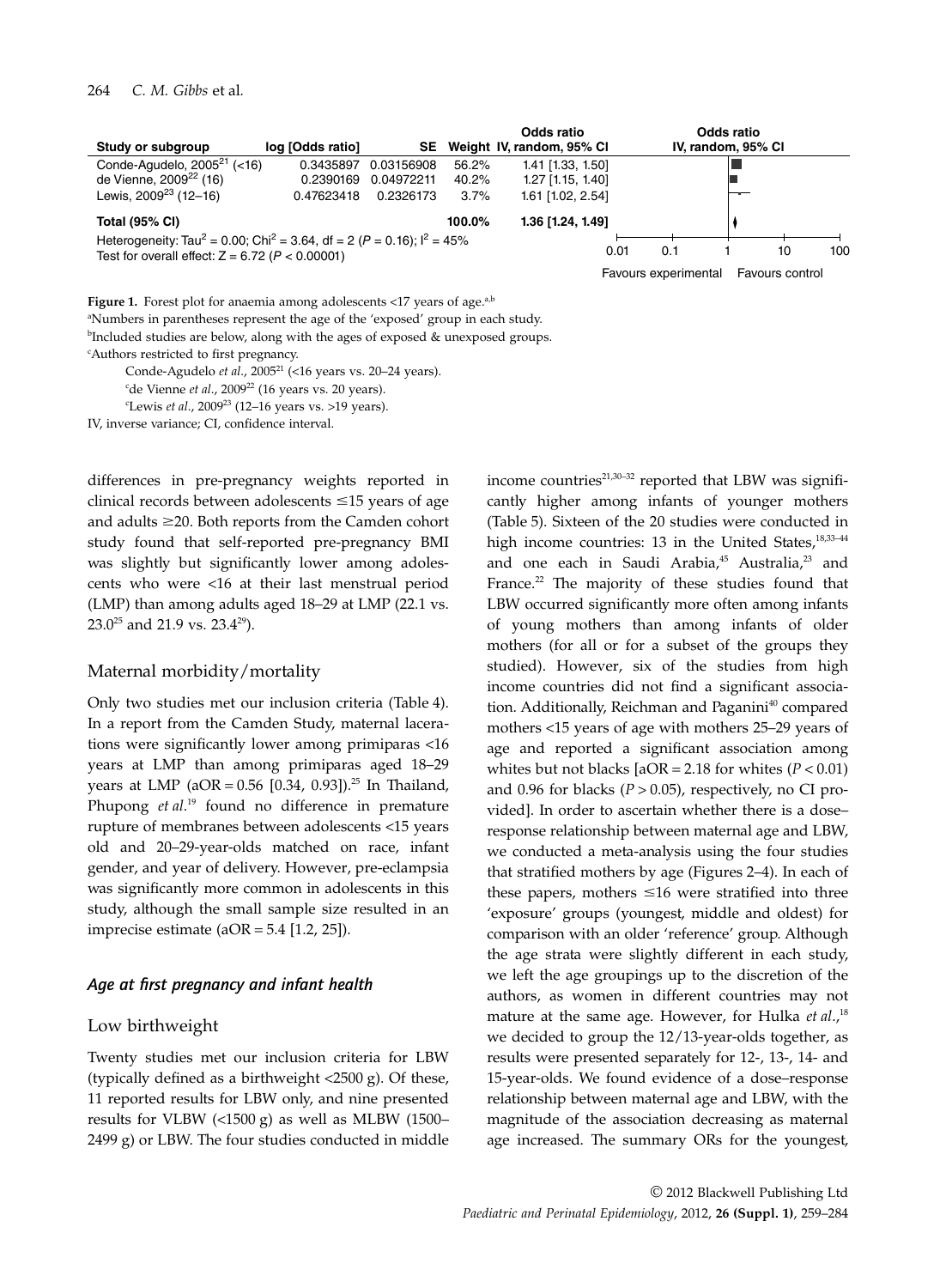|                                                    | Table 2. Age at first pregnancy and change in maternal                                                                                                       |                                                | body composition during pregnancy                                                                                   |                                                                    |                                                                                                                                  |                                                                                                                      |
|----------------------------------------------------|--------------------------------------------------------------------------------------------------------------------------------------------------------------|------------------------------------------------|---------------------------------------------------------------------------------------------------------------------|--------------------------------------------------------------------|----------------------------------------------------------------------------------------------------------------------------------|----------------------------------------------------------------------------------------------------------------------|
| Source                                             | Study type<br>Country <sup>a</sup>                                                                                                                           | exposed<br>Ages of unexposed<br>Ages $(\#)$ of | definition<br>Outcome                                                                                               | controlled <sup>b</sup><br>Variables                               | Crude OR [95% CI]<br>Mean(SD)                                                                                                    | Adjusted OR<br>$[95\%$ CI]                                                                                           |
| High income countries<br>Howie et al., $2003^{28}$ | Prospective cohort<br>SQ                                                                                                                                     | $\leq$ 15 years (18619)<br>$25 - 29$ years     | Excessive maternal weight<br>$gain$ ( $\geq$ 40 kg)                                                                 | SES (2), Setting (9), Pg<br>hx (10), Infant char<br>(26)           | 1.75 [1.70, 1.81]                                                                                                                | 1.44 [1.39, 1.49]                                                                                                    |
|                                                    |                                                                                                                                                              |                                                |                                                                                                                     |                                                                    |                                                                                                                                  | Results summary                                                                                                      |
| Loris et al., $1985^{27}$                          | Prospective cohort<br><b>CO</b>                                                                                                                              | 13-15.9 years (18)<br>18-19.9 years            | Total weight gain (lbs)                                                                                             | Infant char (26°), Class<br>$(1)$ , Pg hx $(10)$                   | weight gain.                                                                                                                     | Age at delivery was not significantly associated with total                                                          |
| Haiek et al., 1989 <sup>24</sup>                   | Retrospective<br>cohort <sup>d</sup><br>SU                                                                                                                   | $\leq$ 15 years (90)<br>$19-30$ years          | pre-pregnancy weight<br>(kg) and weight at or<br>within one month of<br>Difference between<br>delivery <sup>e</sup> | Stratified on: Mat body<br>comp(47)                                | Low weight (<90% std.): 14.5; Average weight<br>Low weight (<90% std.): 15.5; Average weight<br>19-30 years:<br>$\leq$ 15 years: | (90-110% std): 14.7; High weight (>110% std): 16.0                                                                   |
| Perry et al., 1996 <sup>25</sup>                   | Prospective cohort <sup>f</sup><br>SQ                                                                                                                        | $<$ 16 years (239)<br>$18-29$ years            | Weight gain (kg)                                                                                                    | Class (1), Drug/alc use<br>$(5)$ , Infant char $(26)$              | $P < 0.05$ by ANCOVA analysis<br>18-29 years: 23.0 (4.6)<br>$16$ years: $15.4$ (6.9)                                             | (90-110% std.): 15.8; High weight (>110% std.): 16.9                                                                 |
| Low income country                                 |                                                                                                                                                              |                                                |                                                                                                                     |                                                                    |                                                                                                                                  |                                                                                                                      |
| Katz et al., 2010 <sup>26</sup>                    | Prospective cohort <sup>f</sup><br>È                                                                                                                         | $<$ 16 years (173)<br>$20 - 25$ years          | pregnancy, post-partum)<br>MUAC change (early, late                                                                 | Infant char (26), Mat<br>Class (1), SES (2, 79),<br>body comp (93) | Crude change (cm):<br>$-0.78[-0.95, -0.61]$<br>$-0.32$ $[-0.41, -0.23]$<br>20-25 years:<br><16 years:                            | Adjusted change (cm):<br>$-0.97$ [ $-1.33$ , $-0.60$ ]<br>$-0.40$ $[-0.70, -0.10]$<br>$20 - 25$ years:<br><16 years: |
|                                                    | aISO (International Organization for Standardization) code.<br><b>See Appendix 2 for confounder definitions.</b><br>Only full-term deliveries were included. |                                                |                                                                                                                     |                                                                    |                                                                                                                                  |                                                                                                                      |

dRestricted to first pregnancy in adolescents; unclear for adults.

<sup>d</sup>Restricted to first pregnancy in adolescents; unclear for adults.

fRestricted to first pregnancy in study & comparison groups.

MUAC, mid-upper arm circumference; NP, Nepal; std., standardized weight for height.

'Restricted to first pregnancy in study & comparison groups.<br>MUAC, mid-upper arm circumference; NP, Nepal; std., standardized weight for height.

eReported mean values.

<sup>e</sup>Reported mean values.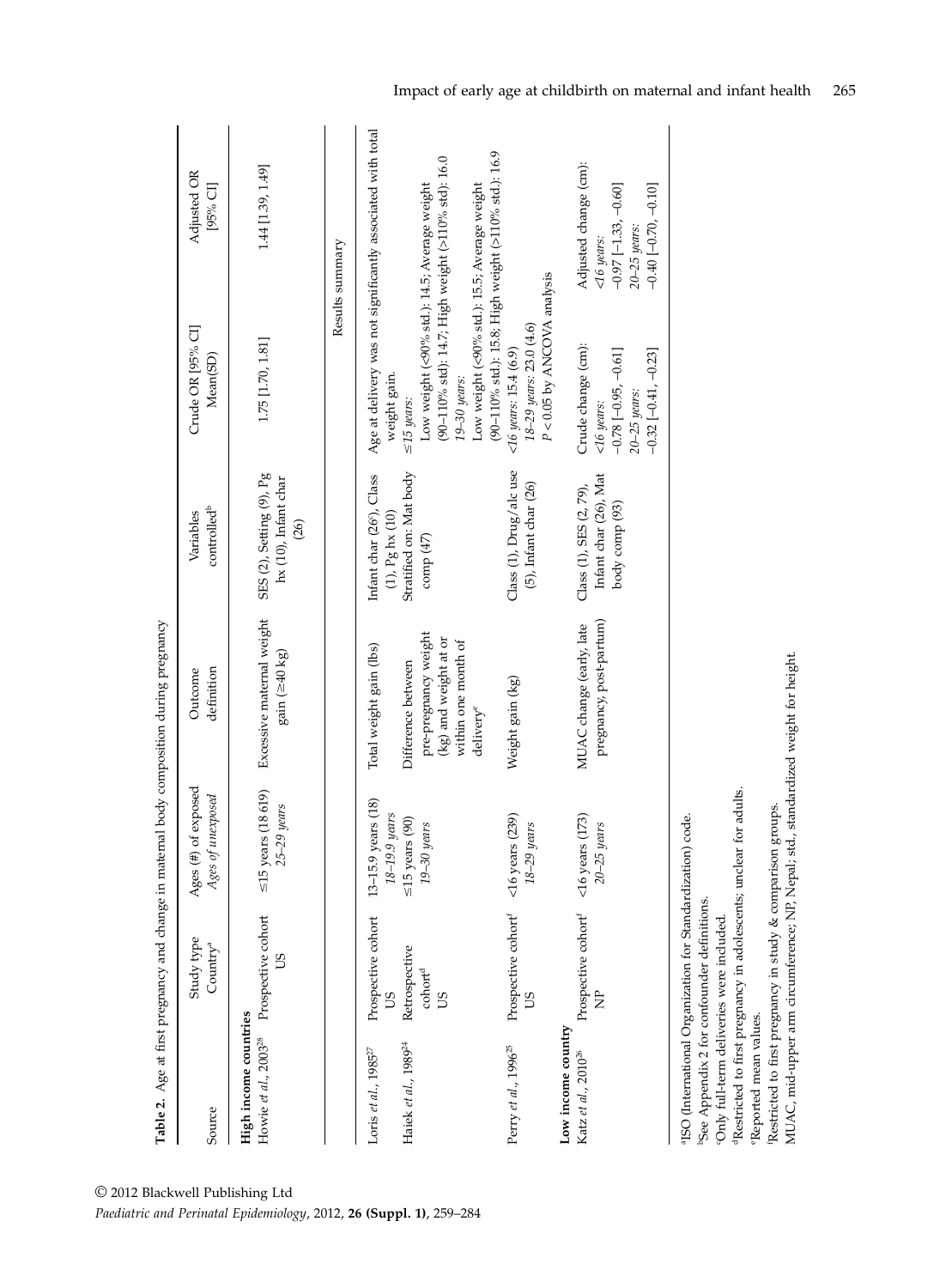| Table 3. Age at first pregnancy and pre-pregnancy nutritional status                                                                                                                                                                                                        |                                       |                                                                  |                                                                                                                                           |                                                   |                                                                                    |                                     |                                                                                 |
|-----------------------------------------------------------------------------------------------------------------------------------------------------------------------------------------------------------------------------------------------------------------------------|---------------------------------------|------------------------------------------------------------------|-------------------------------------------------------------------------------------------------------------------------------------------|---------------------------------------------------|------------------------------------------------------------------------------------|-------------------------------------|---------------------------------------------------------------------------------|
| Source                                                                                                                                                                                                                                                                      | Study type<br>Country <sup>a</sup>    | Ages (#) of exposed<br>Ages of unexposed                         | Outcome definition                                                                                                                        | How outcome<br>was measured                       | Variables controlled <sup>b</sup>                                                  |                                     | Mean (SD)<br>$P$ -value                                                         |
| High income countries<br>Scholl et al., $1984^{17}$                                                                                                                                                                                                                         | study details<br>See Table 1 for      |                                                                  | Pre-pregnancy weight<br>(kg)                                                                                                              | Obstetric records                                 |                                                                                    |                                     | $\leq$ 15 years: 52.6 (7.0)<br>$\geq$ 20 years: 55.8 (8.9)                      |
| Perry et al., 1996 <sup>25</sup>                                                                                                                                                                                                                                            | study details<br>See Table 2 for      |                                                                  | Pre-pregnancy BMI<br>$\left({\rm kg}/{\rm m}^2\right)$                                                                                    | Height: measured at clinic<br>Weight: self-report | Class (1), Drug/alc use (5)                                                        |                                     | 18-29 years: 23.0 (4.6)<br>$16$ years: 22.1 $(3.3)$<br>$P > 0.05$<br>$P < 0.05$ |
| Hediger et al., 1997 <sup>29</sup>                                                                                                                                                                                                                                          | cohort <sup>e</sup> US<br>Prospective | $<$ 16 years (366)<br>$18-29$ years                              | Pre-pregnancy BMI                                                                                                                         | Height: measured at clinic<br>Weight: self-report | Class (1), Drug/alc use (5)                                                        |                                     | 18-29 years: 23.4 (0.3)<br>$<16$ years: 21.9 (0.2)<br>$P < 0.05$                |
| Restricted to first pregnancy in study & comparison groups.<br><sup>a</sup> ISO (International Organization for Standardization) code.<br><sup>b</sup> See Appendix 2 for confounder definitions.<br>BMI, body mass index.                                                  |                                       | Table 4. Age at first pregnancy and maternal morbidity/mortality |                                                                                                                                           |                                                   |                                                                                    |                                     |                                                                                 |
| Source                                                                                                                                                                                                                                                                      | Study type<br>Country <sup>a</sup>    | Ages (#) of exposed<br>Ages of unexposed                         | Outcome definition                                                                                                                        |                                                   | Variables controlled <sup>b</sup>                                                  | Crude OR<br>$[95%$ CI]              | Adjusted OR<br>[95% CI]                                                         |
| High income country<br>Perry et al., 1996 <sup>25</sup>                                                                                                                                                                                                                     | study details<br>See Table 2 for      | $<$ 16 years (274)<br>$18-29$ years                              | Lacerations of the first degree, second degree,<br>third degree, and fourth degree                                                        |                                                   | Class (1), Mat body comp<br>use (5), Infant char (11)<br>$(13, 14, 17)$ , Drug/alc | $0.68$ [0.44, $1.06$ ] <sup>c</sup> | $0.56$ [0.3, 0.93]                                                              |
| Middle income country<br>Phupong et al., 2007 <sup>19</sup>                                                                                                                                                                                                                 | study details<br>See Table 1 for      |                                                                  | 140/90 mmHg and proteinuria of at least 300 mg<br>per 24 h or at least 1+ on dipstick testing<br>Preeclampsia: blood pressure of at least |                                                   |                                                                                    | ۲C<br>X                             | 5.4 [1.2, 25]                                                                   |
| Phupong et al., 2007 <sup>19</sup>                                                                                                                                                                                                                                          | study details<br>See Table 1 for      |                                                                  | Premature rupture of membranes (PROM): rupture<br>of membranes before onset of labour                                                     |                                                   |                                                                                    | <b>PU</b>                           | $0.5$ [0.1, 1.7]                                                                |
| aISO (International Organization for Standardization) code.<br>°Calculated manually by authors of the systematic review.<br>bSee Appendix 2 for confounder definitions.<br>NC, Not calculable with the data provided.<br><sup>d</sup> Not calculable with the data provided |                                       |                                                                  |                                                                                                                                           |                                                   |                                                                                    |                                     |                                                                                 |

© 2012 Blackwell Publishing Ltd *Paediatric and Perinatal Epidemiology*, 2012, **26 (Suppl. 1)**, 259–284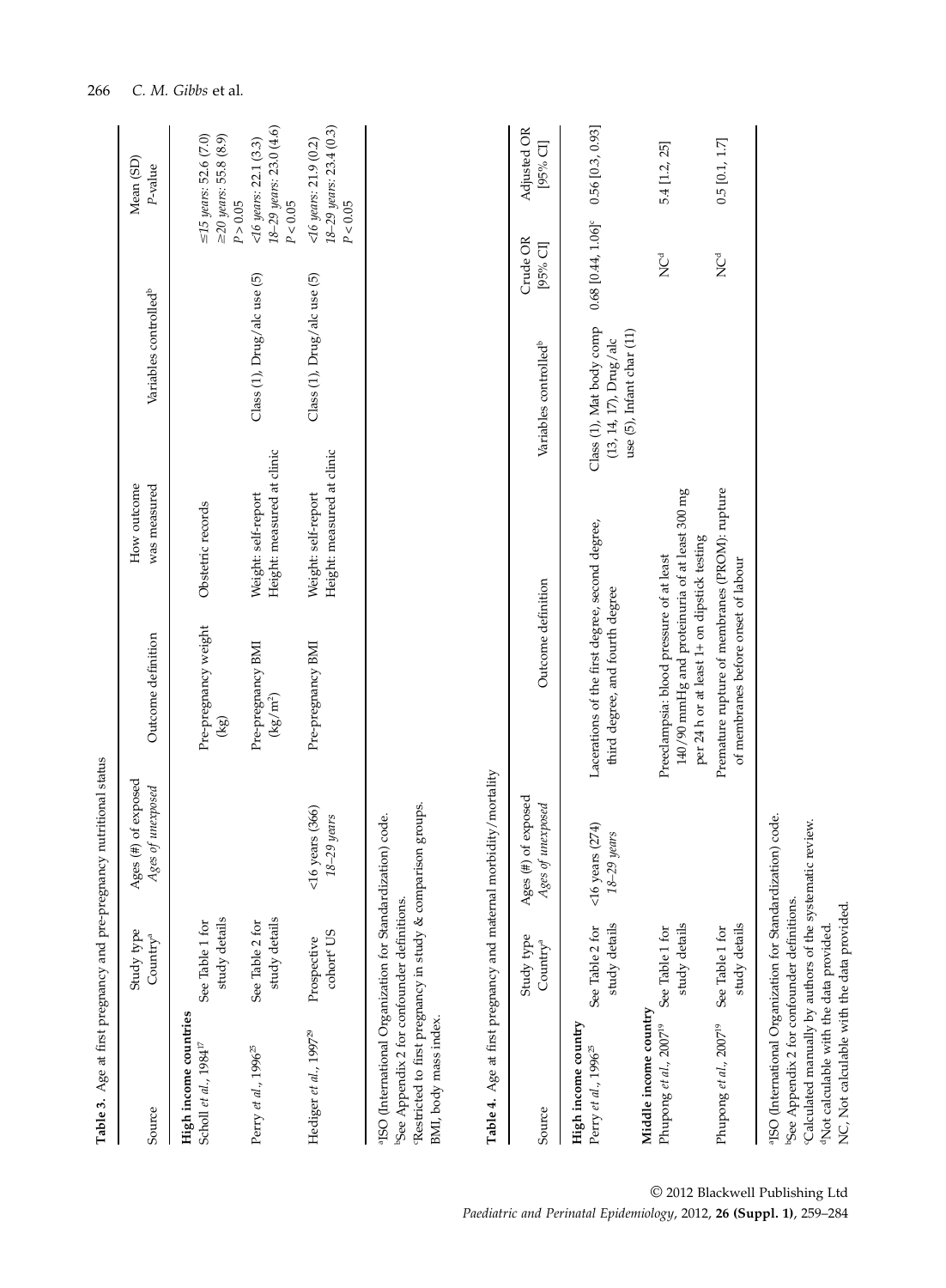| Table 5.                                             | Age at first pregnancy and low birthweight                  |                                                                                    |                                             |                                                                                                                                    |                                                                                                                                          |                                                                                                                                                                                   |
|------------------------------------------------------|-------------------------------------------------------------|------------------------------------------------------------------------------------|---------------------------------------------|------------------------------------------------------------------------------------------------------------------------------------|------------------------------------------------------------------------------------------------------------------------------------------|-----------------------------------------------------------------------------------------------------------------------------------------------------------------------------------|
| Source                                               | Study type<br>Country <sup>a</sup>                          | Ages (#) of exposed<br>Ages of unexposed                                           | definition<br>Outcome                       | Variables controlled <sup>b</sup>                                                                                                  | Crude OR [95% CI]                                                                                                                        | Adjusted OR [95% CI]                                                                                                                                                              |
| High income countries<br>Hulka $et\, al., 1964^{18}$ | See Table 1 for study<br>details                            | $\leq$ 15 years (128)<br>$19-21$ years                                             | VLBW <1000 g                                |                                                                                                                                    | ğ                                                                                                                                        | 12/13 years: 7.2 [0.43, 121.2] <sup>d</sup><br>14 years: 6.75 [0.59, 76.87] <sup>d</sup><br>All teens: 7.2 [0.89, 58.5] <sup>d</sup>                                              |
| Hulka $et$ $al., 1964^{18}\,$                        |                                                             |                                                                                    | LBW <2500 g                                 |                                                                                                                                    | ğ                                                                                                                                        | 12/13 years: 1.87 [0.46, 7.50] <sup>d</sup><br>15 years: 7.40 [0.85, 64.62] <sup>d</sup><br>All teens: 2.06 [0.99, 4.31] <sup>d</sup><br>14 years: 2.49 [0.92, 6.72] <sup>d</sup> |
| Spellacy et al., 1978 <sup>33</sup>                  | Retrospective cohorte                                       | 10-15 years (144)                                                                  | LBW 500-2499 g                              | Class(1)                                                                                                                           | 2.66 [1.66, 4.25] <sup>d</sup>                                                                                                           | 15 years: 1.93 [0.85, 4.38] <sup>d</sup><br>White: 0.84 [0.19, 3.63] <sup>d</sup>                                                                                                 |
| Duenhoelter et al., 1975 <sup>44</sup>               | Retrospective cohort<br>(matched) <sup>e</sup><br>US.<br>US | $\langle$ 15 years $(471)$<br>$20 - 24$ years<br>19-25 years                       | VLBW <1500 g                                | Matched on Class (1), QoC (21)                                                                                                     | ğ                                                                                                                                        | Black: 2.9 [1.64, 5.12] <sup>d</sup><br>$1.26$ [0.65, $2.47$ ] <sup>d</sup>                                                                                                       |
| Duenhoelter et al., 1975 <sup>44</sup>               |                                                             |                                                                                    | LBW < 2500 g                                |                                                                                                                                    | Š                                                                                                                                        | 1.26 [0.90, 1.77] <sup>d</sup>                                                                                                                                                    |
| Scholl et al., 1989 <sup>34</sup>                    | Prospective cohort <sup>e</sup><br>US                       | $\leq$ 19 years with gyn. age<br>$\leq$ 19 years with gyn.<br>$\leq$ 2 years (246) | LBW <2500 g                                 | Stratified by chronological age (12-14,<br>for Class (1), Drug/alc use (5), Mat<br>15, 16, 17, 18-19) and adjusted                 | 1.69 [1.13, 2.55]                                                                                                                        | 1.7 [1.01, 2.88] is summary OR across chronological ages                                                                                                                          |
| Ketterlinus et al., $1990^{35}$                      | Prospective cohort <sup>e</sup><br>US.                      | $13-15$ years $(63)$<br>age >2 years<br>$22 - 30$ years                            | LBW <2500 g                                 | body comp $(13, 14)$<br>Class $(1)$ , SES $(2)$ , Mat body comp<br>$(14, 47)$ , Study/biases $(32)$                                | 1.63 [0.74, 3.59] <sup>d</sup>                                                                                                           | 0.84 [0.37, 1.89]                                                                                                                                                                 |
| Scholl et al., 1992 <sup>36</sup>                    | Prospective cohorte<br><b>CO</b>                            | $12 - 15$ years $(256)$<br>$18-29$ years                                           | LBW < 2500 g                                | Class (1), Drug/alc use (5), Mat body<br>$\mathop{\rm comp}\nolimits\left(13,14\right)$                                            | $0.75$ [0.40, 1.43] <sup>d</sup><br>Primigravidae:                                                                                       | $0.72$ [0.35, 1.44]<br>Primigravidae:                                                                                                                                             |
| Satin et al., 1994 <sup>37</sup>                     | Prospective cohorte<br>US                                   | 11-15 years (1622)<br>$20-22$ years                                                | $\text{VLBW}\leq\!1500\,\text{g}$           | Class (1), QoC (7)                                                                                                                 | $1.85$ [ $1.34$ , $2.54$ ] <sup>d</sup>                                                                                                  | demographic differences. was consistent with the<br>'Logistic regressional analysis controlling for<br>outcomes reported [OR not reported].'                                      |
| Satin et al., 1994 <sup>37</sup>                     |                                                             |                                                                                    | MLBW 1500-2500 g                            |                                                                                                                                    | 1.47 [1.22, 1.78] <sup>d</sup>                                                                                                           | demographic differences. was consistent with the<br>'Logistic regressional analysis controlling for<br>outcomes reported [OR not reported].'                                      |
| Abalkhail, 1995 <sup>45</sup>                        | Prospective cohort<br>SA.                                   | $\leq$ 16 years (17)<br>$>19$ years                                                | LBW < 2500 g                                | SES (2, 3, 36), Drug/alc use (5), QoC<br>(7), Pg hx (10, 12), Infant char (11),<br>Mat body comp $\left( 13,\,15,\,16,\,17\right)$ | 4.27 [1.73, 10.5]                                                                                                                        | 4.26 [1.51, 12.01]                                                                                                                                                                |
| Cooper et al., 1995 <sup>38</sup>                    | Retrospective cohorte<br>US                                 | $10-12$ , 13, 14 years $(37\ 261)$<br>$15 \; years$                                | VLBW <1500 $g$                              | Class (1), SES (2,3), QoC (7), Pg hx (10),<br>Setting (33)                                                                         | 13 years: 1.99 [1.75, 2.26] <sup>d</sup><br>14 years: 1.28 [1.18, 1.39] <sup>d</sup><br>2.50 [1.88, 3.34] <sup>d</sup><br>10-12 years:   | 10-12 years: 1.93 [1.40, 2.66]<br>14 years: 1.16 [1.06, 1.27]<br>13 years: 1.73 [1.5, 1.99]                                                                                       |
| Cooper et al., 1995 <sup>38</sup>                    |                                                             |                                                                                    | LBW < 2500 g                                |                                                                                                                                    | 13 years: 1.49 [1.39, 1.60] <sup>d</sup><br>14 years: 1.15 [1.10, 1.20] <sup>d</sup><br>2.01 [1.70, 2.36] <sup>d</sup><br>10-12 years:   | 10-12 years: 1.72 [1.44, 2.06]<br>$14 \text{ years:} 1.06 \text{ [}1.01, 1.11\text{]}$<br>13 years: 1.32 [1.22, 1.43]                                                             |
| DuPlessis et al., 1997 <sup>39</sup>                 | Retrospective cohort<br>US                                  | 10-13, 14, 15 years (9916)<br>$20 - 24$ years                                      | $\text{LBW}\!\vartriangle\!\!500\,\text{g}$ | Class (1), SES (3, 34, 35), QoC (7, 21, 22,<br>23), Pg hx (10, 12, 18), Setting (33)                                               | 14 years: 1.74 [1.53, 1.97] <sup>d</sup><br>15 years: 1.74 [1.53, 1.98] <sup>d</sup><br>2.34 [1.90, 2.88] <sup>d</sup><br>$10-13$ years: | 10-13 years: 1.97 [1.56, 2.50]<br>14 years: 1.70 [1.48, 1.95]<br>15 years: 1.62 [1.38, 1.89]                                                                                      |
| Reichman and Paganini,<br>1997 <sup>40</sup>         | Retrospective cohort<br>US                                  | $<$ 15 years $(444)$<br>$25-29$ years                                              | LBW < 2500 g                                | SES (2, 3, 37), Drug/alc use (5, 6), QoC<br>(7), Setting (8, 9, 33), Pg hx (10, 12, 18,<br>24, 25), Infant char (11)               | 1.09 [0.76, 1.55] <sup>d</sup><br>$4.87$ [3.15, 7.54] <sup>d</sup><br>Whites:<br>Blacks:                                                 | Whites: $2.18$ $(P < 0.01)$<br>Blacks: 0.96 (P > 0.05)                                                                                                                            |
| Ekwo and Moawad, 2000 <sup>41</sup>                  | Retrospective cohorte<br>US                                 | $\leq$ 15 years (270)<br>$20 - 24$ years                                           | VLBW <1500 g                                | Drug/alc use (5, 44), QoC (7), SES (34)                                                                                            | $\sum_{i=1}^{n}$                                                                                                                         | 0.57 [0.17, 1.91]                                                                                                                                                                 |
| Ekwo and Moawad, 2000 <sup>41</sup>                  |                                                             |                                                                                    | $\text{LBW}\text{ }{\leq}2500\text{ g}$     |                                                                                                                                    | $\check{\mathsf{R}}$                                                                                                                     | 1.16 [0.70, 1.91]                                                                                                                                                                 |

© 2012 Blackwell Publishing Ltd

*Paediatric and Perinatal Epidemiology*, 2012, **26 (Suppl. 1)**, 259–284

Impact of early age at childbirth on maternal and infant health 267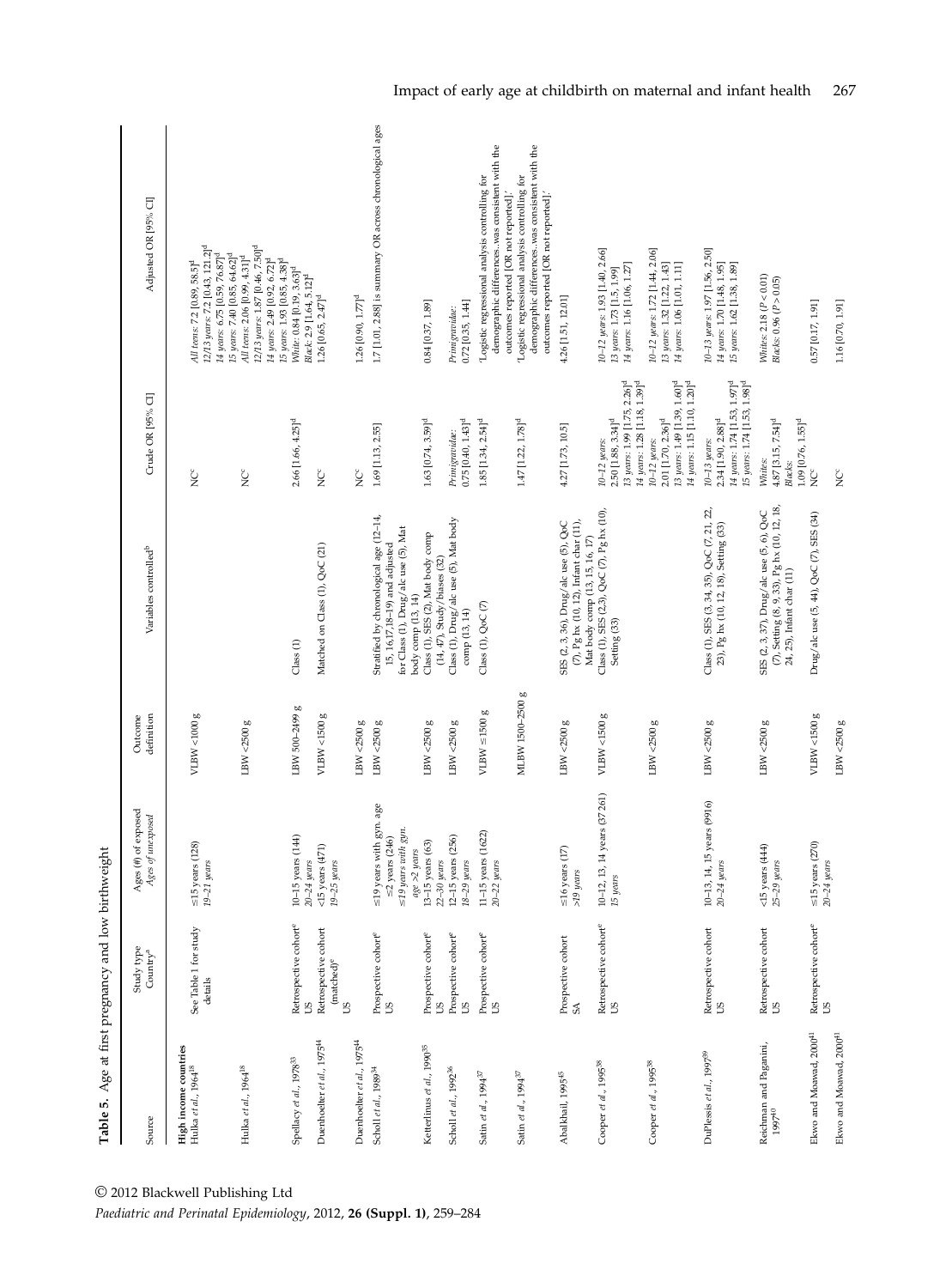| u٠ |  |
|----|--|
| I  |  |
|    |  |

| Source                                                                                                                    | Study type<br>Country <sup>a</sup>                                                                                                                                                                                                      | of exposed<br>unexposed<br>Ages of <i>1</i><br>Ages $(\#)$ $\circ$  | definition<br>Outcome                                         | Variables controlled <sup>b</sup>                                                                                                                                                 | Crude OR [95% CI]                                                                                                                | Adjusted OR [95% CI]                                                                                             |
|---------------------------------------------------------------------------------------------------------------------------|-----------------------------------------------------------------------------------------------------------------------------------------------------------------------------------------------------------------------------------------|---------------------------------------------------------------------|---------------------------------------------------------------|-----------------------------------------------------------------------------------------------------------------------------------------------------------------------------------|----------------------------------------------------------------------------------------------------------------------------------|------------------------------------------------------------------------------------------------------------------|
| Gilbert et al., $2004^{42}$                                                                                               | Retrospective cohort <sup>e</sup><br>US                                                                                                                                                                                                 | 20-29 years, whites only<br>all races<br>$11-15$ years,<br>(31 232) | LBW <2500 g                                                   | Stratified by class (1)                                                                                                                                                           | š                                                                                                                                | The following are ORs [99% CI].<br>Hispanics: 1.8 [1.7, 1.9]<br>Whites: 1.8 [1.6, 2.1]<br>Blacks: 2.8 [2.4, 3.1] |
| Chen et al., $2007^{43}$                                                                                                  | Retrospective cohort <sup>e</sup><br>US                                                                                                                                                                                                 | 10-15 years (175 019)                                               | VLBW <1500 g                                                  | Class (1), SES (3), Drug/alc use $(5, 6)$ ,                                                                                                                                       | 2.09 [2.02, 2.16] <sup>df</sup>                                                                                                  | Asians: 3.1 [2.5, 3.9]<br>$1.46\ [1.40,\, 1.51]^{\rm f}$                                                         |
| Lewis et al., $2009^{23}$<br>Chen et al., $2007^{43}$                                                                     | See Table 1 for study<br>details                                                                                                                                                                                                        | $20 - 24$ years                                                     | LBW <2500 g<br>LBW <2500 g                                    | Multivariable model' adjusted for Class<br>$(1)$ , SES $(4)$ , Drug/alc use $(5)$ , Mat<br>QoC (7), Setting (9)                                                                   | $1.73\ [1.70,\, 1.75]^{df} \\ 1.20\ [0.84,\, 1.71]^{d}$                                                                          | $1.33$ [1.31, $1.36$ ] <sup>f</sup><br>0.94 [0.63, 1.39]                                                         |
| de Vienne $et\, al.,\, 2009^{22}$                                                                                         | See Table 1 for study<br>details                                                                                                                                                                                                        |                                                                     | $LBW \sim 2500g$                                              | QoC (7), Mat body comp (13), Pg hx<br>Class (1), SES (2, 3), Drug/alc use (5),<br>body comp (59, 108, 112)<br>(24)                                                                | 1.19 <sup>f</sup>                                                                                                                | $1.07$ [0.98, $1.2$ ] <sup>f</sup>                                                                               |
| Middle income countries<br>Conde-Agudelo et al.,<br>$2005^{21}$                                                           | See Table 1 for study<br>details                                                                                                                                                                                                        |                                                                     | VLBW <1500 g                                                  |                                                                                                                                                                                   | 1.31 [1.20, 1.43] <sup>d</sup>                                                                                                   | 1.25 [1.12, 1.39]                                                                                                |
| Conde-Agudelo et al.,<br>$2005^{21}$                                                                                      |                                                                                                                                                                                                                                         |                                                                     | $LBW \sim 2500 g$                                             |                                                                                                                                                                                   | $1.67$ [1.61, $1.72$ ] <sup>d</sup>                                                                                              | 1.62 [1.54, 1.71]                                                                                                |
| Hidalgo et al., 2005 <sup>30</sup>                                                                                        | Prospective cohort<br>$(matched)^e$<br>E                                                                                                                                                                                                | $\leq$ 15 years (201)<br>$20 - 30$ years                            | VLBW <1500 g                                                  | Matched on SES (4), Infant char (26), Pg<br>hx(31)                                                                                                                                | $\sum_{i=1}^{n}$                                                                                                                 | 1.0 [0.48, 2.10] <sup>d</sup>                                                                                    |
| Hidalgo et al., 2005 <sup>30</sup>                                                                                        |                                                                                                                                                                                                                                         |                                                                     | $LBW \approx 500 g$                                           |                                                                                                                                                                                   | Š                                                                                                                                | $1.92$ [1.0, 3.5] ( $P < 0.05$ )                                                                                 |
| Machado, 2006 <sup>31</sup>                                                                                               | Retrospective cohorte<br>BR                                                                                                                                                                                                             | 10-14 years (738)<br>$20 - 24$ years                                | LBW $\approx$ 500 $g$                                         | (10, 24), Infant char (11, 19), Setting<br>Class (1), SES (2, 34), QoC (7), Pg hx                                                                                                 | $1.96, P = 0.000$                                                                                                                | $2.01 (P = 0.000)$                                                                                               |
| Chen et al., $2010^{32}$                                                                                                  | Retrospective cohort<br>$\mathbb{N}$                                                                                                                                                                                                    | years (15 251)<br>$10-14, 15, 16$<br>$20 - 24$ years                | VLBW <1500 g                                                  | SES (2, 3, 50), Setting (9), Pg hx (10),<br>Infant char (11, 19), Parental age<br>(45, 46)<br>(20)                                                                                | 15 years: 3.01 [2.13, 4.25]<br>3.44 [1.84, 6.83]<br>$10-14$ years:                                                               | 10-14 years: 1.33 [0.49, 3.62]<br>15 years: 1.29 [0.78, 2.12]<br>16 years: 1.41 [1.04, 1.93]                     |
| Chen et al., $2010^{32}$                                                                                                  |                                                                                                                                                                                                                                         |                                                                     | MLBW 1500-2499 g                                              |                                                                                                                                                                                   | 16 years: 2.64 [2.15, 3.23]<br>15 years: 2.30 [2.06, 2.57]<br>16 years: 1.92 [1.80, 2.05]<br>2.66 [2.18, 3.25]<br>$10-14$ years: | 10-14 years: 1.87 [1.40, 2.51]<br>15 years: 1.67 [1.43, 1.93]<br>16 years: 1.54 [1.42, 1.68]                     |
| b See Appendix 2 for confounder definitions.<br>Not calculable with the data provided.<br>$\mathbf{f}_{\rm Risk\ ratio.}$ | $\mathbb{P}_{\mathsf{Res}}$ freed to first pregnancy in study & comparison groups (or presented<br><sup>a</sup> ISO (International Organization for Standardization) code.<br>dcalculated manually by authors of the systematic review. |                                                                     | data for these women separately) for this exposure & outcome. | BR, Brazil; EC, Ecuador; LBW, low birthweight; MLBW, moderately low birthweight; NC, Not calculable with data provided; SA, Saudi Arabia; TW, Taiwan; VLBW, very low birthweight. |                                                                                                                                  |                                                                                                                  |

© 2012 Blackwell Publishing Ltd *Paediatric and Perinatal Epidemiology*, 2012, **26 (Suppl. 1)**, 259–284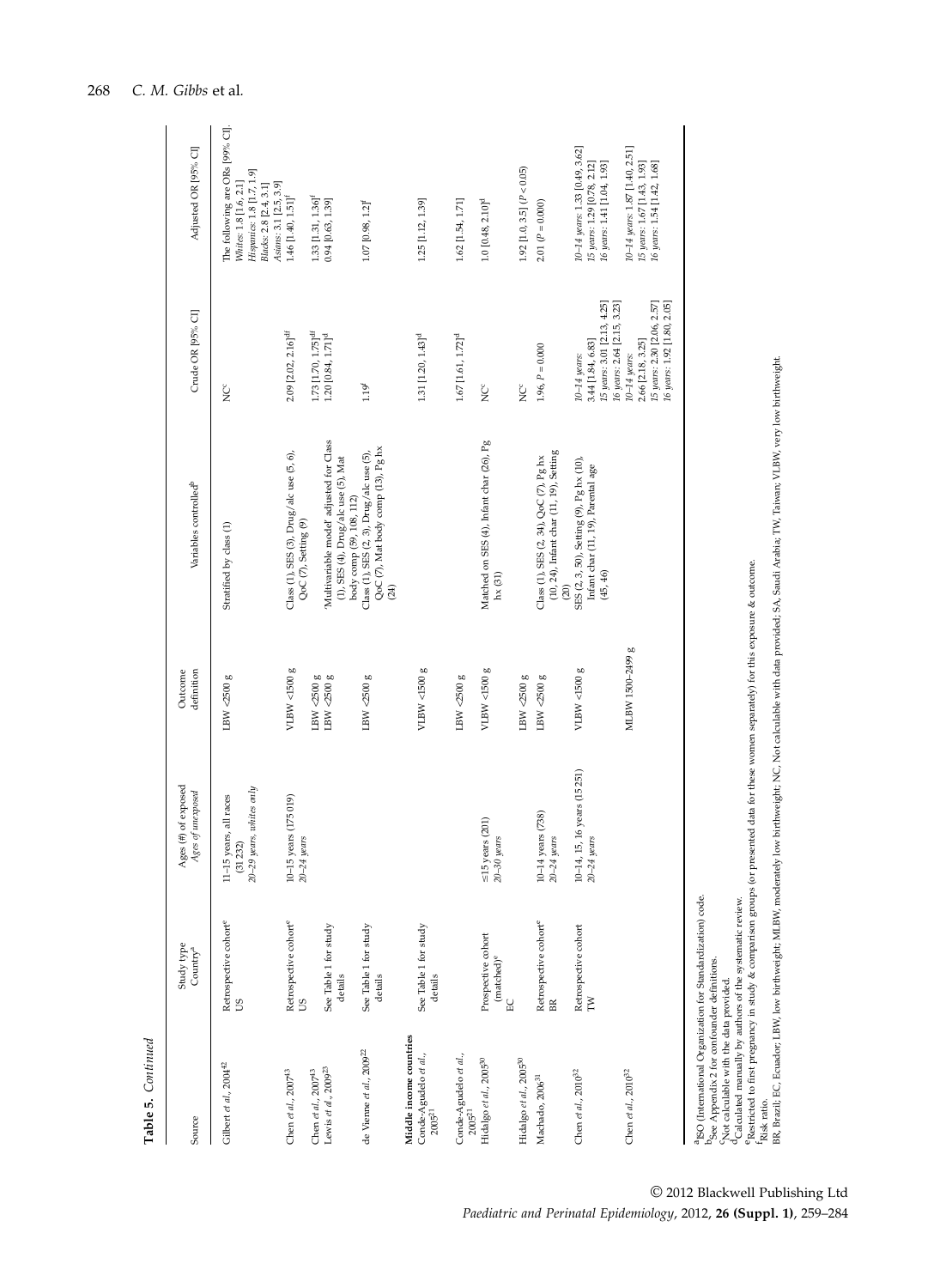#### Impact of early age at childbirth on maternal and infant health 269

| Study or subgroup                                                                                                                                                   | log [Odds ratio]         | SE                       |                | <b>Odds ratio</b><br>Weight IV, random, 95% CI |     | Odds ratio<br>IV, random, 95% CI |                 |   |
|---------------------------------------------------------------------------------------------------------------------------------------------------------------------|--------------------------|--------------------------|----------------|------------------------------------------------|-----|----------------------------------|-----------------|---|
| Chen, 2010 <sup>32</sup> (10-14)                                                                                                                                    | 0.62593843               | 0.15017568               | 19.1%          | 1.87 [1.39, 2.51]                              |     |                                  | ———             |   |
| Cooper, 1995 <sup>38</sup> (10-12)<br>DuPlessis, 1997 <sup>39</sup> (10-13)                                                                                         | 0.54232429<br>0.67803354 | 0.09203148<br>0.12155979 | 50.9%<br>29.2% | 1.72 [1.44, 2.06]<br>1.97 [1.55, 2.50]         |     |                                  | ╶┲<br>——        |   |
| Hulka, 1964 <sup>18</sup> (12-13)                                                                                                                                   | 0.62593843               | 0.7086554                | 0.9%           | 1.87 [0.47, 7.50]                              |     |                                  |                 |   |
| <b>Total (95% CI)</b>                                                                                                                                               |                          |                          | 100.0%         | 1.82 [1.60, 2.07]                              |     |                                  |                 |   |
| Heterogeneity: Tau <sup>2</sup> = 0.00; Chi <sup>2</sup> = 0.84, df = 3 ( $P$ = 0.84); l <sup>2</sup> = 0%<br>Test for overall effect: $Z = 9.12$ ( $P < 0.00001$ ) |                          |                          |                |                                                | 0.2 | 0.5                              | 0               | 5 |
|                                                                                                                                                                     |                          |                          |                |                                                |     | Favours experimental             | Favours control |   |

Figure 2. Forest plot for low birthweight among adolescents in the youngest age stratum.<sup>a,b,c</sup>

<sup>a</sup>As described in the text, the 'young', 'middle' and 'older' age strata for these low birthweight studies were the youngest, middle and oldest age groupings in their respective study.

<sup>b</sup>Numbers in parentheses represent the age of the 'exposed' group in each study.

c Included studies are below, along with the ages of exposed & unexposed groups.

<sup>d</sup>Authors restricted to first pregnancy.

Chen *et al.*, 2010<sup>32</sup> (10-14 years vs. 20-24 years). <sup>d</sup>Cooper *et al*., 1995<sup>38</sup> (10–12 years vs. 15 years). DuPlessis *et al*., 1997<sup>39</sup> (10–13 years vs. 20–24 years). Hulka *et al*., 1964<sup>18</sup> (12–13 years vs. 19–21 years).

IV, inverse variance; CI, confidence interval.

middle, and oldest strata were 1.82 [1.60, 2.07]; 1.56 [1.31, 1.87]; and 1.42 [1.06, 1.89], respectively. For the youngest stratum, I<sup>2</sup> was 0%. Among the middle-aged and older exposed groups, the effect estimates from DuPlessis *et al*. <sup>39</sup> and Chen *et al*. <sup>32</sup> were similar, while the effect estimates from Cooper *et al*. <sup>38</sup> were less. This heterogeneity may be present as Cooper *et al*. used 15-year-olds as their reference group, who may be at higher risk of LBW than a group of 20–24-year-olds. The effect estimates from Hulka *et al*. <sup>18</sup> were higher,

but this was a hospital-based study from over 40 years ago. Differences in prenatal care or other factors could also impact the observed association between young maternal age and LBW.

Nine studies examined VLBW: six in high income countries18,37,38,41,43,44 and three in middle income countries $21,30,32$  (Table 5). We conducted a meta-analysis using effect estimates in individuals <15 years old (Figure 5). The overall OR was 1.39 [1.23, 1.58], which suggests a moderate association between young

| Study or subgroup                                                                                                                                                      | log[]      |            | <b>SE</b> Weight | IV, random, 95% CI |      | IV, random, 95% CI   |                        |     |
|------------------------------------------------------------------------------------------------------------------------------------------------------------------------|------------|------------|------------------|--------------------|------|----------------------|------------------------|-----|
| Chen, $2010^{32}$ (15)                                                                                                                                                 | 0.51282363 | 0.07382468 | 30.5%            | 1.67 [1.45, 1.93]  |      |                      |                        |     |
| Cooper, 1995 <sup>38</sup> (13)                                                                                                                                        | 0.27763174 | 0.04083811 | 35.3%            | 1.32 [1.22, 1.43]  |      |                      |                        |     |
| DuPlessis, 1997 <sup>39</sup> (14)                                                                                                                                     | 0.53062825 | 0.07000057 | 31.1%            | 1.70 [1.48, 1.95]  |      |                      |                        |     |
| Hulka, 1964 <sup>18</sup> (14)                                                                                                                                         | 0.91228271 | 0.50653339 | 3.0%             | 2.49 [0.92, 6.72]  |      |                      |                        |     |
| <b>Total (95% CI)</b>                                                                                                                                                  |            |            | 100.0%           | 1.56 [1.31, 1.87]  |      |                      |                        |     |
| Heterogeneity: Tau <sup>2</sup> = 0.02; Chi <sup>2</sup> = 15.24, df = 3 ( $P$ = 0.002); l <sup>2</sup> = 80%<br>Test for overall effect: $Z = 4.87$ ( $P < 0.00001$ ) |            |            |                  |                    | 0.01 | 0.1                  | 10                     | 100 |
|                                                                                                                                                                        |            |            |                  |                    |      | Favours experimental | <b>Favours control</b> |     |

Figure 3. Forest plot for low birthweight among adolescents in the middle age stratum.<sup>a,b,c</sup>

<sup>a</sup>As described in the text, the 'young', 'middle' and 'older' age strata for these low birthweight studies were the youngest, middle and oldest age groupings in their respective study.

<sup>b</sup>Numbers in parentheses represent the age of the 'exposed' group in each study.

c Included studies are below, along with the ages of exposed & unexposed groups.

<sup>d</sup>Authors restricted to first pregnancy.

Chen *et al.*, 2010<sup>32</sup> (15 years vs. 20-24 years).

<sup>d</sup>Cooper *et al.*, 1995<sup>38</sup> (13 years vs. 15 years).

DuPlessis *et al*., 1997<sup>39</sup> (14 years vs. 20–24 years).

Hulka *et al.*, 1964<sup>18</sup> (14 years vs. 19-21 years).

IV, inverse variance; CI, confidence interval.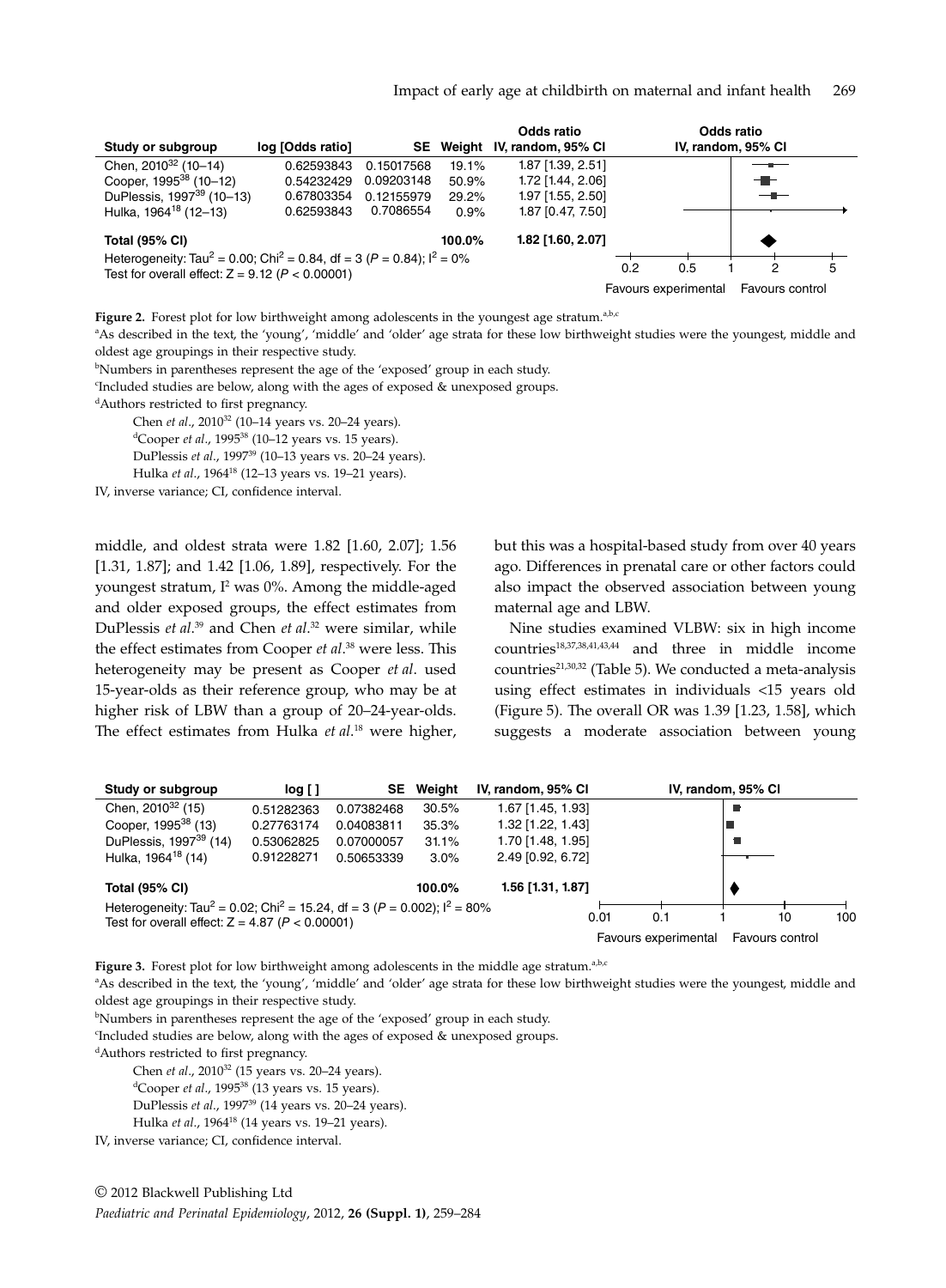#### 270 *C. M. Gibbs* et al*.*

| Study or subgroup                                                                                                                                                     | log[]      | SE.        | Weight | IV, random, 95% CI  |                      | IV, random, 95% CI |           |
|-----------------------------------------------------------------------------------------------------------------------------------------------------------------------|------------|------------|--------|---------------------|----------------------|--------------------|-----------|
| Chen, 2010 <sup>32</sup> (16)                                                                                                                                         | 0.43178242 | 0.04439356 | 30.8%  | 1.54 [1.41, 1.68]   |                      |                    |           |
| Cooper, 1995 <sup>38</sup> (14)                                                                                                                                       | 0.05826891 | 0.02351587 | 31.4%  | $1.06$ [1.01, 1.11] |                      |                    |           |
| DuPlessis, 1997 <sup>39</sup> (15)                                                                                                                                    | 0.48242615 | 0.07864831 | 29.0%  | 1.62 [1.39, 1.89]   |                      |                    |           |
| Hulka, 1964 <sup>18</sup> (15)                                                                                                                                        | 0.65752    | 0.4181269  | 8.8%   | 1.93 [0.85, 4.38]   |                      |                    |           |
| <b>Total (95% CI)</b>                                                                                                                                                 |            |            | 100.0% | 1.42 [1.06, 1.89]   |                      |                    |           |
| Heterogeneity: Tau <sup>2</sup> = 0.07; Chi <sup>2</sup> = 74.39, df = 3 ( $P$ < 0.00001); l <sup>2</sup> = 96%<br>Test for overall effect: $Z = 2.38$ ( $P = 0.02$ ) |            |            |        |                     | 0.01<br>0.1          |                    | 100<br>10 |
|                                                                                                                                                                       |            |            |        |                     | Favours experimental | Favours control    |           |

**Figure 4.** Forest plot for low birthweight among adolescents in the oldest age stratum.<sup>a,b,c</sup>

<sup>a</sup>As described in the text, the 'young', 'middle', and 'older' age strata for these low birthweight studies were the youngest, middle and oldest age groupings in their respective study.

<sup>b</sup>Numbers in parentheses represent the age of the 'exposed' group in each study.

c Included studies are below, along with the ages of exposed & unexposed groups.

<sup>d</sup>Authors restricted to first pregnancy.

Chen *et al.*, 2010<sup>32</sup> (16 years vs. 20–24 years). <sup>d</sup>Cooper *et al.*, 1995<sup>38</sup> (14 years vs. 15 years). DuPlessis *et al*., 1997<sup>39</sup> (15 years vs. 20–24 years). Hulka *et al.*, 1964<sup>18</sup> (15 years vs. 19-21 years).

IV, inverse variance; CI, confidence interval.

| Study or subgroup                                                                                                                                                | log[]         |            |         | SE Weight IV, random, 95% CI | IV, random, 95% CI |
|------------------------------------------------------------------------------------------------------------------------------------------------------------------|---------------|------------|---------|------------------------------|--------------------|
| Chen, 2007 <sup>43</sup> (10-15)                                                                                                                                 | 0.37843644    | 0.01718021 | 21.6%   | 1.46 [1.41, 1.51]            |                    |
| Chen. 2010 <sup>32</sup> (10-14)                                                                                                                                 | 0.28517894    | 0.51086484 | 1.5%    | 1.33 [0.49, 3.62]            |                    |
| Chen, 2010 <sup>32</sup> (15)                                                                                                                                    | 0.25464222    | 0.25345606 | 5.0%    | 1.29 [0.78, 2.12]            |                    |
| Conde-Aqudelo, $2005^{21}$ (<16)                                                                                                                                 | 0.22314355    | 0.05416337 | 19.0%   | 1.25 [1.12, 1.39]            |                    |
| Cooper, 1995 <sup>43</sup> (10-12)                                                                                                                               | 0.65752       | 0.16367659 | $9.0\%$ | 1.93 [1.40, 2.66]            |                    |
| Cooper, 1995 <sup>43</sup> (13)                                                                                                                                  | 0.54812141    | 0.07143532 | 17.3%   | 1.73 [1.50, 1.99]            | ÷                  |
| Cooper, 1995 <sup>43</sup> (14)                                                                                                                                  | 0.14842       | 0.04622291 | 19.7%   | $1.16$ [1.06, 1.27]          |                    |
| Duenhoelter, $1975^{44}$ (<15)                                                                                                                                   | 0.23111172    | 0.34342165 | 3.0%    | 1.26 [0.64, 2.47]            |                    |
| Ekwo. $2000^{41}$ (<16)                                                                                                                                          | $-0.56211892$ | 0.61695008 | 1.0%    | $0.57$ [0.17, 1.91]          |                    |
| Hidalgo, $2005^{30}$ (<16)                                                                                                                                       | 0             | 0.37853946 | 2.5%    | 1.00 [0.48, 2.10]            |                    |
| Hulka, 1964 <sup>18</sup> (12-15)                                                                                                                                | 1.97408103    | 1.06884986 | 0.4%    | 7.20 [0.89, 58.50]           |                    |
| <b>Total (95% CI)</b>                                                                                                                                            |               |            | 100.0%  | 1.39 [1.23, 1.58]            |                    |
| Heterogeneity: Tau <sup>2</sup> = 0.02; Chi <sup>2</sup> = 44.09, df = 10 ( $P$ < 0.00001); $I^2$ = 77%<br>Test for overall effect: $Z = 5.18$ ( $P < 0.00001$ ) |               |            |         | 0.01                         | 0.1<br>100<br>10   |

Favours experimental Favours control

Figure 5. Forest plot for very low birthweight among adolescents <16 years of age.<sup>a,b</sup> <sup>a</sup>Numbers in parentheses represent the age of the 'exposed' group in each study. b Included studies are below, along with the ages of exposed & unexposed groups. <sup>c</sup>Authors restricted to first pregnancy.

<sup>c</sup>Chen *et al*., 2007<sup>43</sup> (10–15 years vs. 20–24 years). Chen *et al.*, 2010<sup>32</sup> (10-14 years vs. 20-24 years). Chen *et al.*, 2010<sup>32</sup> (15 years vs. 20-24 years). Conde-Agudelo *et al.*, 2005<sup>21</sup> (<16 years vs. 20-24 years). <sup>c</sup>Cooper *et al*., 1995<sup>38</sup> (10–12 years vs. 15 years). <sup>c</sup>Cooper *et al.*, 1995<sup>38</sup> (13 years vs. 15 years). <sup>c</sup>Cooper *et al.*, 1995<sup>38</sup> (14 years vs. 15 years). Duenhoelter *et al.*, 1975<sup>44</sup> (<15 years vs. 19–25 years).  $E$ kwo and Moawad, 2000 $41$  (<16 years vs. 20–24 years). Hidalgo *et al.*, 2005<sup>30</sup> (<16 years vs. 20-30 years). Hulka *et al*., 1964<sup>18</sup> (<12–15 years vs. 19–21 years).

IV, inverse variance; CI, confidence interval.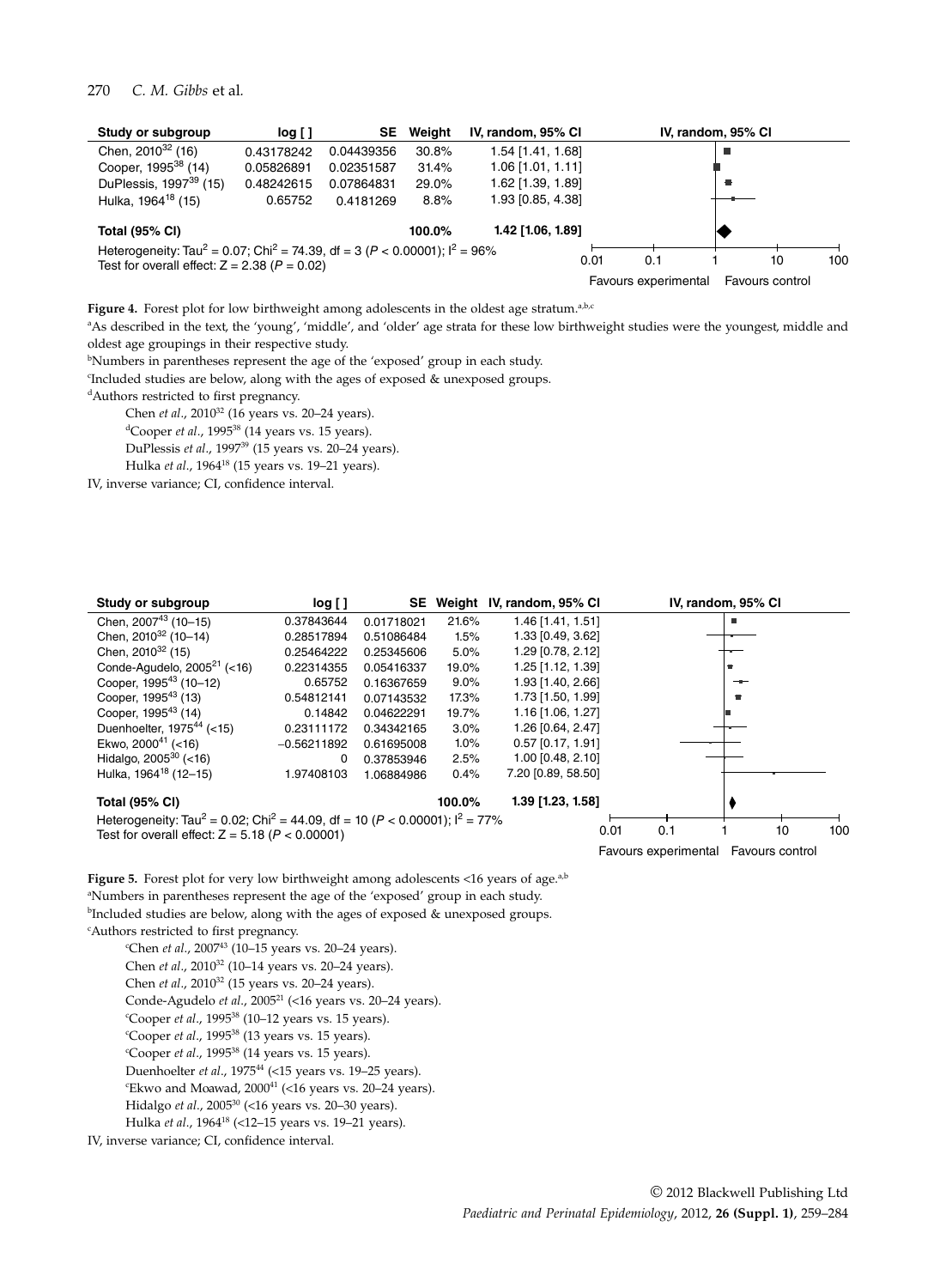maternal age and VLBW. Although the groups were heterogeneous, most of the ORs were relatively consistent. The highest OR came from Hulka *et al*.'s study; $18$  however, there were so few occurrences of VLBW in this study that the precision of the CI (and thus the weight of the study in the meta-analysis) was very low.

# Preterm birth

Twenty-five studies of PTB (<37 weeks' gestation) or very preterm birth (VPTB, ≤32-34 weeks' gestation, depending on the study) or both outcomes met inclusion criteria (Table 6). Of these, 18 were from high income countries,18,22,23,29,34–36,38,39,41–43,45–50 five were from middle income countries, $19,21,30-32$  one was from a low income country, $51$  and one analysed data from countries of differing income levels.<sup>52</sup> Four out of five studies from middle income countries found that PTB was significantly more common among infants of younger mothers, $19,21,31,32$  as did most of the studies from high income countries. The study from Nepal<sup>51</sup> had wide CI, likely because of a small sample size, but the point estimates still indicate a possible adverse effect of adolescent pregnancy on PTB.

Our meta-analysis (among mothers <15 or mothers -15 with a low gynaecological age) also indicates that there is an association between preterm birth and young maternal age and that the association may be stronger in developing countries (Figure 6). The overall OR was 1.68 [1.34, 2.11], which suggests a moderate association between young maternal age and PTB. However, this summary OR is over a heterogeneous group of women.

Eight studies examined the relationship between VPTB and low maternal age; six were from high income countries,18,38,43,46,49,50 and two were from middle income countries $2^{1,32}$  (Table 6). All found a significant association between VPTB and young maternal age, with ORs that ranged from 1.16 to 4.8. We conducted a meta-analysis using effect estimates in teenagers <16 years of age, although the comparison groups were heterogeneous. The overall effect estimate was 1.87 [1.51, 2.31] (Figure 7).

# Neonatal mortality

Six studies met our inclusion criteria, including an earlier meta-analysis<sup>53</sup> of 13 studies published before 1990. Many studies were excluded because they did not define the outcome. Of the five observational studies that fit our inclusion criteria, three were from high income countries,<sup>38,43,54</sup> and one each was from middle income $21$  and low income $55$  countries (Table 7). None of the ORs for young maternal age were significant for neonatal mortality after adjustment for gestational age or birthweight. Similarly, in our metaanalysis of the four studies that controlled for a measure of birthweight or gestational age in at least one of their models, the overall OR was not significant (OR = 1.09 [0.98, 1.22]) (Figure 8). There was some heterogeneity between the effect estimates, and the authors controlled for different measures of birthweight, gestational age, or both. The study by Conde-Agudelo *et al*. <sup>21</sup> examined early neonatal death, and other possible differences between studies included additional variables controlled and quality of neonatal care.

# Perinatal mortality

No studies met inclusion criteria. Several studies were excluded because they did not define the outcome.

# **Stillbirth**

Six studies met our inclusion criteria: four from high income countries (two in the  $US<sup>56,57</sup>$  and one each in Sweden<sup>54</sup> and France<sup>22</sup>), one from middle income Latin American countries, $21$  and one from low income Nepal<sup>58</sup> (Table 8). Olausson *et al*. <sup>54</sup> found a nonsignificant relationship ( $aOR = 1.4$  [0.6, 3.1]) between early maternal age and stillbirth, whereas de Vienne *et al*. 22 found a significant relationship (aRR = 1.37 [95% CI 1.09, 1.70]) between the two. Salihu *et al*. <sup>56</sup> found a significant association when they adjusted for basic confounders only  $(aOR = 1.57 [1.49, 1.66])$ , which remained significant after adjusting for maternal complications and congenital anomalies ( $aOR = 1.67$  [1.58, 1.77]). However, after further adjustment for preterm birth, the odds of stillbirth were slightly but significantly lower in young compared with older mothers (aOR = 0.90 [0.85, 0.96]). Wilson *et al*. <sup>57</sup> found significant adjusted hazard ratios (aHRs) for overall stillbirth, antepartum stillbirth, and intrapartum stillbirth  $(aHR = 2.6$  [2.1, 3.3], 2.3 [1.7, 3.0], and 4.3 [4.0, 4.7], respectively). Conde-Agudelo *et al*. <sup>21</sup> found no evidence of a relationship between early maternal age and stillbirth in their study of Latin American countries. Katz *et al*. <sup>58</sup> also found no association between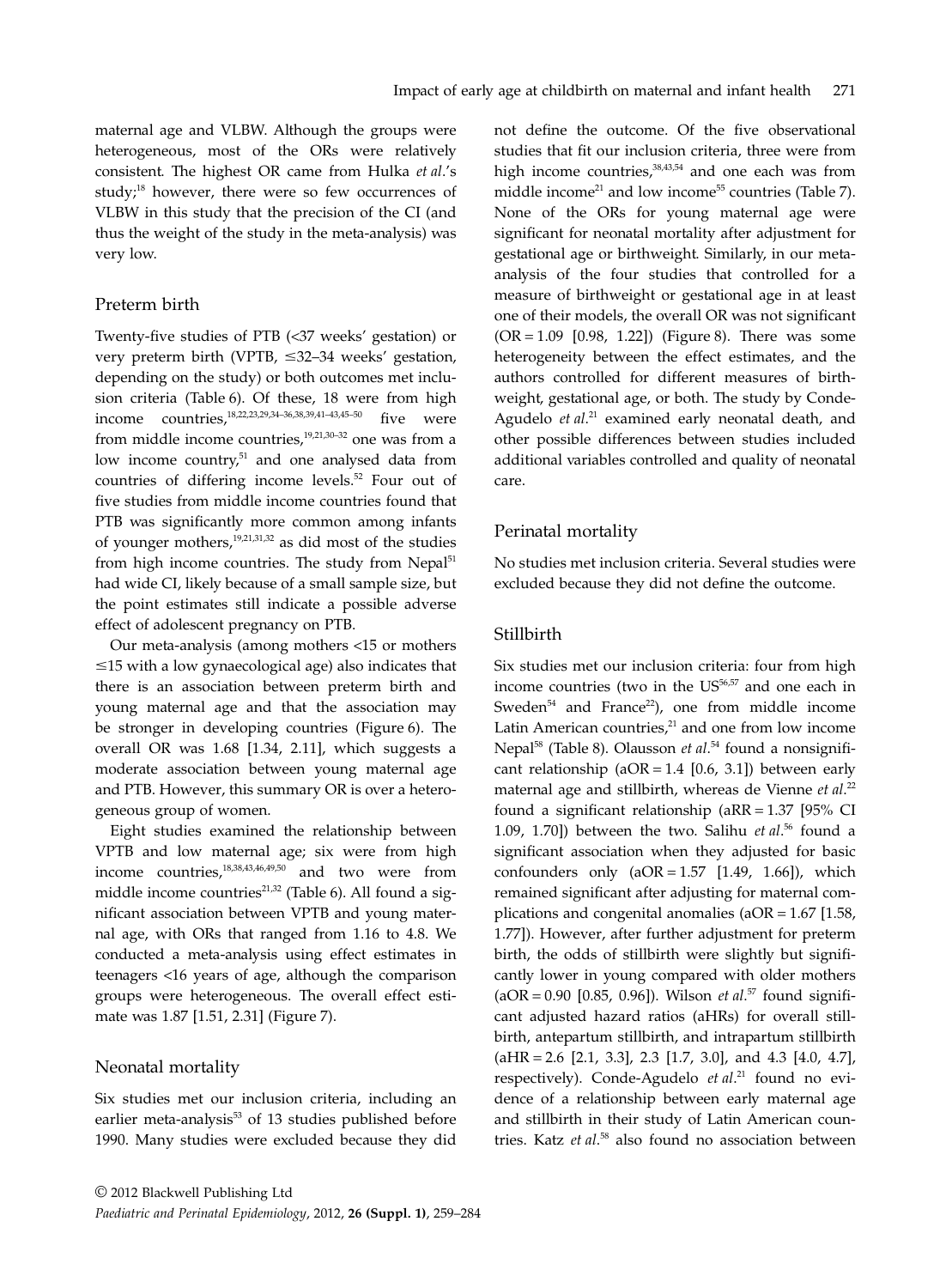| Source                                                       | Study type<br>Country <sup>a</sup>                                                                                                                                                           | of exposed<br>unexposed<br>Ages $(\#)$<br>Ages of                                                                                                                                 | Outcome definition                                                                                | Variables controlled <sup>b</sup>                                                                                                           | Crude OR [95% CI]                                                                                                                                                                          | Adjusted OR [95% CI]                                                                                                                                                                                                                                          |
|--------------------------------------------------------------|----------------------------------------------------------------------------------------------------------------------------------------------------------------------------------------------|-----------------------------------------------------------------------------------------------------------------------------------------------------------------------------------|---------------------------------------------------------------------------------------------------|---------------------------------------------------------------------------------------------------------------------------------------------|--------------------------------------------------------------------------------------------------------------------------------------------------------------------------------------------|---------------------------------------------------------------------------------------------------------------------------------------------------------------------------------------------------------------------------------------------------------------|
| High income countries<br>Hulka et al.,<br>1964 <sup>18</sup> | See Table 1 for study details                                                                                                                                                                | $\leq$ 15 years (125)                                                                                                                                                             | VPTB<32 weeks                                                                                     |                                                                                                                                             | Š                                                                                                                                                                                          | 2.67 [0.53, 13.52] <sup>d</sup>                                                                                                                                                                                                                               |
| Hulka et al., $1964^{18}$                                    |                                                                                                                                                                                              | $19-21$ years                                                                                                                                                                     | PTB<37 weeks<br>gestation<br>gestation                                                            |                                                                                                                                             | $\sum_{i=1}^{N}$                                                                                                                                                                           | 2.24 [0.94, 5.35] <sup>d</sup>                                                                                                                                                                                                                                |
| Scholl et al.,<br>$1989^{34}$                                | See Table 5 for study details                                                                                                                                                                | $\leq$ 2 years after menarche (246)<br>>2 years after menarche                                                                                                                    | PTB<37 weeks<br>gestation                                                                         | Class (1), Drug/alc use (5), Mat body<br>comp (13, 14)                                                                                      | $2.58\ [1.89, \ 3.52]^{d}$ OB/estimate:<br>2.61 [1.82, 3.73] <sup>d</sup><br>LMP <sup>e</sup> estimate:                                                                                    | $1.77\left[1.19,2.64\right]$ OB $^{\prime}$ estimate:<br>2.10 [1.36, 3.25]<br>LMP <sup>e</sup> estimate:                                                                                                                                                      |
| Ketterlinus et al.,                                          | See Table 5 for study details                                                                                                                                                                |                                                                                                                                                                                   | PTB<37 weeks                                                                                      |                                                                                                                                             | $\sum_{i=1}^{N}$                                                                                                                                                                           | 2.20 [1.21, 4.01]                                                                                                                                                                                                                                             |
| Scholl et al.,<br>1992 <sup>36</sup><br>1990 <sup>35</sup>   | Prospective cohort <sup>g</sup><br>US                                                                                                                                                        | primigravidae (244<br>ynaecologic age; 94<br>of low gyn. age)]<br>12-15 years [256<br>with data on g<br>primigravidae<br>$18 - 29$ years                                          | $PTB \leq 37$ weeks<br>gestation<br>gestation                                                     | Exposure = chronological age: Class<br>(1), Drug/alc use (5), Mat body<br>comp (13, 14)                                                     | Young vs. older primigravidae:<br>1.61 [0.99, 2.63] <sup>d</sup>                                                                                                                           | Young vs. older primigravidae:<br>1.49 [0.94, 2.36] <sup>h</sup>                                                                                                                                                                                              |
|                                                              |                                                                                                                                                                                              | Gyn. age as categorical variable:<br>$\leq$ 2 years since menarche<br>>2 years since menarche                                                                                     |                                                                                                   | Exposure = gynaecologic age (among<br>primigravidae only): Class (1),<br>Drug/alc use (5), Mat body comp<br>(13, 14), Parental age (48, 49) | Low gyn. age vs. older gyn. age<br>(primigravidae only):<br>1.77 [1.03, 3.06] <sup>d</sup>                                                                                                 | When exposure = gynaecologic age [among<br>$0.76$ [ $0.\bar{6}$ ), $0.94$ ] <sup>h</sup> reduction with each year of increasing gyn. age<br>$1.25$ [ $0.83$ , $1.89$ ] <sup>d</sup><br>primigravidae only]:                                                   |
| Lubarsky et al.,<br>1994 <sup>48</sup>                       | Retrospective cohort (matched) <sup>g</sup><br><b>SU</b>                                                                                                                                     | $<$ 15 years $(261)$<br>$20 - 29$ years                                                                                                                                           | PTB<37 weeks                                                                                      | Matched on Class (1), Infant char (11),<br>Setting $(8)$                                                                                    | Š                                                                                                                                                                                          |                                                                                                                                                                                                                                                               |
| Scholl et al.,<br>$1994^{52}$                                | developed countries, and 4 were<br>included (dating back to the<br>from developing countries<br>12 studies about PTB were<br>mid-1970s); 8 were from<br>Multiple countries:<br>Meta-analysis | $\leq$ 18 years (or a subset) $\geq$ 19 years<br>$\leq$ 19 years (or a subset)<br>$\geq$ 20 years (or a subset)<br>Developing countries:<br>Developed countries:<br>(or a subset) | gestation<br>PTB $\triangle 7$ weeks<br>gestation                                                 | earlier) & weighted by sample size<br>Summary RRs adjusted for study,<br>publication date (1983-1993 or<br>of studies                       | $\frac{A}{N}$                                                                                                                                                                              | Teens who received comprehensive prenatal<br>Developing countries summary RR:<br>Developed countries summary RR:<br>care vs. teens that did not:<br>$1.46$ [1.20, $1.77$ ] <sup>1</sup><br>$0.81 [0.67, 0.96]$ <sup>1</sup><br>2.41 [1.88, 3.10] <sup>1</sup> |
| Abalkhail, 1995 <sup>45</sup>                                | See Table 5 for study details                                                                                                                                                                |                                                                                                                                                                                   | PTB<37 weeks<br>gestation                                                                         |                                                                                                                                             | 1.78 [1.01, 3.50]                                                                                                                                                                          | Association 'became insignificant after<br>adjusting for other risk factors.'                                                                                                                                                                                 |
| Cooper et al., $1995^{38}$                                   | See Table 5 for study details                                                                                                                                                                |                                                                                                                                                                                   | VPTB<33 weeks<br>gestation                                                                        |                                                                                                                                             | 13 years: 1.85 [1.69, 2.02] <sup>d</sup><br>14 years: 1.34 [1.27, 1.41] <sup>d</sup><br>2.04 [1.64, 2.55] <sup>d</sup><br>$10-12$ years:                                                   | 13 years: 1.39 [1.26, 1.54]<br>14 years: 1.16 [1.09, 1.23]<br>1.56 [1.24, 1.97]<br>$10-12$ years:                                                                                                                                                             |
| Cooper et al., $1995^{38}$                                   |                                                                                                                                                                                              |                                                                                                                                                                                   | PTB<37 weeks<br>gestation                                                                         |                                                                                                                                             | 13 years: 1.67 [1.57, 1.77] <sup>d</sup><br>14 years: 1.28 [1.24, 1.32] <sup>d</sup><br>$1.80$ [1.54, $2.10$ ] <sup>d</sup><br>$10 - 12$ years:                                            | 13 years: 1.36 [1.27, 1.46]<br>14 years: 1.16 [1.12, 1.20]<br>1.50 [1.26, 1.78]<br>$10 - 12$ years:                                                                                                                                                           |
| DuPlessis et al.,<br>1997 <sup>39</sup>                      | See Table 5 for study details                                                                                                                                                                |                                                                                                                                                                                   | PTB<37 weeks<br>gestation                                                                         |                                                                                                                                             | 14 years: 2.42 [2.20, 2.65] <sup>d</sup><br>15 years: 1.90 [1.72, 2.10] <sup>d</sup><br>3.14 [2.68, 3.68] <sup>d</sup><br>10-13 years:                                                     | 14 years: 2.29 [2.04, 2.58]<br>15 years: 1.86 [1.65, 2.09]<br>2.77 [2.32, 3.31]<br>10-13 years:                                                                                                                                                               |
| Hediger et al.,<br>1997 <sup>29</sup>                        | See Table 3 for study details                                                                                                                                                                | higher gyn. age (366 total) teens of<br>low gyn. age: 133; teens of higher<br>gyn. age: 233)<br>$18-29$ years<br>$\leq$ 15 years, both low gyn. age and                           | and delivery before<br>37 weeks gestation.<br>Idiopathic PTL with<br>delivery = labour<br>preterm | Class (1), Drug/alc use (5), Infant<br>char (11), $Pg$ hx (12), Mat body<br>comp (14, 17)                                                   | Teens with high gynaecological age<br>All teens vs. adults: 1.73 [0.93, 3.22]<br>Teens with low gynaecological age vs.<br>2.19 [1.06, 4.54]<br>1.48 [0.74, 2.95]<br>vs. adults:<br>adults: | Teens with high gynaecological age vs.<br>All teens vs. adults: 2.08 [1.08, 4.00]<br>Teens with low gynaecological age vs.<br>2.64 [1.23, 5.65]<br>1.76 [0.85, 3.63]<br>adults:<br>adults:                                                                    |
| Moawad<br>Ekwo and<br>$2000^{41}$                            | See Table 5 for study details                                                                                                                                                                |                                                                                                                                                                                   | PTB<37 weeks<br>gestation                                                                         | Model 1: Drug/alc use (5, 44), QoC<br>Model 2: SES (2), Drug/alc use<br>$(5, 44)$ , QoC $(7)$<br>$(7),$ SES $(34)$                          | 0.97 [0.69, 1.36]                                                                                                                                                                          | $0.93$ [0.66, 1.32]<br>0.97 [0.69, 1.37]<br>Model 1:<br>Model 2:                                                                                                                                                                                              |
| Gilbert et al.,<br>$2004^{42}$                               | See Table 5 for study details                                                                                                                                                                |                                                                                                                                                                                   | PTB<37 weeks<br>gestation                                                                         |                                                                                                                                             | Š                                                                                                                                                                                          | The following are ORs [99% CI].<br>Whites: 1.9 [1.7, 2.1]<br>Hispanies: 2.3 [2.1, 2.4]<br>Blacks: 3.1 [2.8, 3.5]<br>Asians: 3.0 [2.5, 3.6]                                                                                                                    |

 $\mathbf{L} = \mathbf{L}$ 

**Table 6.** Age at first pregnancy and preterm birth

Table 6. Age at first pregnancy and preterm birth

© 2012 Blackwell Publishing Ltd *Paediatric and Perinatal Epidemiology*, 2012, **26 (Suppl. 1)**, 259–284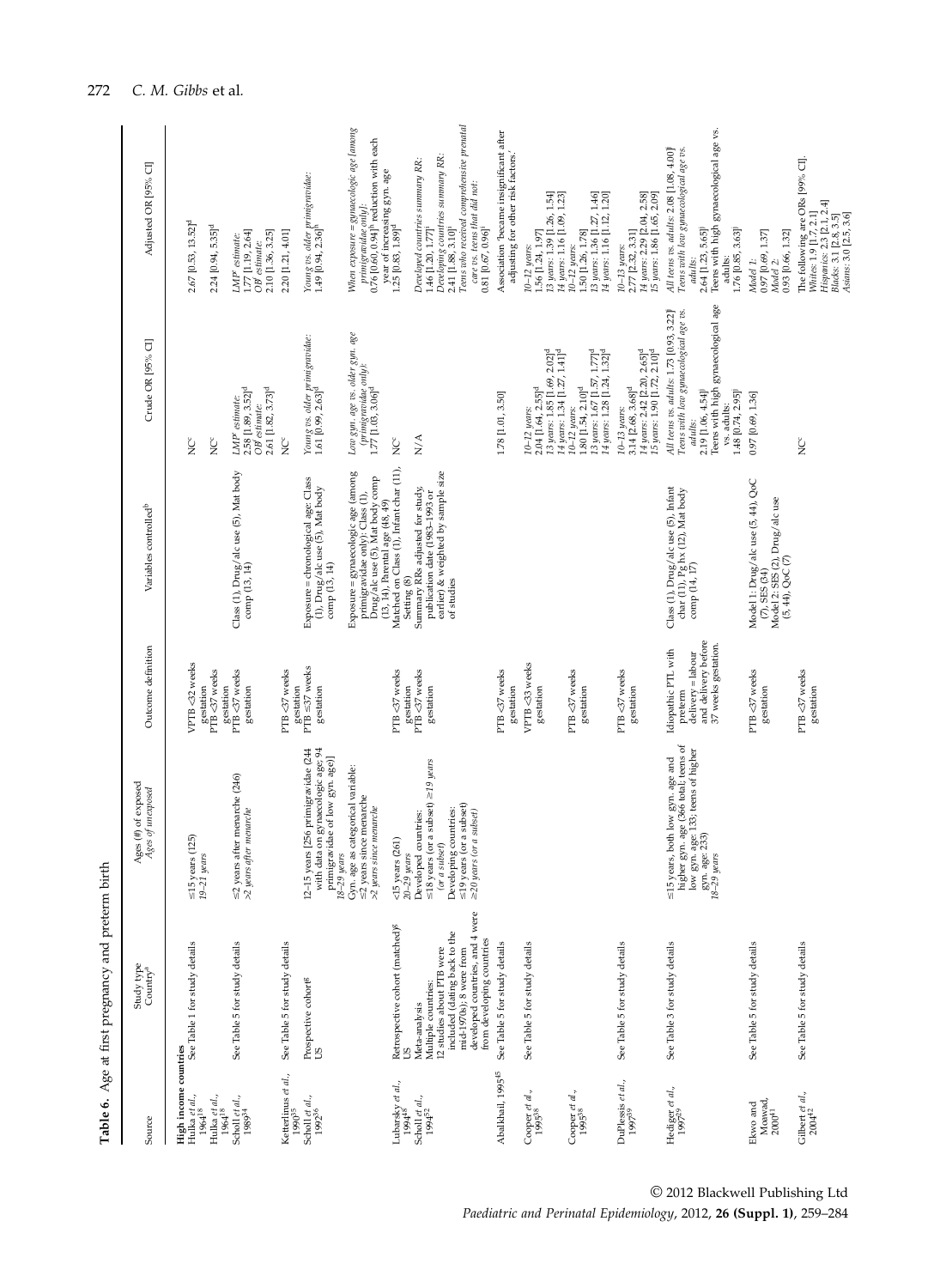| Source                                                                       | Study type<br>Country <sup>a</sup>                                                                                         | exposed<br>Ages $(\#)$ of exposed<br>Ages of unexposed | Outcome definition                                               | Variables controlled <sup>b</sup>                                                                                                       | Crude OR [95% CI]                                                                                                                                | Adjusted OR [95% CI]                                                                                             |
|------------------------------------------------------------------------------|----------------------------------------------------------------------------------------------------------------------------|--------------------------------------------------------|------------------------------------------------------------------|-----------------------------------------------------------------------------------------------------------------------------------------|--------------------------------------------------------------------------------------------------------------------------------------------------|------------------------------------------------------------------------------------------------------------------|
| Olausson et al.,<br>Olausson et al., $2001^{46}$<br>$2001^{46}$              | Retrospective cohort <sup>g</sup><br>SE                                                                                    | $13-15$ years (626)<br>$20-24$ years                   | $MPTB = 32-36$ weeks<br>VPTB <33 weeks<br>gestation<br>gestation | SES (2), Setting (8)                                                                                                                    | 2.09 [1.57, 2.78] <sup>d</sup><br>$4.78$ [3.29, 6.96] <sup>d</sup>                                                                               | 2.2 [1.6, 2.9]<br>$4.8$ [3.3, 6.9]                                                                               |
| Branum, 2006 <sup>49</sup>                                                   | Retrospective cohort<br>US                                                                                                 | $\leq$ 16 years (2464)<br>21-24 years                  | VPTB <33 weeks<br>gestation                                      | SES (3), QoC (7), Pg hx (10),<br>stratification by class (1)                                                                            | Non-Hispanic White: 2.21 [2.04, 2.40] <sup>d</sup><br>Non-Hispanic black: 1.69 [1.58, 1.80] <sup>d</sup><br>$1.83 [1.67, 2.01]^{d}$<br>Hispanic: | Non-Hispanic White: 1.84 [1.69, 2.00]<br>Non-Hispanic black: 1.68 [1.56, 1.80]<br>1.68 [1.52, 1.85]<br>Hispanic: |
| Chen et al., 2007 <sup>43</sup><br>Robson et al.,<br>2006 <sup>50</sup>      | See Table 5 for study details<br>Retrospective cohort<br>$\Delta U$                                                        | $lt$ 16 years (739)<br>$18-19$ years                   | VPTB <32 weeks<br>VPTB <32 weeks<br>gestation                    | Drug/alc use (5), Pg hx (10, 12),<br>Setting (33)                                                                                       | 2.88 [2.81, 2.95] <sup>di</sup><br>1.47 [0.96, 2.26]                                                                                             | 1.91 [1.85, 1.96] <sup>i</sup><br>1.63 [1.06, 2.5]                                                               |
| Chen et al., $2007^{43}$<br>de Vienne et al., $2009^{22}$                    | See Table 1 for study details                                                                                              |                                                        | PTB<37 weeks<br>PTB<37 weeks<br>gestation<br>gestation           | Class (1), SES (2, 3), Drug/alc use (5),                                                                                                | 1.17 (no CI provided) <sup>i</sup><br>$1.98$ [1.96, $2.00$ ] <sup>di</sup>                                                                       | $1.65(1.62, 1.67)^{i}$<br>$1.10$ $[1.01, 1.2]$ <sup>i</sup>                                                      |
| Lewis et al.,<br>$2009^{23}$                                                 | See Table 1 for study details                                                                                              |                                                        | PTB<37 weeks<br>gestation                                        | QoC (7), Mat body comp (13), Pg<br>Class (1), SES (4), Drug/alc use (5),<br>hx (24)                                                     | $1.03$ [0.73, $1.46$ ] <sup>d</sup>                                                                                                              | $0.85$ [0.58, 1.23]                                                                                              |
| Salihu et al., $2010^{47}$                                                   | Retrospective cohort<br>US                                                                                                 | $\leq$ 15 years (4739)<br>$20 - 24$ years              | gestation<br>PTB $\langle$ 37 weeks<br>gestation                 | Drug/alc use $(5, 6)$ , QoC $(7)$ , Pg hx<br>Mat body comp $(59, 108, 112)$<br>Model 1 was adjusted for Class $(1)$ ,<br>$\frac{10}{2}$ | 1.46 [1.07, 2.00] <sup>d</sup><br>$1.5$ [ $1.37$ , $1.64$ ] <sup>d</sup><br>Non-obese:<br>Obese:                                                 | Obese: 1.37 [1.00, 1.88]<br>1.42 [1.30, 1.56]<br>Non-obese:                                                      |
| Middle income countries<br>Conde-Agudelo                                     | See Table 1 for study details                                                                                              |                                                        | VPTB <32 weeks                                                   |                                                                                                                                         | 1.89 [1.77, 2.03] <sup>d</sup>                                                                                                                   | 1.51 [1.37, 1.67]                                                                                                |
| et al., 2005 <sup>21</sup><br>Conde-Agudelo<br>$et$ $al.,$ $\bar{20}05^{21}$ |                                                                                                                            |                                                        | PTB<37 weeks<br>gestation<br>gestation                           |                                                                                                                                         | $1.75$ [ $1.70$ , $1.81$ ] <sup>d</sup>                                                                                                          | 1.66 [1.59, 1.74]                                                                                                |
| Hidalgo et al.,<br>2005 <sup>30</sup>                                        | See Table 5 for study details                                                                                              |                                                        | PTB<37 weeks                                                     |                                                                                                                                         | ğ                                                                                                                                                | $1.0 [0.41, 2.46]$ <sup>d</sup>                                                                                  |
| Machado, $200631$                                                            | See Table 5 for study details                                                                                              |                                                        | PTB<37 weeks<br>gestation                                        |                                                                                                                                         | $1.77 (P = 0.000)$                                                                                                                               | $1.73 (P = 0.000)$                                                                                               |
| Phupong et al.,<br>$2007^{19}$                                               | See Table 1 for study details                                                                                              |                                                        | PTB<37 weeks<br>gestation<br>gestation                           |                                                                                                                                         | ğ                                                                                                                                                | 3.59 [1.5, 8.1]                                                                                                  |
| Chen et al., $2010^{32}$                                                     | See Table 5 for study details                                                                                              | 10-14, 15, 16 years (15 286)<br>$20 - 24$ years        | VPTB <32 weeks<br>gestation                                      |                                                                                                                                         | 15 years: 4.72 [3.78, 5.90]<br>16 years: 3.06 [2.63, 3.56]<br>4.1 [2.57, 6.54]<br>10-14 years:                                                   | 15 years: 2.93 [2.05, 4.2]<br>16 years: 2.04 [1.61, 2.6]<br>2.65 [1.35, 5.2]<br>$10-14$ years:                   |
| Chen et al., $2010^{32}$                                                     |                                                                                                                            |                                                        | $MPTB = 32-36$ weeks<br>gestation                                |                                                                                                                                         | $\begin{array}{l} 2.47\ [2.07,\,2.96] \\ 15\ years:\,2.38\ [2.1,\,2.69] \\ 16\ years:\,1.93\ [1.79,\,2.08] \end{array}$<br>10-14 years:          | 15 years: 1.51 [1.26, 1.81]<br>16 years: 1.43 [1.29, 1.59]<br>1.51 [1.15, 1.98]<br>10-14 years:                  |
| Low income country<br>Stewart et al., $2007^{51}$                            | Retrospective assessment from<br>Cluster RCT data <sup>8</sup><br>$\overline{z}$                                           | 12-14, 15-16 years (229)<br>$23 - 25$ years            | PTB<37 weeks<br>gestation                                        | Class (1), SES (2), Drug/alc use (5),<br>Mat body comp (13, 17),<br>Study/biases (74)                                                   | $\begin{array}{c} 12\text{--}14 \text{ years:}\\ 2.80 \text{ [}0.72 \text{, } 10.93 \text{]}\end{array}$<br>2.68 [0.89, 8.13]<br>15-16 years:    | 2.34 [0.57, 9.53]<br>2.74 [0.94, 8.03]<br>$12-14$ years:<br>15-16 years:                                         |
|                                                                              | a<br>150 (International Organization for Standardization) code.<br><sup>D</sup> See Appendix 2 for confounder definitions. |                                                        |                                                                  |                                                                                                                                         |                                                                                                                                                  |                                                                                                                  |

cNot calculable with the data provided.

d  $\alpha$  calculated manually by authors of the systematic review.

eLast menstrual period estimate of GA. fObstetrician estimate of GA.

hHazard ratio. iRisk ratio.

jModified last menstrual period estimate of GA.

AU, Australia; GA, gestation age; MPTB, moderately preterm birth; NC, Not calculable with the data provided; NP, Nepali; PTB, preterm birth; RR, Risk ratio; SE, Sweden; VPTB, very preterm birth.

 $\mathbb{R}$ Restricted to first pregnancy in study  $\&$  comparison groups (for the exposure definition that met our criteria).

Table 6. Continued **Table 6.** *Continued*

*Paediatric and Perinatal Epidemiology*, 2012, **26 (Suppl. 1)**, 259–284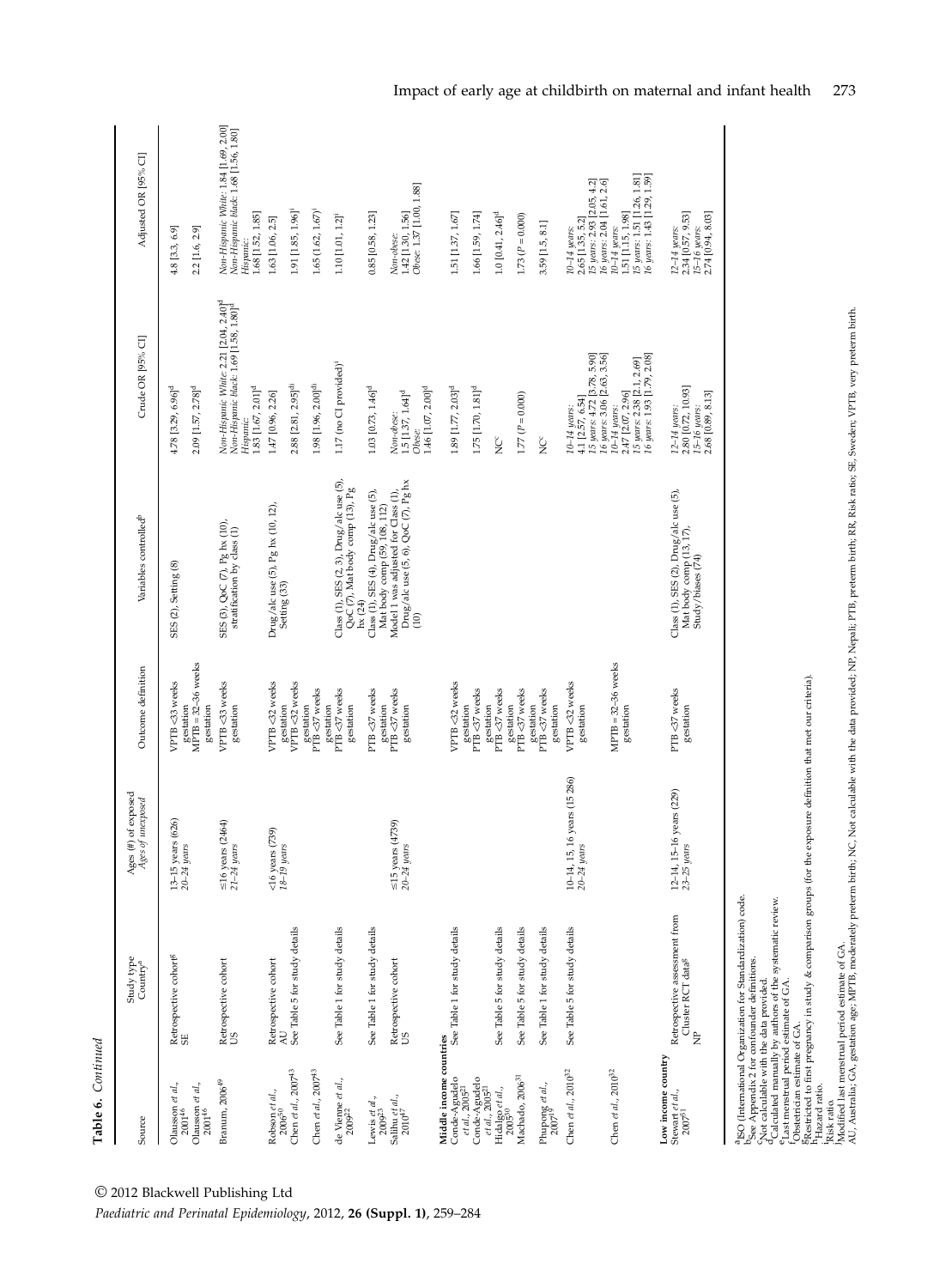#### 274 *C. M. Gibbs* et al*.*

| Study or subgroup                                                                                    | log 11     | SE.        | Weight  | IV, random, 95% CI |      |                                      | IV, random, 95% CI |    |     |
|------------------------------------------------------------------------------------------------------|------------|------------|---------|--------------------|------|--------------------------------------|--------------------|----|-----|
| Chen, $2010^{32}$ (10-14)                                                                            | 0.41210965 | 0.13825877 | 12.1%   | 1.51 [1.15, 1.98]  |      |                                      | --                 |    |     |
| Cooper, 1995 <sup>43</sup> (10-12)                                                                   | 0.40546511 | 0.08732054 | 13.6%   | 1.50 [1.26, 1.78]  |      |                                      | --                 |    |     |
| Cooper, 1995 <sup>43</sup> (13)                                                                      | 0.3074847  | 0.03619987 | 14.5%   | 1.36 [1.27, 1.46]  |      |                                      |                    |    |     |
| Cooper, 1995 <sup>43</sup> (14)                                                                      | 0.14842    | 0.01729671 | 14.6%   | 1.16 [1.12, 1.20]  |      |                                      |                    |    |     |
| DuPlessis, 1997 <sup>39</sup> (10-13)                                                                | 1.01884732 | 0.09086779 | 13.5%   | 2.77 [2.32, 3.31]  |      |                                      | ╼                  |    |     |
| DuPlessis, 1997 <sup>39</sup> (14)                                                                   | 0.82855182 | 0.0608355  | 14.1%   | 2.29 [2.03, 2.58]  |      |                                      |                    |    |     |
| Hediger, $1997^{29}$ (low gyn.)                                                                      | 0.97077892 | 0.38820236 | 5.5%    | 2.64 [1.23, 5.65]  |      |                                      |                    |    |     |
| Lubarsky, 1994 $48$ (<15)                                                                            | 0.22314355 | 0.21093535 | $9.9\%$ | 1.25 [0.83, 1.89]  |      |                                      |                    |    |     |
| Stewart. 2007 <sup>51</sup> (12-14)                                                                  | 0.85015093 | 0.71647642 | 2.2%    | 2.34 [0.57, 9.53]  |      |                                      |                    |    |     |
| <b>Total (95% CI)</b>                                                                                |            |            | 100.0%  | 1.68 [1.34, 2.11]  |      |                                      |                    |    |     |
| Heterogeneity: Tau <sup>2</sup> = 0.09; Chi <sup>2</sup> = 207.72, df = 8 (P < 0.00001); $l^2$ = 96% |            |            |         |                    |      |                                      |                    |    |     |
| Test for overall effect: $Z = 4.50$ ( $P < 0.00001$ )                                                |            |            |         |                    | 0.01 | 0.1                                  |                    | 10 | 100 |
|                                                                                                      |            |            |         |                    |      | Favours experimental Favours control |                    |    |     |

Figure 6. Forest plot for preterm birth among younger adolescents.<sup>a,b</sup>

<sup>a</sup>Numbers in parentheses represent the age of the 'exposed' group in each study. We used adolescents <15 or adolescents ≤15 with a low gynaecological age (as in Hediger *et al*. <sup>29</sup>).

b Included studies are below, along with the ages of exposed & unexposed groups.

<sup>c</sup>Authors restricted to first pregnancy.

Chen *et al.*, 2010<sup>32</sup> (10-14 years vs. 20-24 years).

<sup>c</sup>Cooper *et al*., 1995<sup>38</sup> (10–12 years vs. 15 years).

<sup>c</sup>Cooper *et al*., 1995<sup>38</sup> (13 years vs. 15 years).

<sup>c</sup>Cooper *et al.*, 1995<sup>38</sup> (14 years vs. 15 years).

DuPlessis *et al*., 1997<sup>39</sup> (10–13 years vs. 20–24 years).

DuPlessis *et al*., 1997<sup>39</sup> (14 years vs. 20–24 years).

<sup>c</sup>Hediger *et al.*, 1997<sup>29</sup> (teens ≤15 of gynaecological age <2 years vs. 18–29 years).

Lubarsky *et al.*, 1994<sup>48</sup> (<15 years vs. 20-29 years).

<sup>c</sup>Stewart *et al*., 2007<sup>51</sup> (12–14 years vs. 23–25 years).

IV, inverse variance; CI, confidence interval.

young maternal age and stillbirth in Nepal. We did not conduct a meta-analysis of stillbirth, because we believed the exposed groups were too heterogeneous to give a useful summary estimate.

## Summary of results

Using the GRADE methodology,<sup>6,7</sup> we estimated evidence quality for each maternal and infant outcome reviewed (Table 9). Many of the studies that met our inclusion criteria were large, population-based cohort studies, which we considered to be high quality individual studies. As maternal age is an exposure that necessarily precedes a birth, we believe that retrospective cohort studies would also qualify as high quality.

We believe that negative studies are likely to be published, given the robust scientific debate about the causal nature of this association. Thus, publication bias is not likely to be an issue. However, direct applicability of evidence to low income countries is lacking for virtually all outcomes, as most reviewed studies were

performed in high or middle income countries. This issue is discussed further below.

We found more and better evidence of the impact of young maternal age on infant outcomes than on maternal outcomes. In general, we upgraded overall evidence when there were sufficient studies to perform a meta-analysis, when at least some of the studies were in middle or low income countries, and/or when multivariable analyses that controlled for different confounders reached somewhat homogeneous conclusions. When results were more heterogeneous, we considered whether there could be explanations for these other than random 'noise'. For example, some studies restricted to women in their first pregnancy, while other studies controlled for parity/gravidity by entering it as a covariate into a multivariable model. This could lead to slightly different effect estimates. Overall, we judged quality of evidence to be very low (for perinatal mortality), low (for maternal morbidity/ mortality, pre-pregnancy nutritional status, change in maternal body composition during pregnancy, and stillbirth), low to moderate (for VLBW), or moderate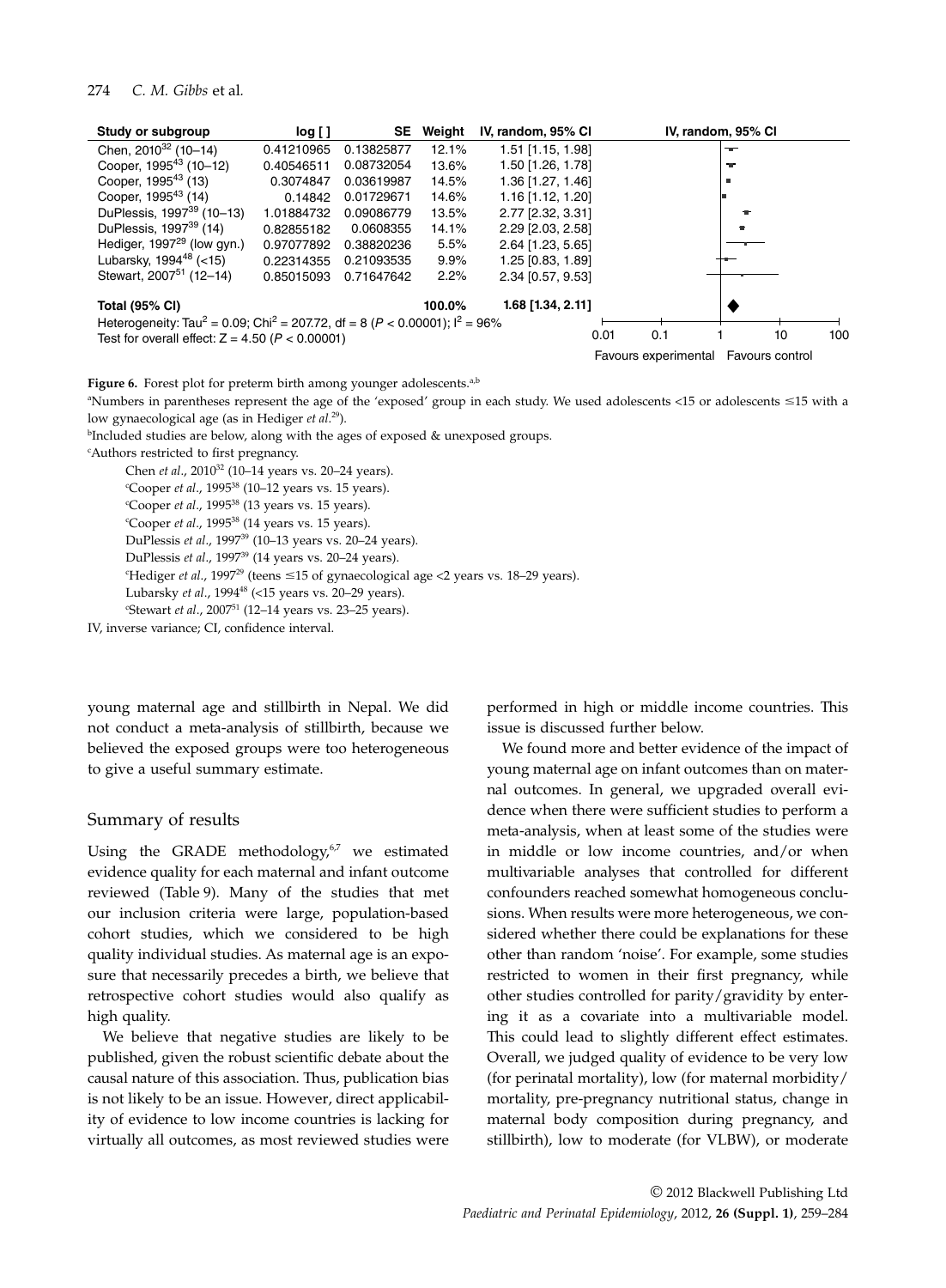| Study or subgroup                                                                                    | log[]      |            | <b>SE</b> Weight | IV, random, 95% CI |                                      | IV, random, 95% CI |     |
|------------------------------------------------------------------------------------------------------|------------|------------|------------------|--------------------|--------------------------------------|--------------------|-----|
| Chen. 2007 <sup>43</sup> (10-15)                                                                     | 0.64710324 | 0.0131843  | 13.5%            | 1.91 [1.86, 1.96]  |                                      |                    |     |
| Chen, 2010 <sup>32</sup> (10-14)                                                                     | 0.97455964 | 0.34392806 | 5.7%             | 2.65 [1.35, 5.20]  |                                      |                    |     |
| Chen, 2010 <sup>32</sup> (15)                                                                        | 1.07500242 | 0.18371536 | 9.7%             | 2.93 [2.04, 4.20]  |                                      |                    |     |
| Conde-Aqudelo, $2005^{21}$ (<16)                                                                     | 0.41210965 | 0.05138468 | 13.1%            | 1.51 [1.37, 1.67]  |                                      |                    |     |
| Cooper, 1995 <sup>38</sup> (10-12)                                                                   | 0.44468582 | 0.11905496 | 11.6%            | 1.56 [1.24, 1.97]  |                                      | --                 |     |
| Cooper, 1995 <sup>38</sup> (13)                                                                      | 0.32930375 | 0.05228504 | 13.1%            | 1.39 [1.25, 1.54]  |                                      |                    |     |
| Cooper, 1995 <sup>38</sup> (14)                                                                      | 0.14842    | 0.02989498 | 13.4%            | 1.16 [1.09, 1.23]  |                                      |                    |     |
| Hulka, 1964 <sup>18</sup> (12-15)                                                                    | 0.98207847 | 0.82759775 | 1.5%             | 2.67 [0.53, 13.52] |                                      |                    |     |
| Olausson, 2001 <sup>46</sup> (13-15)                                                                 | 1.56861592 | 0.18515586 | 9.7%             | 4.80 [3.34, 6.90]  |                                      |                    |     |
| Robson, $2006^{50}$ (<16)                                                                            | 0.48858002 | 0.22228515 | 8.6%             | 1.63 [1.05, 2.52]  |                                      |                    |     |
| <b>Total (95% CI)</b>                                                                                |            |            | 100.0%           | 1.87 [1.51, 2.31]  |                                      |                    |     |
| Heterogeneity: Tau <sup>2</sup> = 0.09; Chi <sup>2</sup> = 300.76, df = 9 (P < 0.00001); $I^2$ = 97% |            |            |                  |                    |                                      |                    |     |
| Test for overall effect: $Z = 5.75$ ( $P < 0.00001$ )                                                |            |            |                  |                    | 0.1<br>0.01                          | 10                 | 100 |
|                                                                                                      |            |            |                  |                    | Favours experimental Favours control |                    |     |

**Figure 7.** Forest plot for very preterm birth among adolescents <16 years of age.<sup>a,b</sup> <sup>a</sup>Numbers in parentheses represent the age of the 'exposed' group in each study. b Included studies are below, along with the ages of exposed & unexposed groups. <sup>c</sup>Authors restricted to first pregnancy.

<sup>c</sup>Chen *et al*., 2007<sup>43</sup> (10–15 years vs. 20–24 years). Chen *et al.*, 2010<sup>32</sup> (10–14 years vs. 20–24 years). Chen *et al.*, 2010<sup>32</sup> (15 years vs. 20–24 years). Conde-Agudelo *et al*., 2005<sup>21</sup> (<16 years vs. 20–24 years). <sup>c</sup>Cooper *et al*., 1995<sup>38</sup> (10–12 years vs. 15 years). <sup>c</sup>Cooper *et al.*, 1995<sup>38</sup> (13 years vs. 15 years). <sup>c</sup>Cooper *et al.*, 1995<sup>38</sup> (14 years vs. 15 years). Hulka *et al.*, 1964<sup>18</sup> (<12-15 years vs. 19-21 years). <sup>c</sup>Olausson *et al*., 2001<sup>46</sup> (13–15 years vs. 20–24 years). Robson *et al.*, 2006<sup>50</sup> (<16 years vs. 18-19 years).

IV, inverse variance; CI, confidence interval.

(for maternal anaemia, LBW, preterm and VPTB, and neonatal mortality) (see Table 9).

## **Comments**

#### *Biological plausibility*

There is considerable justification for arguing that very young maternal age (<15 or perhaps older for less-nourished populations, where menarche occurs later) has a negative, biological impact on maternal growth as well as on infant growth and survival.10,59 Height and pelvic dimensions are almost complete by 2 years after menarche, which supports the use of low gynaecological age as an exposure. The biological mechanisms related to very young maternal age and adverse outcomes may differ depending on whether maternal or infant outcomes are examined.

The theory of feto-maternal competition for nutrients is a common explanation of why infants of adolescent mothers may be subject to adverse outcomes.<sup>60</sup> Growing adolescents, despite gaining more weight during pregnancy, give birth to smaller infants than non-growing adolescents; they also tend to retain more weight after giving birth. Leptin surges in the third trimester may prevent fat breakdown, increase the use of glucose for maternal growth, and make less energy available for the growth of the foetus. Moreover, when the food supply is restricted, the mother's metabolic needs usually come before foetal growth needs, unless malnourishment is severe.<sup>60</sup> Competition for nutrients is also associated with a smaller placental mass, less placental nutrient transfer, and less uterine/umbilical cord blood transfer.<sup>59</sup> Furthermore, production of glycine, an amino acid that is needed for fetal growth and development, may be compromised among younger mothers, especially during the third trimester.<sup>61</sup> This may be exacerbated in regions of high food insecurity and could be associated with lower birthweights in these infants. Additionally, inadequate weight gain during pregnancy (especially during late pregnancy) is also associated with an increased risk of PTB<sup>52</sup> and Intrauterine growth restriction,<sup>62</sup> although a large amount of research has found that growing adolescents gain more weight during pregnancy than non-growing adolescents. $60$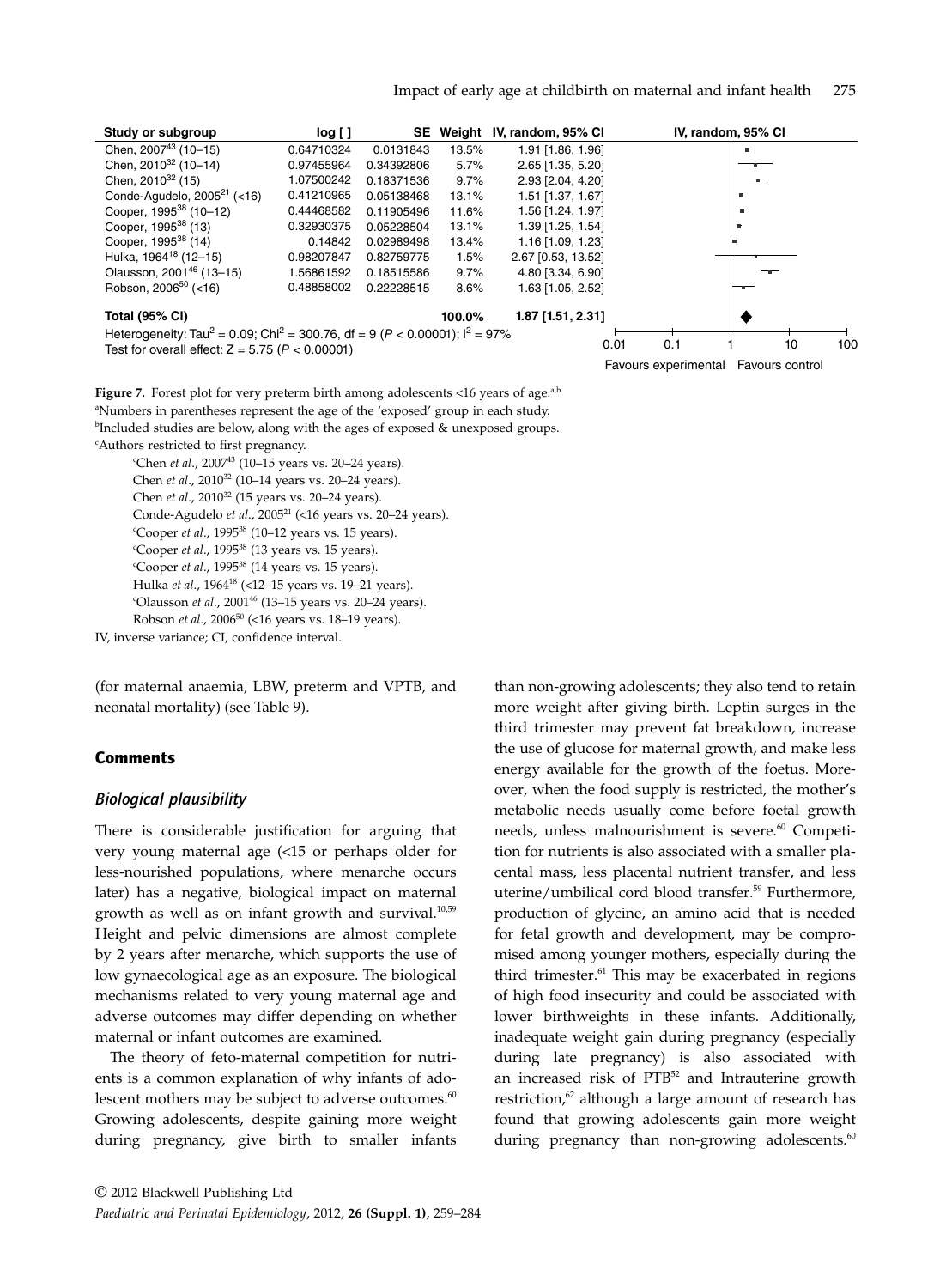| Source                                                        | Study type<br>Country <sup>a</sup>                                      | exposed<br>Ages of unexposed<br>Ages (#) of                                                          | Outcome definition                                                                                                  | Variables controlled <sup>b</sup>                                                                                                                                                                          | Crude OR [95% CI]                                                                                                                      | Adjusted OR [95% CI]                                                                                                                               |
|---------------------------------------------------------------|-------------------------------------------------------------------------|------------------------------------------------------------------------------------------------------|---------------------------------------------------------------------------------------------------------------------|------------------------------------------------------------------------------------------------------------------------------------------------------------------------------------------------------------|----------------------------------------------------------------------------------------------------------------------------------------|----------------------------------------------------------------------------------------------------------------------------------------------------|
| High income countries<br>Pillai et al., 1997 <sup>53</sup>    | Meta-analysis of 13<br>studies<br>SU                                    | Age was reported as a<br>continuous variable<br>$(15-24 \text{ years})$<br># Exposed not<br>provided | in this study was log<br>after birth. Outcome<br>(neonatal mortality)<br>during the 28 days<br>Risk of infant death | Class (1)                                                                                                                                                                                                  | N/A                                                                                                                                    | Coefficient for maternal age<br>regressed on maternal age<br>Log (neonatal mortality rate)<br>was $-0.024$ ( $P > 0.05$ )<br>and maternal race.    |
| Cooper et al., 1995 <sup>38</sup>                             | See Table 5 for study<br>details                                        |                                                                                                      | occurring within the<br>first 27 days of life<br>Infant deaths                                                      |                                                                                                                                                                                                            | 13 years: 1.98 [1.66, 2.37] <sup>c</sup><br>14 years: 1.27 [1.14, 1.43] <sup>c</sup><br>2.69 [1.83, 3.96] <sup>c</sup><br>10-12 years: | 10-12 years: 1.85 [1.16, 2.94]<br>13 years: 1.87 [1.54, 2.28]<br>14 years: 1.17 [1.03, 1.33]                                                       |
| Olausson et al., 1999 <sup>54</sup>                           | Prospective cohort <sup>d</sup><br>55                                   | 13-15 years (831)<br>$20 - 24$ years                                                                 | Death within the first<br>27 completed days<br>of life                                                              | Model 1: SES (2), Setting (8)<br>Model 3: 2, 8, MPTB<br>Model 2: 2, 8, VPTB<br>Model 4: 2, 8, GA                                                                                                           | $3.2$ [1.8, 5.7]                                                                                                                       | Model 1: 2.7 [1.5, 4.8]<br>Model 4: 1.0 [0.5, 2.0]<br>Model 2: 1.1 [0.6, 2.1]<br>Model 3: 1.0 [0.5, 1.9]                                           |
| Chen et al., 2007 <sup>43</sup>                               | See Table 5 for study<br>details                                        |                                                                                                      | Death of a livebirth<br>within 28 days                                                                              | Model 1: Class (1), SES (3), Drug/alc<br>Model 2: Model 1+GA and BW<br>use (6), QoC (7), Setting (9)<br>(every 500 $g$ )                                                                                   | $2.12$ [2.0, $2.25$ ] <sup>or</sup>                                                                                                    | Model 2: 10-15 years:<br>Model 1: 10-15 years:<br>$1.55$ [1.45, $1.65$ ] <sup>e</sup><br>$1.07$ [0.93, $1.22$ ] $^{\circ}$                         |
| Middle income country<br>Conde-Agudelo et al.,<br>$2005^{21}$ | See Table 1 for study<br>details                                        |                                                                                                      | (death within first 7<br>Early neonatal death<br>days of life)                                                      | Model 2: Model 1 + Infant char (26, 27)<br>(10, 18, 24, 68, 95), Mat body comp<br>Model 1: SES (2, 3), Drug/alc use (5),<br>QoC (7, 21), Setting (8, 9), Pg hx<br>(13, 14, 59)                             | 1.78 [1.62, 1.95] <sup>c</sup>                                                                                                         | Model 1: 1.50 [1.33, 1.70]<br>Model 2: 1.16 [0.95, 1.43]                                                                                           |
| Low income country<br>Sharma et al., 2008 <sup>55</sup>       | Nested cohort (from<br>cluster-RCT<br>$\overline{\Xi}$                  | 12-15 years (340)<br>$20 - 24$ years                                                                 | Death within first 28<br>days of life                                                                               | Model 1: Class (1), SES (2, 36, 38, 39, 40),<br>Pg hx (10), Mat body comp (41),<br>Model 5: Model 1 + 26, 28<br>Model 3: Model 1 + 26<br>Model 4: Model 1 + 28<br>Model 2: Model 1+27<br>Study/biases (43) | 2.24 [1.40, 3.59]<br>12-15 years:                                                                                                      | Model 1: 1.53 [0.90, 2.60]<br>Model 2: 1.36 [0.65, 2.84]<br>Model 3: 1.37 [0.79, 2.37]<br>Model 4: 1.19 [0.53, 2.70]<br>Model 5: 1.14 [0.50, 2.61] |
| .<br>م                                                        | <sup>a</sup> ISO (International Organization for Standardization) code. |                                                                                                      |                                                                                                                     |                                                                                                                                                                                                            |                                                                                                                                        |                                                                                                                                                    |

Table 7. Age at first pregnancy and neonatal mortality **Table 7.** Age at first pregnancy and neonatal mortality

b<sub>See</sub> Appendix 2 for confounder definitions.

cCalculated manually by authors of the systematic review. dRestricted to first pregnancy in study & comparison groups.

b<sub>See</sub> Appendix 2 for confounder definitions.<br><sup>C</sup>Calculated manually by authors of the systematic review.<br><sup>d</sup>Restricted to first pregnancy in study & comparison groups.<br><sup>e</sup>Risk ratio.<br>BW, birth weight; GA, gestational age; BW, birth weight; GA, gestational age; MPTB, moderately preterm birth; NP, Nepal; RCT, Randomized Controlled Trial; SE, Sweden; VPTB, Very preterm birth.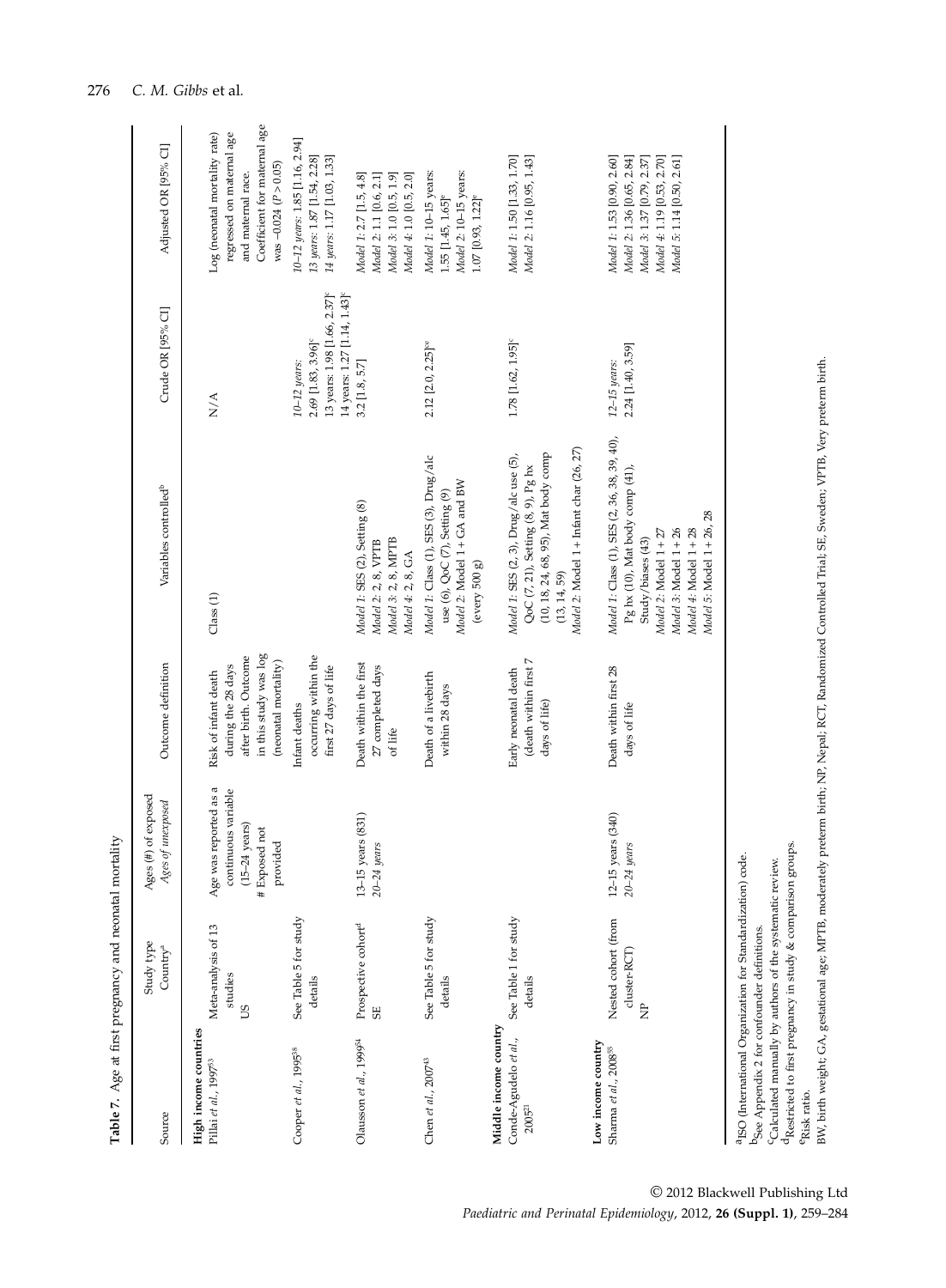

**Figure 8.** Forest plot for neonatal death among adolescents  $\langle 17 \rangle$  years of age.<sup>a,b</sup> <sup>a</sup>Numbers in parentheses represent the age of the 'exposed' group in each study. b Included studies are below, along with the ages of exposed & unexposed groups. <sup>c</sup>Authors restricted to first pregnancy.

<sup>c</sup>Chen *et al*., 2007<sup>43</sup> (10–15 years vs. 20–24 years). Conde-Agudelo *et al.*, 2005<sup>21</sup> (<16 years vs. 20-24 years). <sup>c</sup>Olausson *et al.*, 1999<sup>54</sup> (13-15 years vs. 20-24 years). Sharma *et al.*, 2008<sup>55</sup> (12-15 years vs. 20-24 years).

Micronutrient deficiency is another possible biological pathway through which foetal growth could be compromised. Folic acid is needed for DNA synthesis, and depletion can contribute to cell death or dysplasia.<sup>63</sup>

This feto-maternal competition for nutrients may also impact the mother. Low caloric intake, as well as increased iron requirements for red blood cell expansion during adolescence, may contribute to make anaemia more common among teenagers.<sup>52</sup> Adolescents may also be physiologically immature. Adolescents are more likely to have an immature pelvis, as it continues to grow throughout adolescence. This can lead to cephalopelvic disproportion, obstructed labour, or other obstetric complications.<sup>52</sup> A short  $c$ ervix ( $\leq$ 25 mm) and a small uterine volume, which are associated with preterm birth, may also be more common among younger mothers.<sup>64,65</sup> Preterm delivery is also more likely when mothers are anaemic or have pregnancy-induced hypertension; if adolescents are more likely to have these complications, they may also be more likely to deliver preterm.<sup>52</sup>

Because the majority of studies that fit our inclusion criteria were either in high income or middle income countries in the western hemisphere, the evidence for the impact of early childbearing on maternal and infant health does not have direct applicability to women in low income countries and would be graded down for this factor. However, it could be argued that this is a strength rather than a limitation of the evidence, because girls in high and middle income countries typically have better nutrition when entering adolescence and may be at a lower risk of nutritional deficits associated with early childbearing. Thus, if the observed associations between early childbearing age and poor pregnancy outcomes are mediated through nutritional deficits, it is likely that these effects would be as great or greater in populations with poorer overall nutrition.

# *Alternative arguments*

If observed risks for young adolescents are not caused by biological deficits, the reason for consistent results across observational studies may be unmeasured confounding associated with socio-economic or life style factors. Younger maternal age in developed societies is associated with being unmarried, primiparous, undereducated, an ethnic minority, socio-economically disadvantaged, and less likely to obtain early prenatal care; these factors are associated with adverse pregnancy outcomes.<sup>59</sup> In an attempt to focus on the biological impact, we chose to review only studies that controlled for some measure of socio-economic status, but because these are observational studies, unmeasured confounding might still be present. It is possible that greater attention to the needs of young mothers could mediate any inherently higher pregnancy risk. Some experts believe that obstetric risks should not be any greater in young mothers who have adequate prenatal care than in adults.<sup>66</sup> In developing countries that encourage early childbearing within marriage, factors such as prenatal care may be more important than maternal age.<sup>59</sup> In a meta-analysis, Scholl *et al*. <sup>52</sup> found that adolescents with comprehensive prenatal care had a risk of pregnancy-induced hypertension that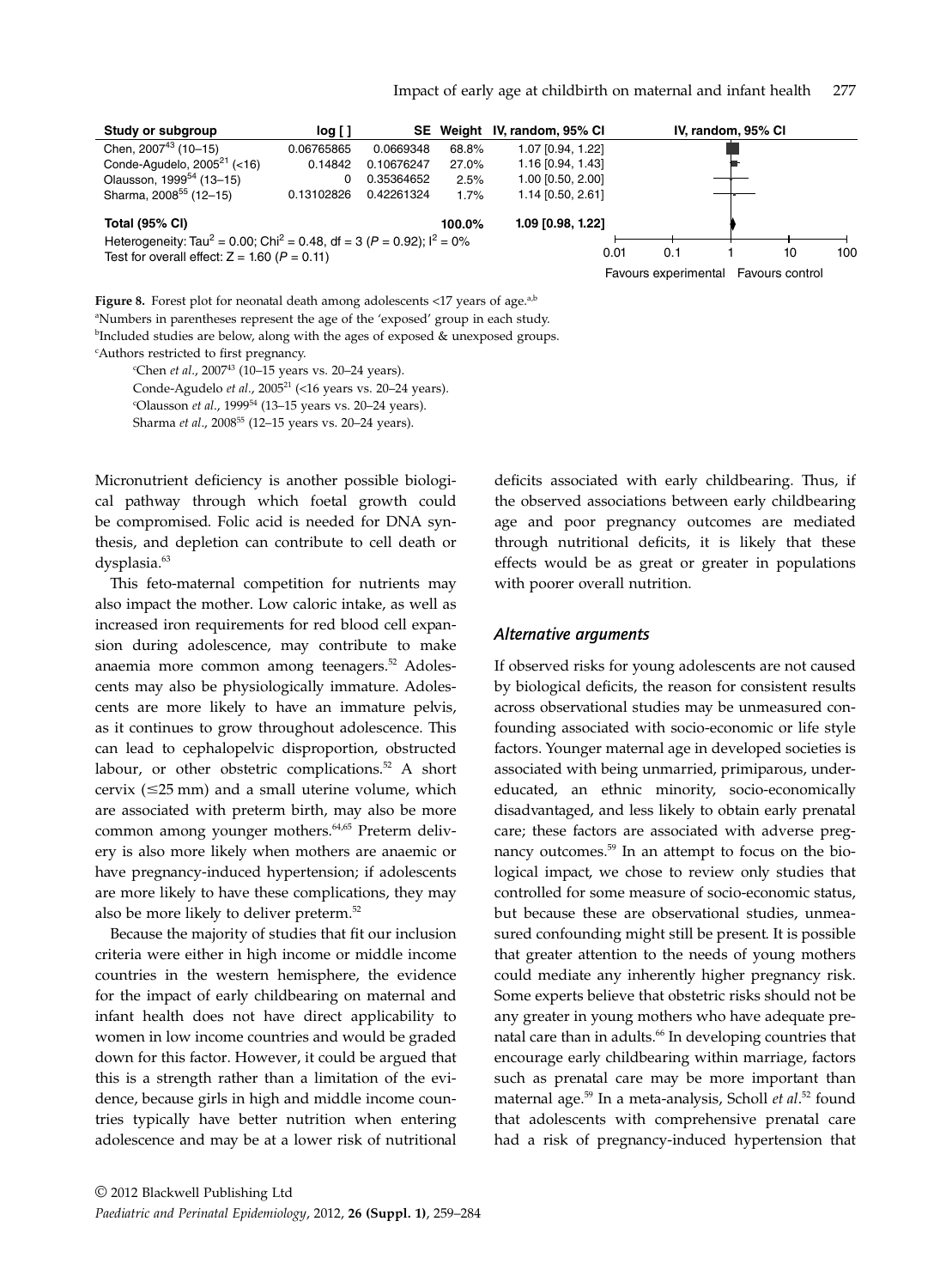| Table 8. Age at first pregnancy and stillbirth                                                                                                                                                                                                                                                                            |                                         |                                                                                        |                                                                                                                                                                                 |                                                                                                                                                                                                           |                                                                                                                                                          |                                                                                                                                |
|---------------------------------------------------------------------------------------------------------------------------------------------------------------------------------------------------------------------------------------------------------------------------------------------------------------------------|-----------------------------------------|----------------------------------------------------------------------------------------|---------------------------------------------------------------------------------------------------------------------------------------------------------------------------------|-----------------------------------------------------------------------------------------------------------------------------------------------------------------------------------------------------------|----------------------------------------------------------------------------------------------------------------------------------------------------------|--------------------------------------------------------------------------------------------------------------------------------|
| Source                                                                                                                                                                                                                                                                                                                    | Study type<br>Country <sup>a</sup>      | Ages (#) of exposed<br>Ages of unexposed                                               | Outcome definition                                                                                                                                                              | Variables controlled <sup>b</sup>                                                                                                                                                                         | Crude OR [95% CI]                                                                                                                                        | Adjusted OR [95% CI]                                                                                                           |
| High income countries<br>Olausson et al.,<br>199954                                                                                                                                                                                                                                                                       | study details<br>See Table 7 for        |                                                                                        | occurring at 28 weeks gestation or<br>Late foetal death = stillbirth<br>later                                                                                                   | SES (2), Setting (8)                                                                                                                                                                                      | 1.6 [0.7, 3.6]                                                                                                                                           | 1.4 [0.6, 3.1]                                                                                                                 |
| Salihu et al., 2006 <sup>56</sup>                                                                                                                                                                                                                                                                                         | Retrospective<br>cohort<br>SQ           | 10-14 years (130 620)<br>$20 - 24$ years                                               | Stillbirth (intrauterine foetal death at<br>≥20 weeks gestation)                                                                                                                | Model 2: Model 1 + Pg hx (12), Infant<br>Model 1: Class (1), SES (3), Drug/alc<br>use (5), QoC (7), Setting (8), Pg hx<br>Model 3: Model 2 + Infant char (26)<br>$(10)$ , Infant char $(11)$<br>char (29) | ğ                                                                                                                                                        | Model 3:0.90 [0.85, 0.96]<br>Model 2: 1.67 [1.58, 1.77]<br>Model 1: 1.57 [1.49, 1.66]                                          |
| Wilson et al., 2008 <sup>57</sup>                                                                                                                                                                                                                                                                                         | Retrospective<br>cohort<br>S            | $<$ 15 years (3527)<br>$20 - 24$ years                                                 | ≥20 weeks gestation (Intrapartum<br>stillbirth = SB that occurs during<br>labour; antepartum SB = SB that<br>Stillbirth = $in$ $utevo$ foetal death at<br>occurs before labour) | Class (1), Drug/alc use (5), QoC (7),<br>Setting (8), Infant char (11), Mat<br>body comp (13)                                                                                                             | 1.93 [1.34, 2.79] <sup>d</sup><br>$1.71$ [1.11, 2.63] <sup>d</sup><br>2.93 [1.45, 5.91] <sup>d</sup><br>Antepartum SB:<br>Intrapartum SB:<br>Overall SB: | Overall SB: 2.6 [2.1, 3.3] <sup>e</sup><br>Intrapartum SB:<br>Antepartum SB:<br>2.3 [1.7, 3.0] <sup>e</sup><br>4.3 [4.0, 4.7]° |
| de Vienne et al.,<br>$2009^{22}$                                                                                                                                                                                                                                                                                          | study details<br>See Table 1 for        |                                                                                        | Foetal death = delivery of a dead<br>infant after 22 weeks gestation                                                                                                            |                                                                                                                                                                                                           | 1.43 <sup>t</sup> [no CI provided]                                                                                                                       | $1.37$ $[1.09, 1.7]$ <sup><math>t</math></sup>                                                                                 |
| Middle income country<br>Conde-Agudelo<br>$et\ al.,$ $2005^{21}$                                                                                                                                                                                                                                                          | study details<br>See Table 1 for        |                                                                                        | Foetal death (delivery of a dead<br>infant at or after 20 weeks<br>gestation)                                                                                                   |                                                                                                                                                                                                           | $1.06 [0.97, 1.15]$ <sup>d</sup>                                                                                                                         | 1.03 [0.92, 1.15]                                                                                                              |
| Low income country<br>Katz et al., 2008 <sup>58</sup>                                                                                                                                                                                                                                                                     | From RCT <sup>8</sup><br>$\overline{z}$ | $<$ 15 years $(72)$<br>$18-19$ years                                                   | Stillbirth = deliveries occurring from<br>which the infant did not move or<br>28 weeks gestation onward in<br>cry after delivery                                                | Class (1), SES (2), Pg hx (10),<br>Study/biases (43)                                                                                                                                                      | 0.63 <sup>t</sup> [no CI provided]                                                                                                                       | $0.72$ [0.18, 2.94] <sup>#</sup>                                                                                               |
| <sup>a</sup> ISO (International Organization for Standardization) code.<br>$\mathrm{d}_{\mathrm{Calculated\,manually}}$ by authors of the systematic review.<br>bSee Appendix 2 for confounder definitions.<br><sup>C</sup> Not calculable with the data provided.<br><sup>e</sup> Hazard ratio.<br>$\rm f_{Risk}$ ratio. |                                         | BRestricted to first pregnancy in study & comparison groups for this exposure/outcome. | NC, Not calculable with data provided; NP, Nepal; RCT, Randomized controlled trial; SB, still birth.                                                                            |                                                                                                                                                                                                           |                                                                                                                                                          |                                                                                                                                |

278 *C. M. Gibbs* et al*.*

*Paediatric and Perinatal Epidemiology*, 2012, **26 (Suppl. 1)**, 259–284

© 2012 Blackwell Publishing Ltd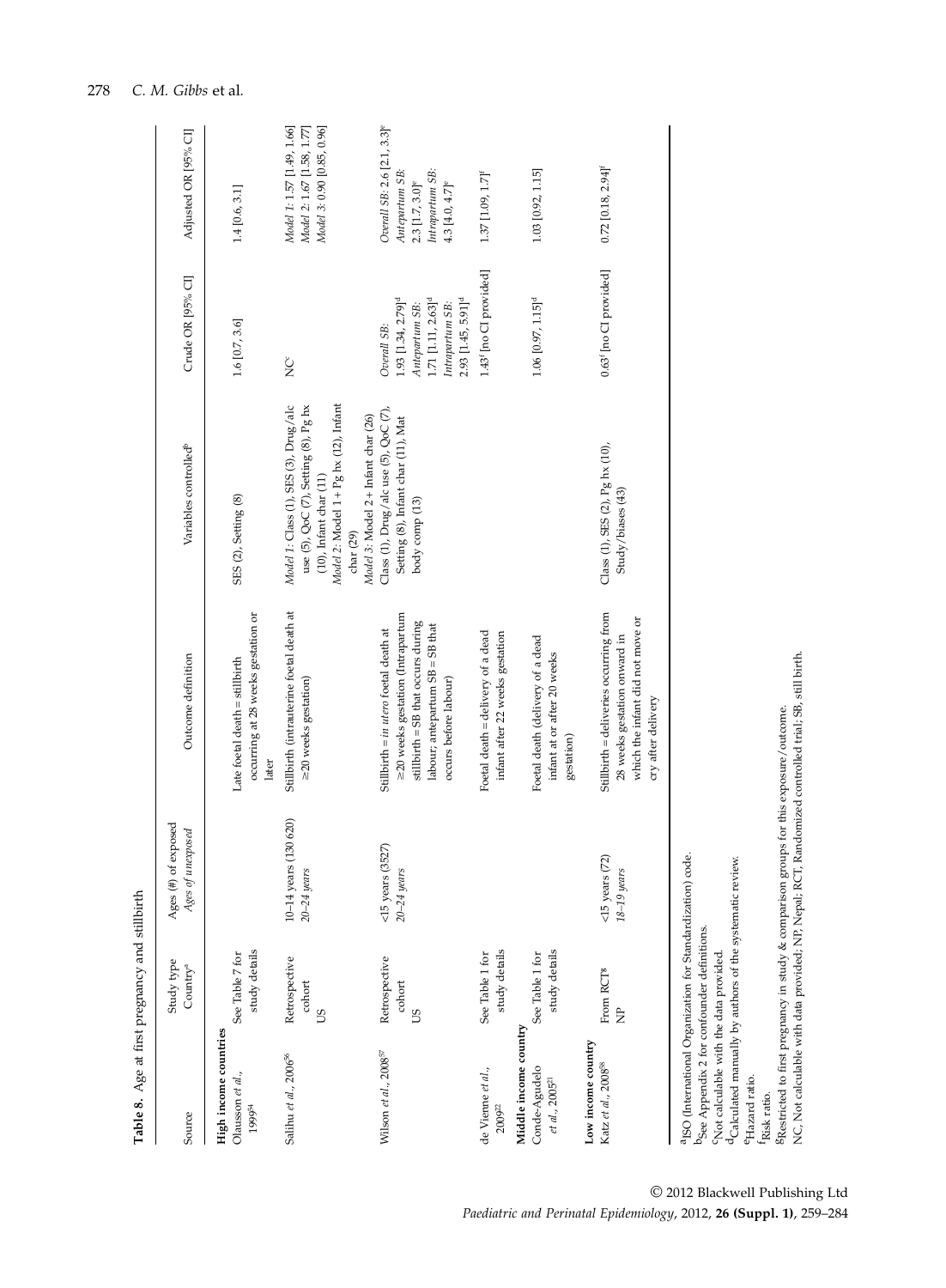| Quality assessment                                                                     |                                                                                                |                                                                                                                                                                                                                                                      | Directness                                                        |                      | Summary of findings                                                                                       |
|----------------------------------------------------------------------------------------|------------------------------------------------------------------------------------------------|------------------------------------------------------------------------------------------------------------------------------------------------------------------------------------------------------------------------------------------------------|-------------------------------------------------------------------|----------------------|-----------------------------------------------------------------------------------------------------------|
| Outcome and grade of evidence                                                          |                                                                                                |                                                                                                                                                                                                                                                      | Generalisability to                                               | Number               |                                                                                                           |
| Design<br>No. of studies                                                               | Consistency                                                                                    | Limitations                                                                                                                                                                                                                                          | population of interest                                            | exposed <sup>a</sup> | Effect estimate <sup>b</sup>                                                                              |
| Anaemia - moderate<br>$\infty$                                                         | Overall: Moderate                                                                              |                                                                                                                                                                                                                                                      |                                                                   | 36197                |                                                                                                           |
| Retrospective cohort;<br>case-control                                                  | Adjusted effects included in<br>meta-analysis: High                                            | control/exposure group definitions; different times<br>of measurement; different outcome definitions<br>Some uncontrolled confounders; different                                                                                                     | Low/moderate (3 in middle<br>income countries)                    |                      | 1.36 [1.24, 1.49]                                                                                         |
| Change in maternal body composition during pregnancy - low                             |                                                                                                |                                                                                                                                                                                                                                                      |                                                                   |                      |                                                                                                           |
| Retrospective cohort;<br>prospective cohort<br>$\overline{5}$                          | Low                                                                                            | definitions; different comparison group definitions<br>Some uncontrolled confounders; different outcome                                                                                                                                              | Low(4 in US, 1 in Nepal)                                          | 19139                | $_{\rm N/A}$                                                                                              |
| Prospective cohort; case-control<br>Pre-pregnancy nutritional status - low<br>$\infty$ | Moderate                                                                                       | outcome definitions; different comparison group<br>Self-reported weight sometimes used; different                                                                                                                                                    | Low (no low or middle income<br>countries included)               | 637                  | $\mathop{\rm N/A}\nolimits$                                                                               |
|                                                                                        |                                                                                                | definitions                                                                                                                                                                                                                                          |                                                                   |                      |                                                                                                           |
| Prospective cohort; retrospective<br>Maternal morbidity and mortality - low<br>$\sim$  | Low                                                                                            | Imprecision; hospital-based studies; lack of control                                                                                                                                                                                                 | Low (1 study in a middle                                          | 395                  | $\mathbb{N}/\mathbb{A}$                                                                                   |
| Low birthweight - moderate<br>cohort                                                   |                                                                                                | for all relevant confounders                                                                                                                                                                                                                         | income country)                                                   |                      |                                                                                                           |
| Prospective cohort; retrospective<br>cohort<br>20                                      | Moderate (most point estimates<br>greatly in<br>>1 but differ<br>magnitude)                    | control for all relevant confounders; different<br>Imprecision; some were hospital-based; lack of<br>exposure definitions                                                                                                                            | middle income countries)<br>Low (only 4 studies among             | 307009               | middle teens: 1.56 [1.31, 1.87];<br>Youngest teens: 1.82 [1.60, 2.07];<br>older teens: 1.42 [1.06, 1.89]  |
| Very low birthweight - low/moderate                                                    |                                                                                                |                                                                                                                                                                                                                                                      |                                                                   |                      |                                                                                                           |
| Prospective cohort; retrospective<br>cohort<br>$\circ$                                 | Moderate                                                                                       | Imprecision; several were hospital-based; lack of<br>control for all relevant confounders; different<br>exposure definitions                                                                                                                         | Low/moderate (3/9 studies in<br>middle income countries)          | 263721               | adolescents <16 years of age<br>1.39 [1.23, 1.58] among                                                   |
| Preterm birth - moderate                                                               |                                                                                                |                                                                                                                                                                                                                                                      |                                                                   |                      |                                                                                                           |
| Prospective cohort; retrospective<br>cohort; data from RCT;<br>meta-analysis<br>23     | found significant association;<br>Moderate (majority of studies<br>magnitude)<br>ORs differ in | of LMP or clinical estimate; imprecision; some do<br>Possible misclassification of gestational age because<br>hospital-based; lack of control for all relevant<br>confounders; different exposure definitions<br>not provide adjusted ORs; some were | countries, 1 in low income<br>Low (5 in middle income<br>country) | 310702               | adolescents <15 or adolescents<br>$1.68$ [1.34, 2.11] among<br>gynaecological age<br>$\leq$ 15 with a low |
| Very preterm birth - moderate                                                          |                                                                                                |                                                                                                                                                                                                                                                      |                                                                   |                      |                                                                                                           |
| Retrospective cohort<br>$\infty$                                                       | Moderate (all point estimates >1<br>but differ greatly in<br>magnitude)                        | were hospital-based; lack of control for all relevant<br>Possible misclassification of gestational age because<br>of LMP or clinical estimate; imprecision; some<br>confounders; different exposure definitions                                      | Low (2 studies from middle<br>income countries)                   | 265018               | adolescents <16 years of age<br>$1.87$ [1.51, 2.31] among                                                 |
| Stillbirth - low                                                                       |                                                                                                |                                                                                                                                                                                                                                                      |                                                                   |                      |                                                                                                           |
| Retrospective cohort; data<br>Prospective cohort;<br>from RCT<br>$\circ$               | Low to moderate                                                                                | control for all relevant confounders; different<br>Imprecision; some were hospital-based; lack of<br>exposure definitions                                                                                                                            | Moderate (2/6 studies in middle<br>or low income countries)       | 168597               | N/A                                                                                                       |
| Prospective cohort; retrospective<br>Neonatal mortality - moderate<br>$\circ$          | Moderate (most point estimates                                                                 | Possible misclassification of gestational age because                                                                                                                                                                                                | Moderate (2/6 studies in middle                                   | 246949               | 1.09 [0.98, 1.22]                                                                                         |
| cohort; nested cohort from<br>RCT; meta-analysis                                       | greatly in<br>>1 but differ<br>magnitude)                                                      | of bleeding or LMP; some were hospital-based;<br>confounders; different exposure definitions<br>imprecision; lack of control for all relevant                                                                                                        | or low income countries)                                          |                      |                                                                                                           |
| Perinatal mortality - very low<br>$\circ$                                              |                                                                                                |                                                                                                                                                                                                                                                      |                                                                   |                      |                                                                                                           |

Table 9. Quality assessment of studies on the association between early age at first pregnancy and adverse pregnancy outcomes **Table 9.** Quality assessment of studies on the association between early age at first pregnancy and adverse pregnancy outcomes

© 2012 Blackwell Publishing Ltd

*Paediatric and Perinatal Epidemiology*, 2012, **26 (Suppl. 1)**, 259–284

aNumber exposed in observational studies that were included (not including the number exposed in the meta-analyses that were included).

<sup>a</sup>Number exposed in observational studies that were included (not including the number exposed in the meta-analyses that were included).<br><sup>B</sup>Random effects model.<br>LMP, last menstrual period; RCT, Randomized controlled tria

bRandom effects model.

LMP, last menstrual period; RCT, Randomized controlled trial.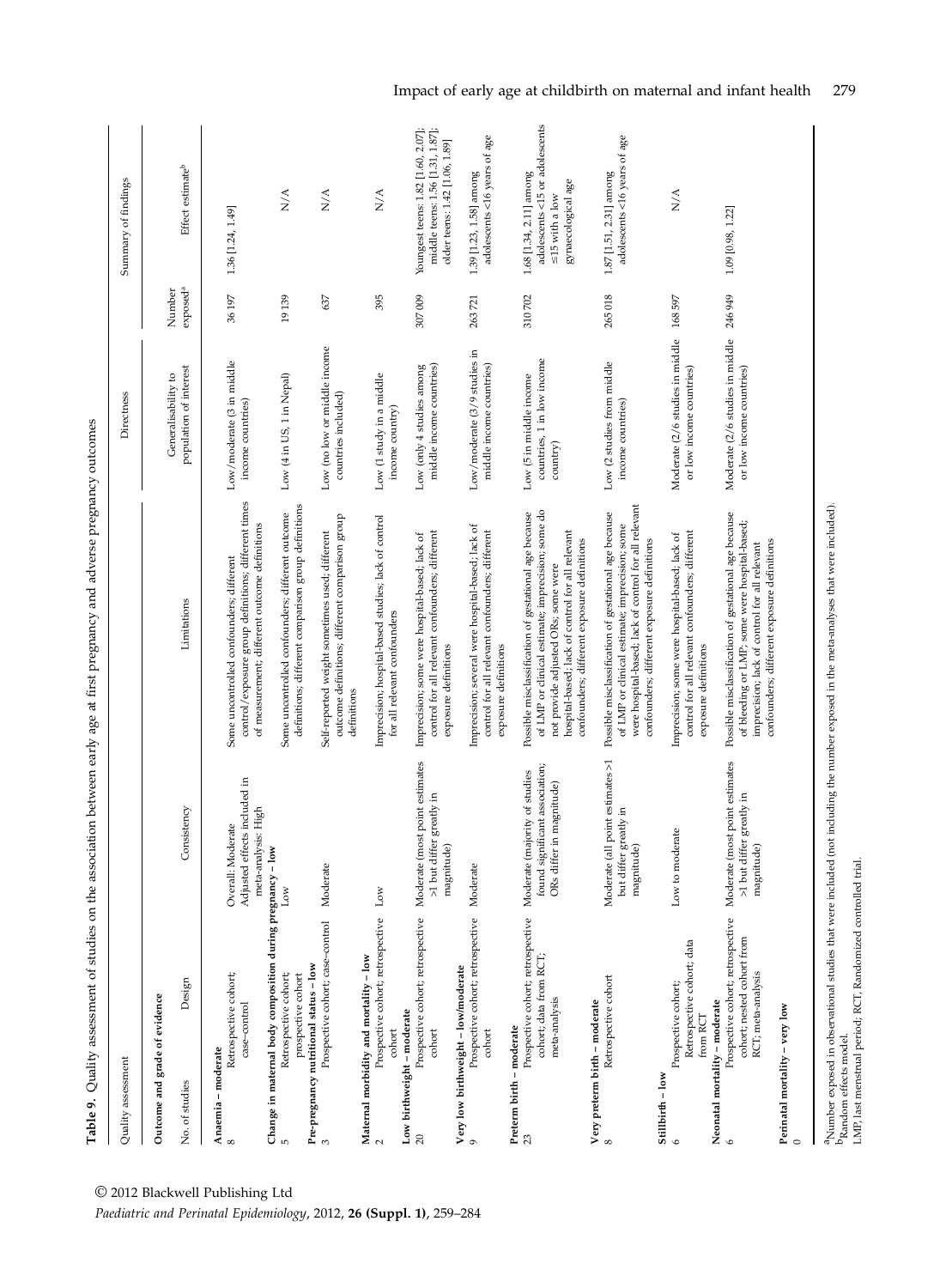was 0.59 [0.49, 0.72] times that of similar-aged mothers with traditional prenatal care. Moreover, individuals with good prenatal care are more likely to gain adequate weight during pregnancy and less likely to deliver a preterm infant; a meta-analysis showed that teenagers with comprehensive prenatal care had 0.81 [0.67, 0.96] the risk of PTB compared with adolescents with traditional care.<sup>52</sup> Sexually transmitted diseases and urinary tract infections may also be associated with preterm birth and adverse foetal outcomes, $67-69$ although this is association is not always found.<sup>70</sup> Sexually transmitted infections may be more common among teenagers, and adequate prenatal care may help eliminate these infections and protect against preterm birth.<sup>52</sup>

On the other hand, Cunnington argues that prenatal care may not be protective in and of itself. Rather, those who enter prenatal care late or not at all may be underprivileged in other ways. Alternatively, behavioural and psychosocial risks that are associated with delaying prenatal care may explain part of the increased risk among these adolescents.<sup>62</sup> However, some researchers have found that drug and alcohol use, as well as smoking, are lower among adolescents than among adults.<sup>52</sup> Even if substance abuse does not explain observed differences in pregnancy outcomes for young mothers, other pathways associated with stress and depression in young adults may mediate adverse outcomes such as preterm birth, either directly (e.g. through stimulated release of corticotropin-releasing hormone in the placenta) or indirectly.<sup>71</sup> Young mothers may also be more likely to have undergone childhood abuse compared with the general population, which could lead to a permanently altered stress response or to altered behaviours that increase the likelihood of preterm delivery.<sup>71</sup> These factors may not play an important role in many less developed societies where the family support provided to young mothers is greater than that in many developed societies.<sup>59</sup>

#### *Conclusions*

In summary, it appears that there may be a true biological effect of very young age at first pregnancy (<15 years or so) on infant health, through the increased risk of preterm birth and LBW. The evidence that young maternal age increases the risk of maternal anaemia is also fairly strong, although information on other nutritional outcomes and maternal

morbidity/mortality is less clear. Many of the differences observed among older teenagers with respect to infant outcomes may be because of socio-economic or behavioural differences, which may vary by country/ setting. In particular, studies in low income countries need to consider low gynaecological age, rather than simply chronological age, as an exposure. As well, country-specific studies should measure the minimum age at which childbearing for teens has similar associations with health as childbearing for adults. This 'tipping point' may vary by the underlying physical and nutritional health of girls and young women.

#### Acknowledgements

We would like to thank Vishwarupa Vasani for her assistance with article abstraction and Barbara Abu-Zeid for her assistance with crafting our database searches.

# Conflicts of interest

The authors declare no conflicts of interest in connection with this work.

# References

- 1 World Health Organization. *Making Pregnancy Safer: Adolescent Pregnancy*. 2011. Updated 2011. http://www. who.int/maternal\_child\_adolescent/topics/maternal/ adolescent\_pregnancy/en/index.html [last accessed October 2011].
- 2 The Population Council. Child marriage briefing: ethiopia. 2004.
- 3 United Nations, Ban K. *The Millennium Development Goals Report 2010*. New York: United Nations, 2010; Contract No.: Document Number.
- 4 Omran A. *The Health Theme in Family Planning*. Chapel Hill, NC: Carolina Population Center, 1971.
- 5 Taffa N, Obare F. Pregnancy and child health outcomes among adolescents in Ethiopia. *Ethiopian Journal of Health and Development* 2004; 18:90–95.
- 6 Guyatt GH, Oxman AD, Sultan S, Glasziou P, Akl EA, Alonso-Coello P, *et al*. GRADE guidelines: 9. Rating up the quality of evidence. *Journal of Clinical Epidemiology* 2011; 64:1311–1316.
- 7 Balshem H, Helfand M, Schunemann HJ, Oxman AD, Kunz R, Brozek J, *et al*. GRADE guidelines: 3. Rating the quality of evidence. *Journal of Clinical Epidemiology* 2011; 64:401–406.
- 8 Winfrey W, McKinnon R, Starer J. Methods used in the Lives Saved Tool (LiST) . *BMC Public Health* 2011; 11:S32–S42.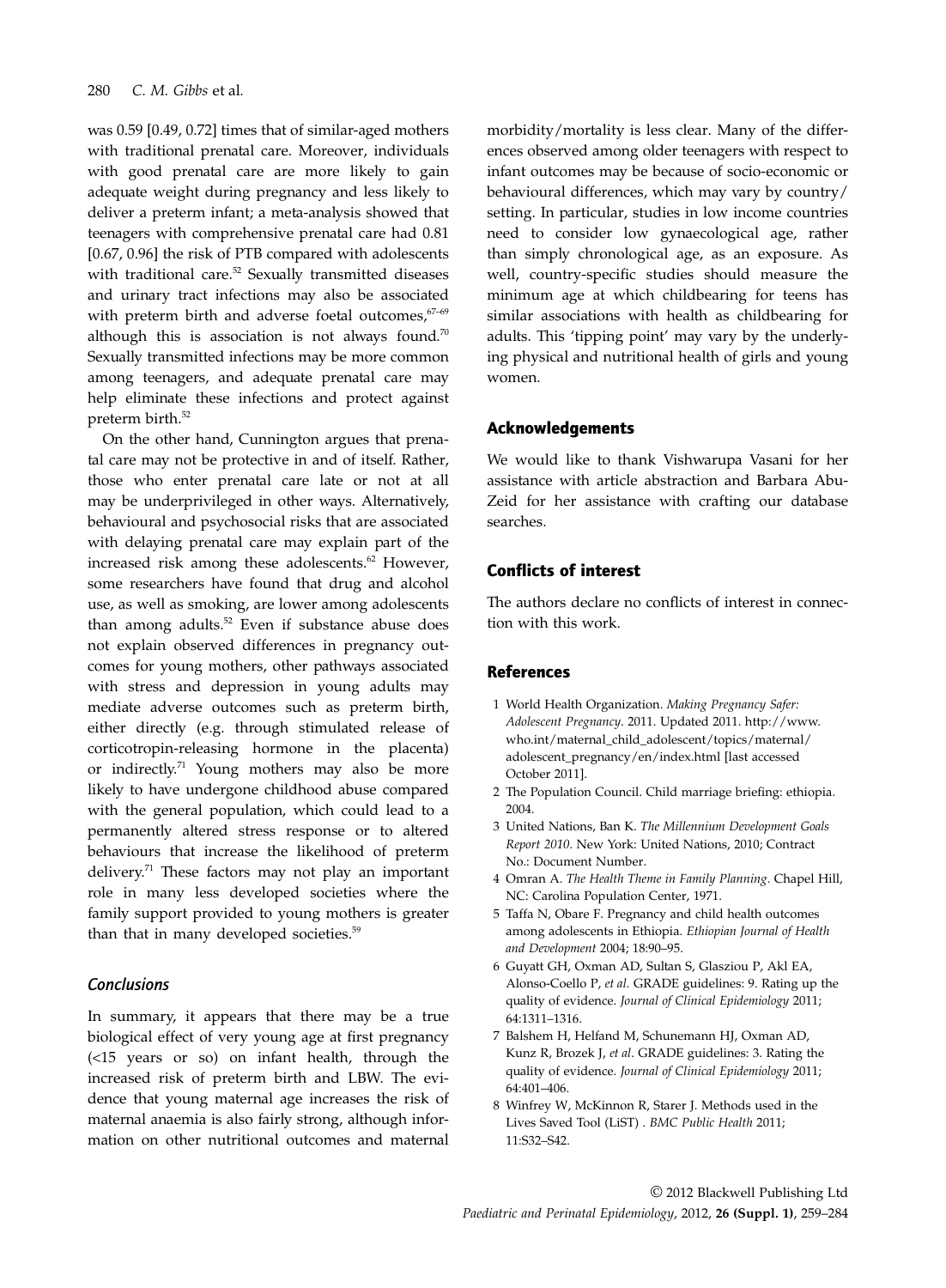- 9 Tsui AO, McDonald-Mosley R, Burke AE. Family planning and the burden of unintended pregnancies. *Epidemiologic Reviews* 2010; 32:152–174.
- 10 Phipps MG, Sowers M. Defining early adolescent childbearing. *American Journal of Public Health* 2002; 92:125–128.
- 11 Conde-Agudelo A, Rosas-Bermudez A, Kafury-Goeta AC. Birth spacing and risk of adverse perinatal outcomes: a meta-analysis. *JAMA* 2006; 295:1809–1823.
- 12 UNICEF, WHO. *Iron Deficiency Anemia Assessment, Prevention, and Control: A Guide for Programme Managers*. 2001. http://www.who.int/nutrition/Publications/en/rda\_ assessment\_prevention\_control.pdf [last accessed 25 October 2011].
- 13 Nestel P, ISC. *Adjusting Hemoglobin Values in Program Surveys*. 2002. http://inacg.ilsi.org/file/Hemoglobin.pdf [last accessed 25 October 2011].
- 14 Walker N, Fischer-Walker C, Bryce J, Bahl R, Cousens S. Standards for CHERG reviews of intervention effects on child survival. *International Journal of Epidemiology* 2010; 39 (Suppl. 1):i21–i31.
- 15 Atkins D, Best D, Briss PA, Eccles M, Falck-Ytter Y, Flottorp S, *et al*. Grading quality of evidence and strength of recommendations. *BMJ (Clinical Research Ed)* 2004; 328:1490.
- 16 Konje JC, Palmer A, Watson A, Hay DM, Imrie A, Ewings P. Early teenage pregnancies in Hull. *BJOG* 1992; 99:969–973.
- 17 Scholl TO, Decker E, Karp RJ, Greene G, De Sales M. Early adolescent pregnancy: a comparative study of pregnancy outcome in young adolescents and mature women. *Journal of Adolescent Health Care* 1984; 5:167–171.
- 18 Hulka JF, Schaaf JT. Obstetrics in adolescents: a controlled study of deliveries by mothers 15 years of age and under. *Obstetrics & Gynecology* 1964; 23:678–685.
- 19 Phupong V, Suebnukarn K. Obstetric outcomes in nulliparous young adolescents. *The Southeast Asian Journal of Tropical Medicine and Public Health* 2007; 38:141–145.
- 20 Ncayiyana DJ, ter Haar G. Pregnant adolescents in rural Transkei. Age per se does not confer high-risk status. *South African Medical Journal* 1989; 75:231–232.
- 21 Conde-Agudelo A, Belizan JM, Lammers C. Maternal-perinatal morbidity and mortality associated with adolescent pregnancy in Latin America: cross-sectional study. *American Journal of Obstetrics & Gynecology* 2005; 192:342–349.
- 22 de Vienne CM, Creveuil C, Dreyfus M. Does young maternal age increase the risk of adverse obstetric, fetal and neonatal outcomes: a cohort study. *European Journal of Obstetrics & Gynecology and Reproductive Biology* 2009; 147:151–156.
- 23 Lewis LN, Hickey M, Doherty DA, Skinner SR. How do pregnancy outcomes differ in teenage mothers? A Western Australian study. *The Medical Journal of Australia* 2009; 190:537–541.
- 24 Haiek L, Lederman SA. The relationship between maternal weight for height and term birth weight in teens and adult women. *Journal of Adolescent Health Care* 1989; 10:16–22.
- 25 Perry RL, Mannino B, Hediger ML, Scholl TO. Pregnancy in early adolescence: are there obstetric risks? *Journal of Maternal-Fetal Medicine* 1996; 5:333–339.
- 26 Katz J, Khatry SK, LeClerq SC, West KP, Christian P. The post-partum mid-upper arm circumference of adolescents is reduced by pregnancy in rural Nepal. *Maternal & Child Nutrition* 2010; 6:287–295.
- 27 Loris P, Dewey KG, Poirier-Brode K. Weight gain and dietary intake of pregnant teenagers. *Journal of the American Dietetic Association* 1985; 85:1296–1305.
- 28 Howie LD, Parker JD, Schoendorf KC. Excessive maternal weight gain patterns in adolescents. *Journal of the American Dietetic Association* 2003; 103:1653–1657.
- 29 Hediger ML, Scholl TO, Schall JI, Krueger PM. Young maternal age and preterm labor. *Annals of Epidemiology* 1997; 7:400–406.
- 30 Hidalgo LA, Chedraui PA, Chavez MJ. Obstetrical and neonatal outcome in young adolescents of low socio-economic status: a case control study. *Archives of Gynecology and Obstetrics* 2005; 271:207–211.
- 31 Machado CJ. Impact of maternal age on birth outcomes: a population-based study of primiparous Brazilian women in the city of Sao Paulo. *Journal of Biosocial Science* 2006; 38:523–535.
- 32 Chen C, Tsai C, Sung F, Lee Y, Lu T, Li C, *et al*. Adverse birth outcomes among pregnancies of teen mothers: age-specific analysis of national data in Taiwan. *Child: Care, Health & Development* 2010; 36:232–240.
- 33 Spellacy WN, Mahan CS, Cruz AC. The adolescent's first pregnancy: a controlled study. *Southern Medical Journal* 1978; 71:768–771.
- 34 Scholl TO, Hediger ML, Salmon RW, Belsky DH, Ances IG. Association between low gynaecological age and preterm birth. *Paediatric and Perinatal Epidemiology* 1989; 3:357–366.
- 35 Ketterlinus RD, Henderson SH, Lamb ME. Maternal age, sociodemographics, prenatal health and behavior: influences on neonatal risk status. *Journal of Adolescent Health Care* 1990; 11:423–431.
- 36 Scholl TO, Hediger ML, Huang J, Johnson FE, Smith W, Ances IG. Young maternal age and parity. Influences on pregnancy outcome. *Annals of Epidemiology* 1992; 2:565–575.
- 37 Satin AJ, Leveno KJ, Sherman ML, Reedy NJ, Lowe TW, McIntire DD. Maternal youth and pregnancy outcomes: middle school versus high school age groups compared with women beyond the teen years. *American Journal of Obstetrics & Gynecology* 1994; 171:184–187.
- 38 Cooper LG, Leland NL, Alexander G. Effect of maternal age on birth outcomes among young adolescents. *Social Biology* 1995; 42:22–35.
- 39 DuPlessis HM, Bell R, Richards T. Adolescent pregnancy: understanding the impact of age and race on outcomes. *Journal of Adolescent Health* 1997; 20:187–197.
- 40 Reichman NE, Pagnini DL. Maternal age and birth outcomes: data from New Jersey. *Family Planning Perspectives* 1997; 29:268–272, 295.
- 41 Ekwo EE, Moawad A. Maternal age and preterm births in a black population. *Paediatric and Perinatal Epidemiology* 2000; 14:145–151.
- 42 Gilbert W, Jandial D, Field N, Bigelow P, Danielsen B. Birth outcomes in teenage pregnancies. *Journal of Maternal-Fetal and Neonatal Medicine* 2004; 16:265–270.

*Paediatric and Perinatal Epidemiology*, 2012, **26 (Suppl. 1)**, 259–284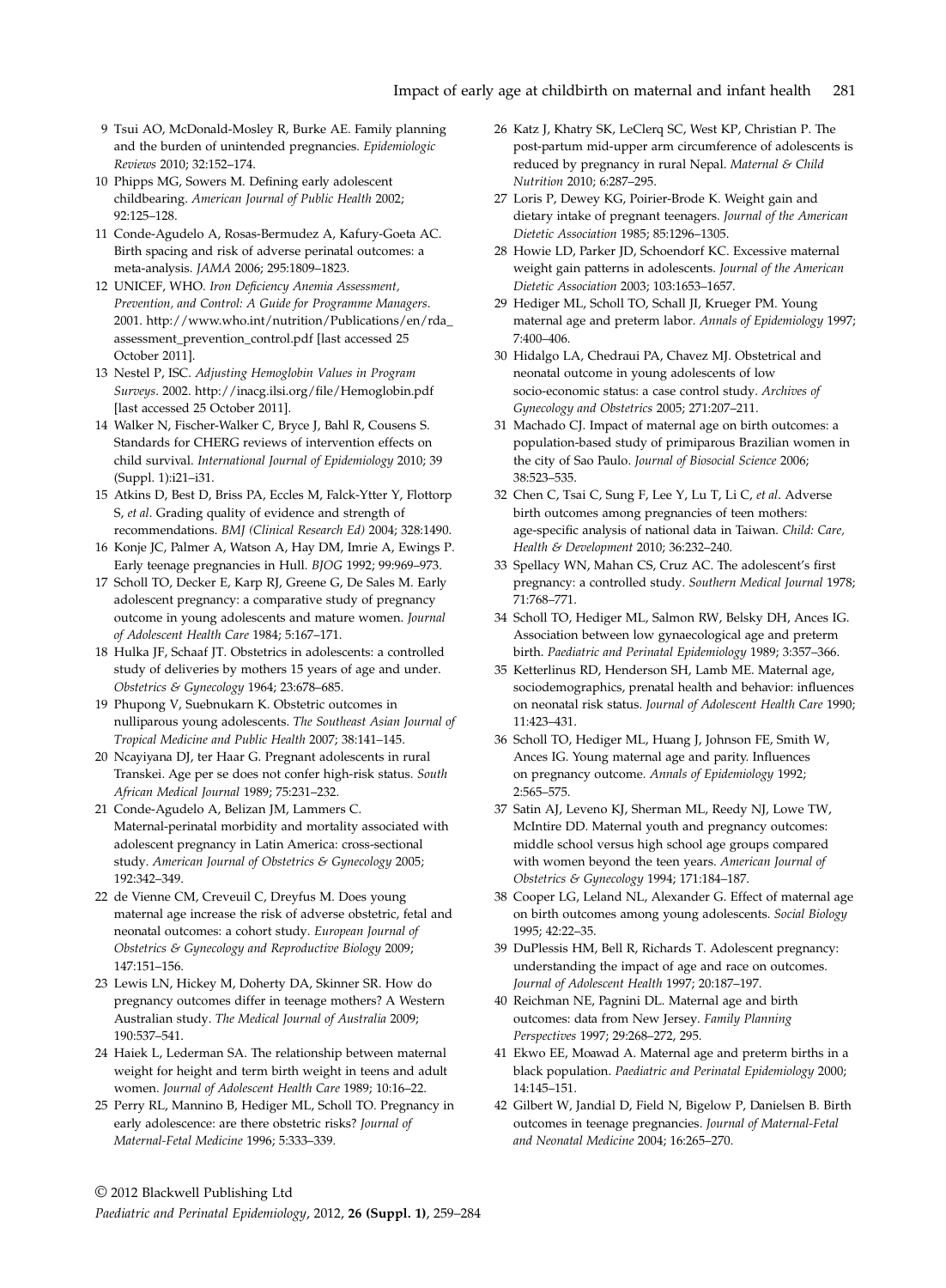#### 282 *C. M. Gibbs* et al*.*

- 43 Chen XK, Wen SW, Fleming N, Demissie K, Rhoads GG, Walker M. Teenage pregnancy and adverse birth outcomes: a large population based retrospective cohort study. *International Journal of Epidemiology* 2007; 36:368–373.
- 44 Duenhoelter JH, Jimenez JM, Baumann G. Pregnancy performance of patients under fifteen years of age. *Obstetrics and Gynecology* 1975; 46:49–52.
- 45 Abalkhail BA. Adolescent pregnancy: are there biological barriers for pregnancy outcomes? *Journal of the Egyptian Public Health Association* 1995; 70:609–625.
- 46 Olausson PO, Cnattingius S, Haglund B. Does the increased risk of preterm delivery in teenagers persist in pregnancies after the teenage period? *BJOG* 2001; 108:721–725.
- 47 Salihu HM, Luke S, Alio AP, Deutsch A, Marty PJ. The impact of obesity on spontaneous and medically indicated preterm birth among adolescent mothers. *Archives of Gynecology and Obstetrics* 2010; 282:127–134.
- 48 Lubarsky SL, Schiff E, Friedman SA, Mercer BM, Sibai BM. Obstetric characteristics among nulliparas under age 15. *Obstetrics & Gynecology* 1994; 84:365–368.
- 49 Branum AM. Teen maternal age and very preterm birth of twins. *Maternal and Child Health Journal* 2006; 10:229–233.
- 50 Robson S, Cameron CA, Roberts CL. Birth outcomes for teenage women in New South Wales, 1998–2003. *The Australian and New Zealand Journal of Obstetrics and Gynaecology* 2006; 46:305–310.
- 51 Stewart CP, Katz J, Khatry SK, LeClerq SC, Shrestha SR, West KP Jr, *et al*. Preterm delivery but not intrauterine growth retardation is associated with young maternal age among primiparae in rural Nepal. *Maternal & Child Nutrition* 2007; 3:174–185.
- 52 Scholl TO, Hediger ML, Belsky DH. Prenatal care and maternal health during adolescent pregnancy: a review and meta-analysis. *Journal of Adolescent Health* 1994; 15:444–456.
- 53 Pillai VK, Bandyopadhyay S. Age effects on infant mortality controlling for race: a meta-analytical study. *Health Care for Women International* 1997; 18:115–126.
- 54 Olausson PO, Cnattingius S, Haglund B. Teenage pregnancies and risk of late fetal death and infant mortality. *BJOG* 1999; 106:116–121.
- 55 Sharma V, Katz J, Mullany LC, Khatry SK, LeClerq SC, Shrestha SR, *et al*. Young maternal age and the risk of neonatal mortality in rural Nepal. *Archives of Pediatric & Adolescent Medicine* 2008; 162:828–835.
- 56 Salihu HM, Sharma PP, Ekundayo OJ, Kristensen S, Badewa AP, Kirby RS, *et al*. Childhood pregnancy (10–14 years old) and risk of stillbirth in singletons and twins. *Journal of Pediatrics* 2006; 148:522–526.
- 57 Wilson RE, Alio AP, Kirby RS, Salihu HM. Young maternal age and risk of intrapartum stillbirth. *Archives of Gynecology and Obstetrics* 2008; 278:231–236.
- 58 Katz J, Khatry SK, LeClerq SC, Shrestha SR, West KP Jr. Miscarriage but not stillbirth rates are higher among younger nulliparas in rural Southern Nepal. *Journal of Adolescent Health* 2008; 42:587–595.
- 59 Kramer KL, Lancaster JB. Teen motherhood in cross-cultural perspective. *Annals of Human Biology* 2010; 37:613–628.
- 60 King JC. The risk of maternal nutritional depletion and poor outcomes increases in early or closely spaced pregnancies. *Journal of Nutrition* 2003; 133:1732S–1736S.
- 61 Thame M, Fletcher H, Baker T, Jahoor F. Comparing the in vivo glycine fluxes of adolescent girls and adult women during early and late pregnancy. *British Journal of Nutrition* 2010; 104:498–502.
- 62 Cunnington AJ. What's so bad about teenage pregnancy? *Journal of Family Planning and Reproductive Health Care* 2001; 27:36–41.
- 63 Baker PN, Wheeler SJ, Sanders TA, Thomas JE, Hutchinson CJ, Clarke K, *et al*. A prospective study of micronutrient status in adolescent pregnancy. *American Journal of Clinical Nutrition* 2009; 89:1114–1124.
- 64 Da Costa AG, Mauad F, Ferreira AC, Spara P, Mauad FM. Uterine volume in adolescents. *Ultrasound in Medicine and Biology* 2004; 30:7–10.
- 65 Stevens-Simon C, Barrett J, McGregor JA, French J, Persutte W. Short cervix: a cause of preterm delivery in young adolescents? *The Journal of Maternal-Fetal Medicine* 2000; 9:342–347.
- 66 McAnarney ER, Hendee WR. Adolescent pregnancy and its consequences. *JAMA* 1989; 262:74–77.
- 67 Fichorova RN. Impact of T. vaginalis infection on innate immune responses and reproductive outcome. *Journal of Reproductive Immunology* 2009; 83:185–189.
- 68 Lata I, Pradeep Y, Sujata, Jain A. Estimation of the incidence of bacterial vaginosis and other vaginal infections and its consequences on maternal/fetal outcome in pregnant women attending an antenatal clinic in a tertiary care hospital in North India. *Indian Journal of Community Medicine* 2010; 35:285–289.
- 69 Mann JR, McDermott S, Gill T. Sexually transmitted infection is associated with increased risk of preterm birth in South Carolina women insured by Medicaid. *Journal of Maternal-Fetal and Neonatal Medicine* 2010; 23:563–568.
- 70 Chen YK, Chen SF, Li HC, Lin HC. No increased risk of adverse pregnancy outcomes in women with urinary tract infections: a nationwide population-based study. *Acta Obstetricia Et Gynecologica Scandinavica* 2010; 89:882–888.
- 71 Stevens-Simon C, Beach RK, McGregor JA. Does incomplete growth and development predispose teenagers to preterm delivery? A template for research. *Journal of Perinatology* 2002; 22:315–323.

# Appendix 1 – Search terms for PubMed

Search terms listed below are formatted for the PubMed search engine. All searches for each maternal or child outcome included the following terms to search for early teenage pregnancy: 'teen pregnancy' OR teenage pregnancy OR pregnancy in adolescence. We narrowed the results to more relevant articles by adding the second search clause (childbearing age OR age factors OR maternal age) in databases that returned large numbers of irrelevant results.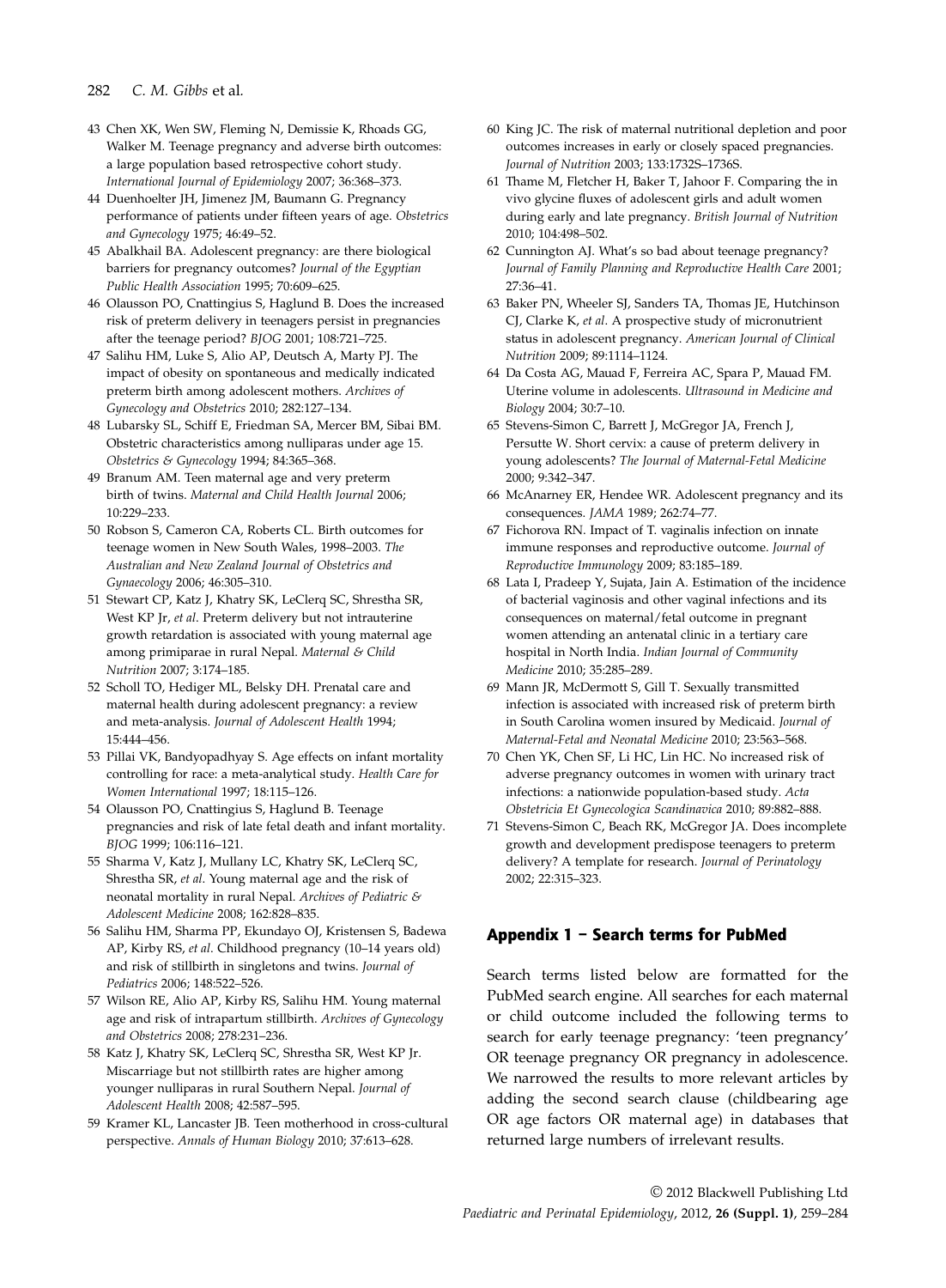In order to restrict the search to the desired maternal nutrition and child health (MNCH) outcomes, we formatted the searches in the following way for several of the databases: (adolescent pregnancy search terms) AND (age factors search terms) AND (outcome search terms). For example, papers retrieved from the PubMed search for adolescent pregnancy and adverse infant outcomes had at least one search term from the adolescent pregnancy grouping, one search term from the age factors grouping, and one term specified from the infant outcomes search terms listed. We also manually searched the references of some studies, but because of time constraints, this was not possible for most articles.

**Maternal nutritional status outcomes included the following search terms:** 'Maternal Nutritional Physiological Phenomena'(MeSH) OR 'maternal nutrition' OR 'maternal malnutrition' OR 'maternal undernutrition' OR undernourished OR malnourished OR 'weight gain' OR 'prepregnancy weight' OR 'nutritional status' OR 'iron deficiency' OR 'folate deficiency' OR folate insufficiency OR 'folic acid deficiency' OR 'folic acid insufficiency' OR maternal depletion OR maternal nutritional stores OR 'calcium deficiency' OR 'vitamin d deficiency' OR 'zinc deficiency' OR 'multiple micronutrient supplement' OR 'vitamin deficiency' OR 'catch-up growth' OR 'anemia' OR 'anemic' OR 'hemoglobin.'

**Maternal morbidity or mortality outcome search terms included:** Maternal mortality OR Gestational diabetes OR pregnancy-Induced hypertension OR eclampsia OR HELLP Syndrome OR pre-eclampsia OR Obstetric Labor Complications OR obstetric labor complication OR Abruptio Placentae OR Breech Presentation OR Cephalopelvic Disproportion OR Dystocia OR Premature Rupture Fetal membranes OR Premature obstetric labor OR Placenta Accreta OR Placenta Previa OR Postpartum Hemorrhage OR Uterine Inversion OR Uterine Rupture OR Vasa Previa OR Oligohydramnios OR Placental Diseases OR Placental Disease OR Abruptio Placentae OR Chorioamnionitis OR Retained Placenta OR Placental Insufficiency OR Polyhydramnios OR Cardiovascular Pregnancy Complications OR Cardiovascular Pregnancy Complication OR Amniotic Fluid Embolism OR Hematologic Pregnancy Complications OR Hematologic Pregnancy Complication OR Infectious Pregnancy Complications OR Infectious Pregnancy Complication OR septic abortion OR Parasitic Pregnancy Complications OR Puerperal Infection OR Prolonged pregnancy OR

Puerperal Disorders OR Postpartum depression OR Lactation Disorders OR Mastitis OR Postpartum Hemorrhage OR Postpartum Thyroiditis OR Pubic Symphysis Diastasis.

**Infant outcomes search terms included: '**Infant, Low Birth Weight'(MeSH) OR 'Infant, Very Low Birth Weight'(MeSH) OR 'Infant, Extremely Low Birth Weight'(MeSH) OR low birth weight\* OR 'premature birth'(MeSH) OR preterm deliver\* OR preterm birth\* OR 'small for gestational age' OR intrauterine growth retardation OR 'intrauterine growth restriction' OR 'Infant Mortality'(MeSH) OR 'fetal death' OR stillbirth OR 'perinatal death' OR fetal mortalit\* OR perinatal mortalit\* OR 'neonatal death' OR neonatal mortality OR infant mortality.

# Appendix 2 – Grouped confounders

# *Glossary of confounders that are used in the tables*

**Race/ethnicity (Class)** (1 = race/ethnicity/Indigenous status/foreign born mother/caste/mother's country of origin)

**Socioeconomic status (SES)** (2 = maternal education/ literacy;  $3 =$  marital status;  $4 =$  SES;  $34 =$  community development/proportion non-high school graduates/ census tract income;  $35 = log$  income;  $36 =$  maternal occupation/working status; 37 = insurance status;  $38 =$  latrine ownership;  $39 =$  electricity in home;  $40 =$  cattle ownership;  $50 =$  paternal education;  $52 =$ paternal occupation; 53 = paternal acknowledgement on birth certificate;  $54 = no$  housework help;  $55 =$ mother's living arrangements; 56 = work during pregnancy;  $57 = \text{consanguinity}$ ;  $75 = \text{religion}$ ;  $76 =$ household space (sq. ft.); 96 = social status of the couple at the birth of the index child 97 = change of social status between the two births)

**Drug or alcohol use during pregnancy (Drug/alc** use)  $(5 =$ smoking during pregnancy;  $6 =$ alcohol use during pregnancy; 44 = cocaine use)

**Infant characteristics (Infant char)** (11 = sex of infant; 19 = plurality; 26 = Gestational Age/Preterm Birth;  $27 = \text{birth}$  weight/LBW;  $28 = \text{SGA}$ ;  $29 = \text{con}$ genital anomalies;  $30 =$  perinatal death;  $101 =$  Premature rupture of the membranes)

**Maternal body composition/nutritional indicators (Mat body comp)** (13 = maternal BMI/pre-pregnancy BMI;  $14$  = weight gain during pregnancy;  $15$  = triceps skinfold thickness; 16 = mid-arm circumference,